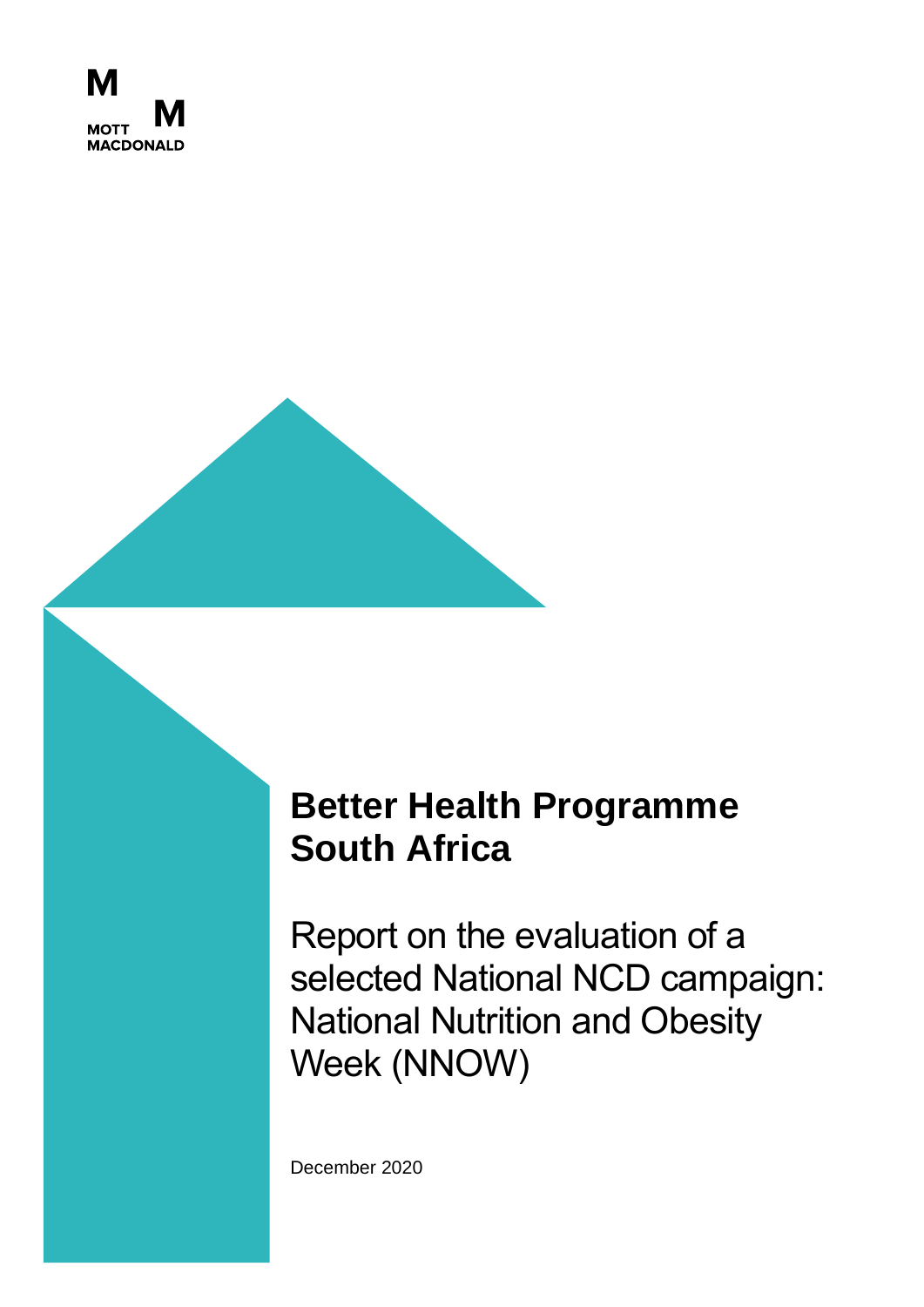This report was commissioned by BHPSA. The UK's Better Health Programme (BHP), is a global health system strengthening programme led by the UK Foreign, Commonwealth and Development Office (FCDO) and delivered in South Africa by Mott MacDonald.





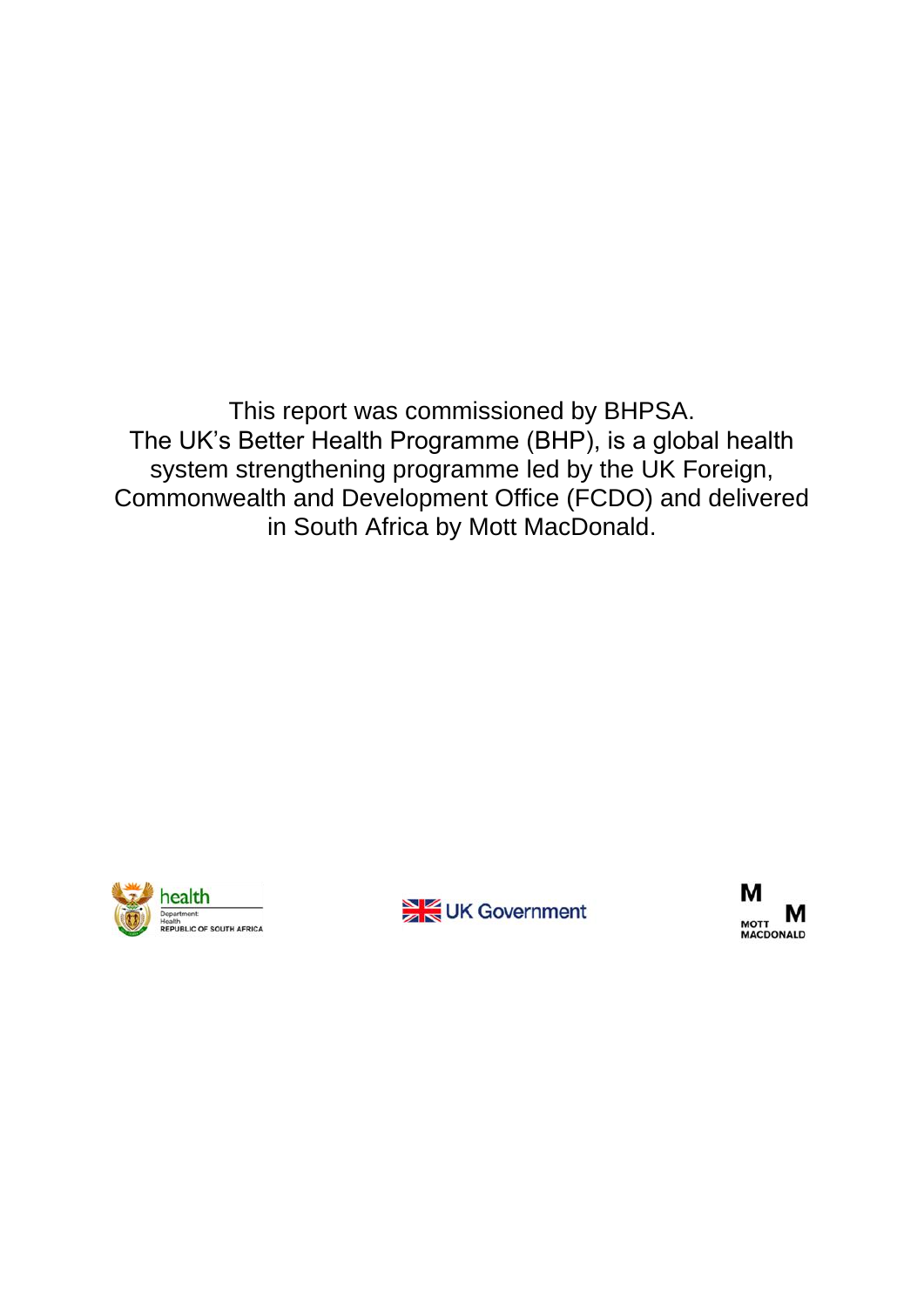Mott MacDonald 10 Fleet Place London EC4M 7RB United Kingdom

T +44 (0)20 7651 0300 mottmac.com

# **Better Health Programme South Africa**

Report on the evaluation of a selected National NCD campaign: National Nutrition and Obesity Week (NNOW)

December 2020

Foreign, Commonwealth & Development Office King Charles Street London SW1A 2AH United Kingdom

Mott MacDonald Limited. Registered in England and Wales no. 1243967. Registered office: Mott MacDonald House, 8-10 Sydenham Road, Croydon CR0 2EE, United Kingdom

397868 | 1.1.2.2.December 2020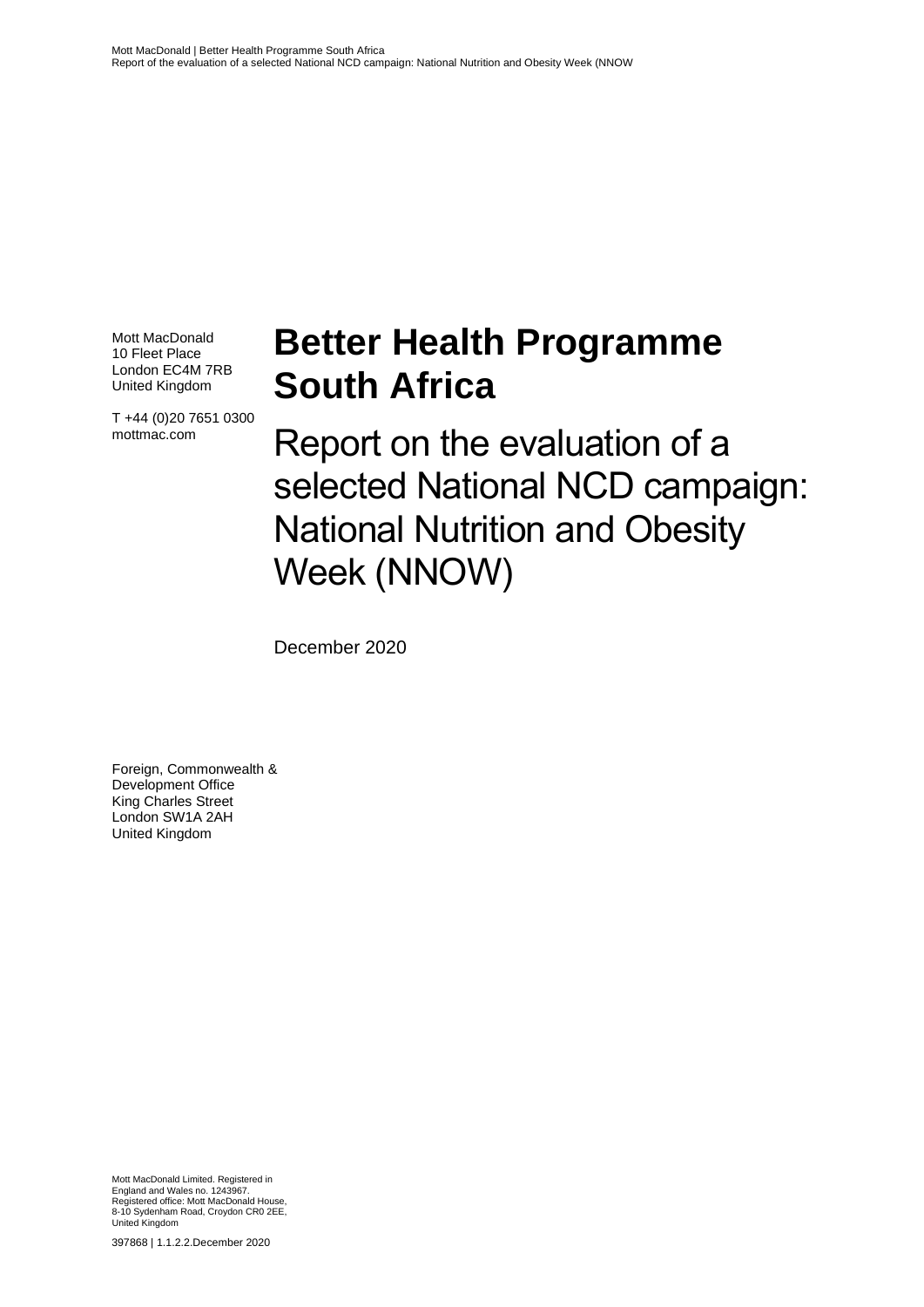## **Issue and Revision Record**



#### **Document reference:** 1.1.2.2

#### **Information class: Standard**

This document is issued for the party which commissioned it and for specific purposes connected with the above-captioned project only. It should not be relied upon by any other party or used for any other purpose.

We accept no responsibility for the consequences of this document being relied upon by any other party, or being used for any other purpose, or containing any error or omission which is due to an error or omission in data supplied to us by other parties.

This document contains confidential information and proprietary intellectual property. It should not be shown to other parties without consent from us and from the party which commissioned it.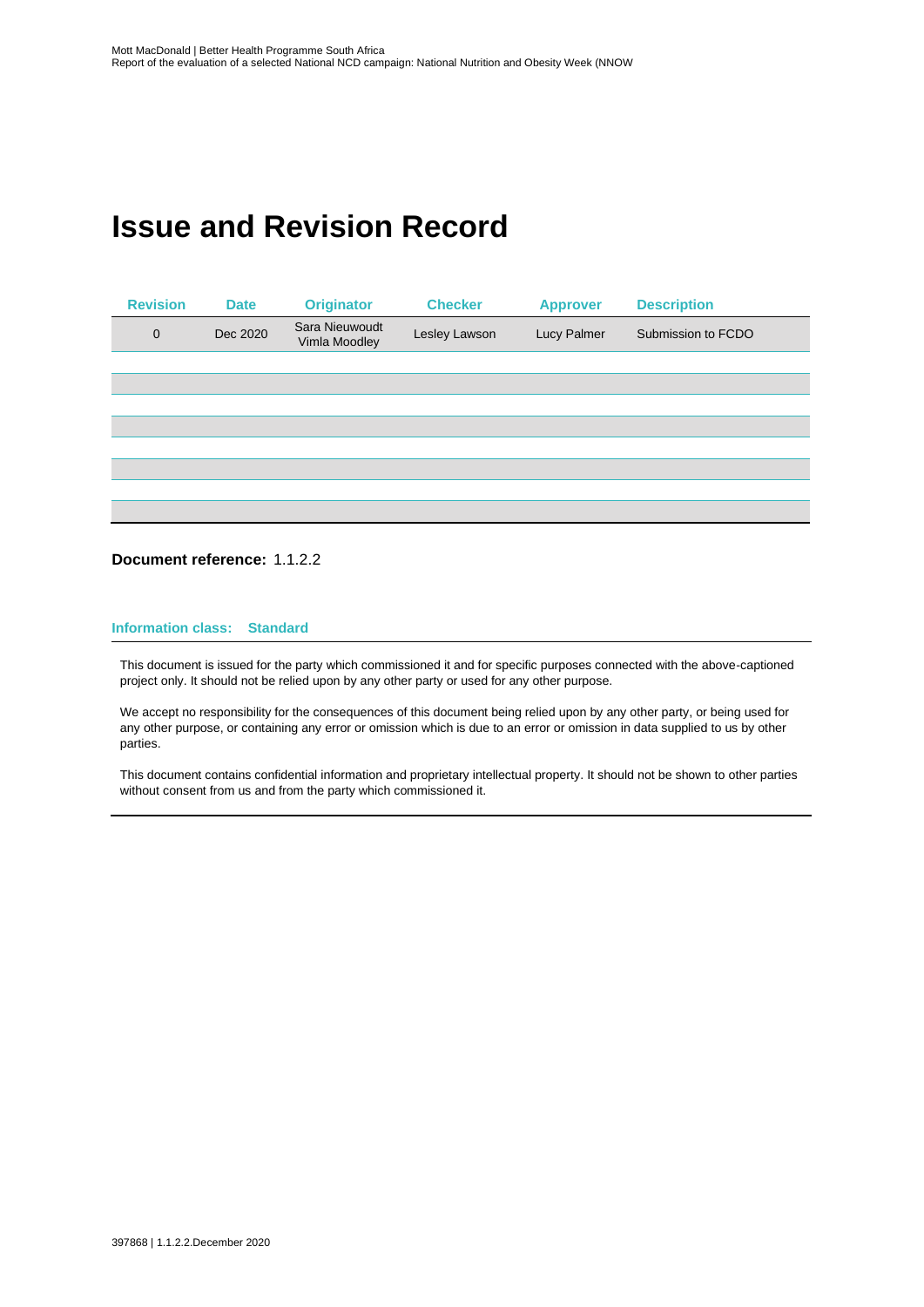## **Contents**

|   | Acronyms                           |                              |                                                         | Ť              |  |  |
|---|------------------------------------|------------------------------|---------------------------------------------------------|----------------|--|--|
|   |                                    | <b>Executive summary</b>     |                                                         | ii             |  |  |
|   |                                    |                              | Summary of key recommendations                          | iii            |  |  |
|   |                                    |                              |                                                         |                |  |  |
| 1 | Introduction and background        |                              |                                                         |                |  |  |
|   | 1.1                                | Introduction                 |                                                         | 1              |  |  |
| 3 |                                    | 1.1.1                        | Nutrition in South Africa                               | 1              |  |  |
|   |                                    | 1.1.2                        | Obesity                                                 | 1              |  |  |
|   |                                    | 1.1.3                        | COVID-19's impact on both nutrition and obesity         | 1              |  |  |
|   | 1.2                                |                              | History of NNOW                                         | 1              |  |  |
|   | 1.3                                |                              | Study background                                        | $\overline{2}$ |  |  |
| 2 |                                    |                              | <b>Evaluation methodology</b>                           | 3              |  |  |
|   | 2.1                                | Study design                 |                                                         |                |  |  |
|   | 2.2                                |                              | Evaluation aim and objectives                           | 3<br>3         |  |  |
|   | 2.3                                | Study population and sample  |                                                         |                |  |  |
|   | 2.4                                | Data collection              |                                                         |                |  |  |
|   | 2.5                                | Data management and analysis |                                                         |                |  |  |
|   | 2.6                                |                              | <b>Study limitations</b>                                |                |  |  |
|   | 2.7                                |                              | Dissemination plan                                      | 4              |  |  |
|   | <b>Results and recommendations</b> |                              |                                                         |                |  |  |
|   | 3.1                                |                              | Domain 1. Institutional systems context                 | 5              |  |  |
|   |                                    | 3.1.1                        | Institutional priorities                                | 6              |  |  |
|   |                                    | 3.1.2                        | Institutional operations                                | 6              |  |  |
|   |                                    | 3.1.3                        | Staffing                                                | 6              |  |  |
|   |                                    | 3.1.4                        | Resources                                               | $\overline{7}$ |  |  |
|   |                                    | 3.1.5                        | Communication and coordination                          | $\overline{7}$ |  |  |
|   |                                    | 3.1.6                        | Recommendations to strengthen the institutional systems | 8              |  |  |
|   | 3.2                                |                              | Domain 2. SBCC planning and designing fidelity          | 8              |  |  |
|   |                                    | 3.2.1                        | Situational analysis                                    | 9              |  |  |
|   |                                    | 3.2.2                        | Priority setting                                        | 9              |  |  |
|   |                                    | 3.2.3                        | Resource allocation                                     | 10             |  |  |
|   |                                    | 3.2.4                        | Communication strategy                                  | 10             |  |  |
|   |                                    | 3.2.5                        | Design process                                          | 14             |  |  |
|   |                                    | 3.2.6                        | Recommendations for planning and design                 | 15             |  |  |
|   | 3.3                                |                              | Domain 3. Implementation fidelity                       | 16             |  |  |
|   |                                    | 3.3.1                        | Coordination                                            | 16             |  |  |
|   |                                    | 3.3.2                        | Monitoring of implementation                            | 17             |  |  |
|   |                                    | 3.3.3                        | Recommendations for implementation                      | 17             |  |  |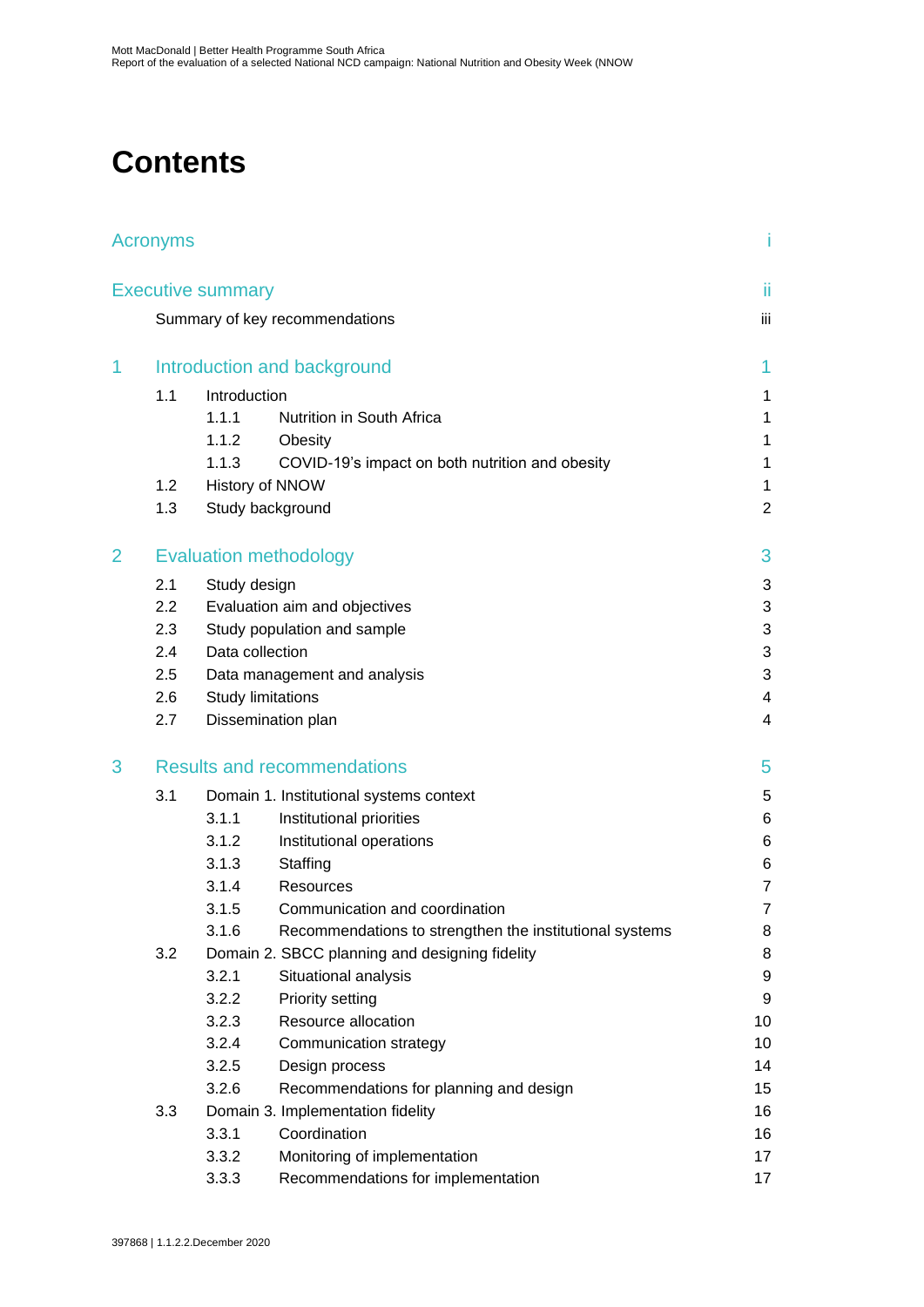|   | 3.4                                                   |                   | Domain 4. Evaluation and re-planning fidelity           | 18 |
|---|-------------------------------------------------------|-------------------|---------------------------------------------------------|----|
|   |                                                       | 3.4.1             | Evaluation                                              | 18 |
|   |                                                       | 3.4.2             | Re-planning                                             | 19 |
|   |                                                       | 3.4.3             | Data quality assessment                                 | 19 |
|   |                                                       | 3.4.4             | Recommendations for evaluation and re-planning          | 19 |
| 4 |                                                       | <b>Conclusion</b> |                                                         | 20 |
| 5 |                                                       | Appendices        |                                                         | 21 |
|   |                                                       |                   | Appendix A. NNOW key collaborators                      | 21 |
|   |                                                       |                   | Appendix B. SBCC quality assurance and improvement tool | 24 |
|   | Appendix C. Interview schedule and documents reviewed |                   |                                                         |    |
|   |                                                       |                   | Appendix D. NNOW 2020 Collated Provincial Report        | 29 |

## 6. [References](#page-49-0) 39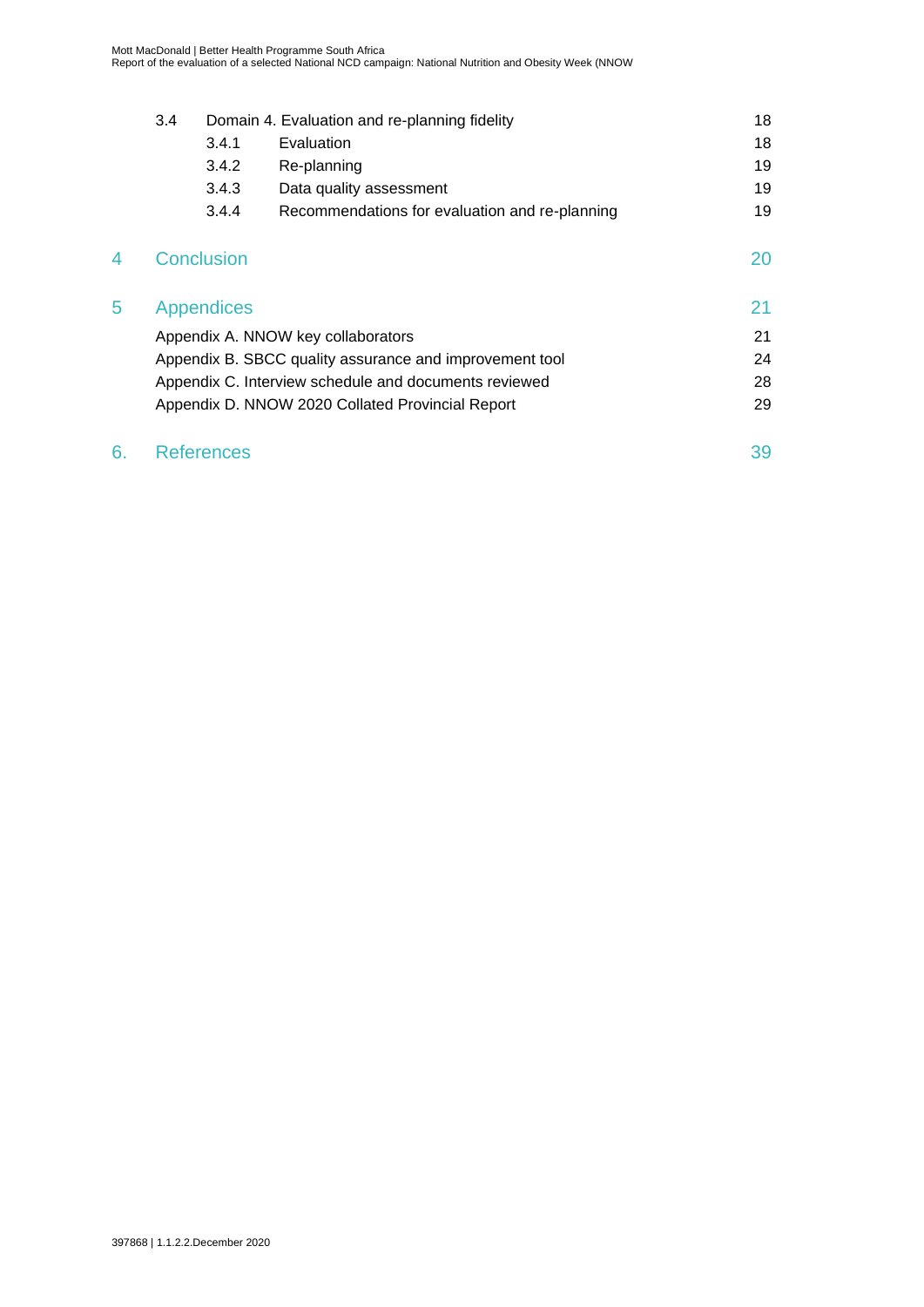# <span id="page-6-0"></span>**Acronyms**

| ADSA         | Association for Dietetics in South Africa                      |
|--------------|----------------------------------------------------------------|
| AOP          | <b>Annual Operational Plan</b>                                 |
| APP          | Annual Performance Plan                                        |
| <b>BHPSA</b> | Better Health Programme South Africa                           |
| <b>CANSA</b> | <b>Cancer Association of South Africa</b>                      |
| <b>CHAI</b>  | <b>Clinton Health Access Initiative</b>                        |
| <b>CFO</b>   | Chief financial officer                                        |
| <b>CGCSA</b> | <b>Consumer Goods Council SA</b>                               |
| <b>CHW</b>   | Community health worker                                        |
| DBE          | Department of Basic Education                                  |
| <b>DBM</b>   | Double burden of malnutrition                                  |
| <b>DoH</b>   | Department of Health                                           |
| <b>DSD</b>   | Department of Social Development                               |
| <b>ECD</b>   | Early childhood development                                    |
| <b>FBDG</b>  | Food-based dietary guidelines                                  |
| M&E          | Monitoring and evaluation                                      |
| <b>NCDs</b>  | Noncommunicable diseases                                       |
| NDoH         | National Department of Health                                  |
| <b>NGOs</b>  | Non-governmental organisations                                 |
| <b>NNOW</b>  | National Nutrition and Obesity Week                            |
| <b>SADHS</b> | South African Demographic and Health Survey                    |
| SANHANES     | South African National Health and Nutrition Examination Survey |
| <b>SBCC</b>  | Social and Behaviour Change Communication                      |
| SMART        | Specific, Measurable, Attainable, Relevant, Timebound          |
| StatsSA      | <b>Statistics South Africa</b>                                 |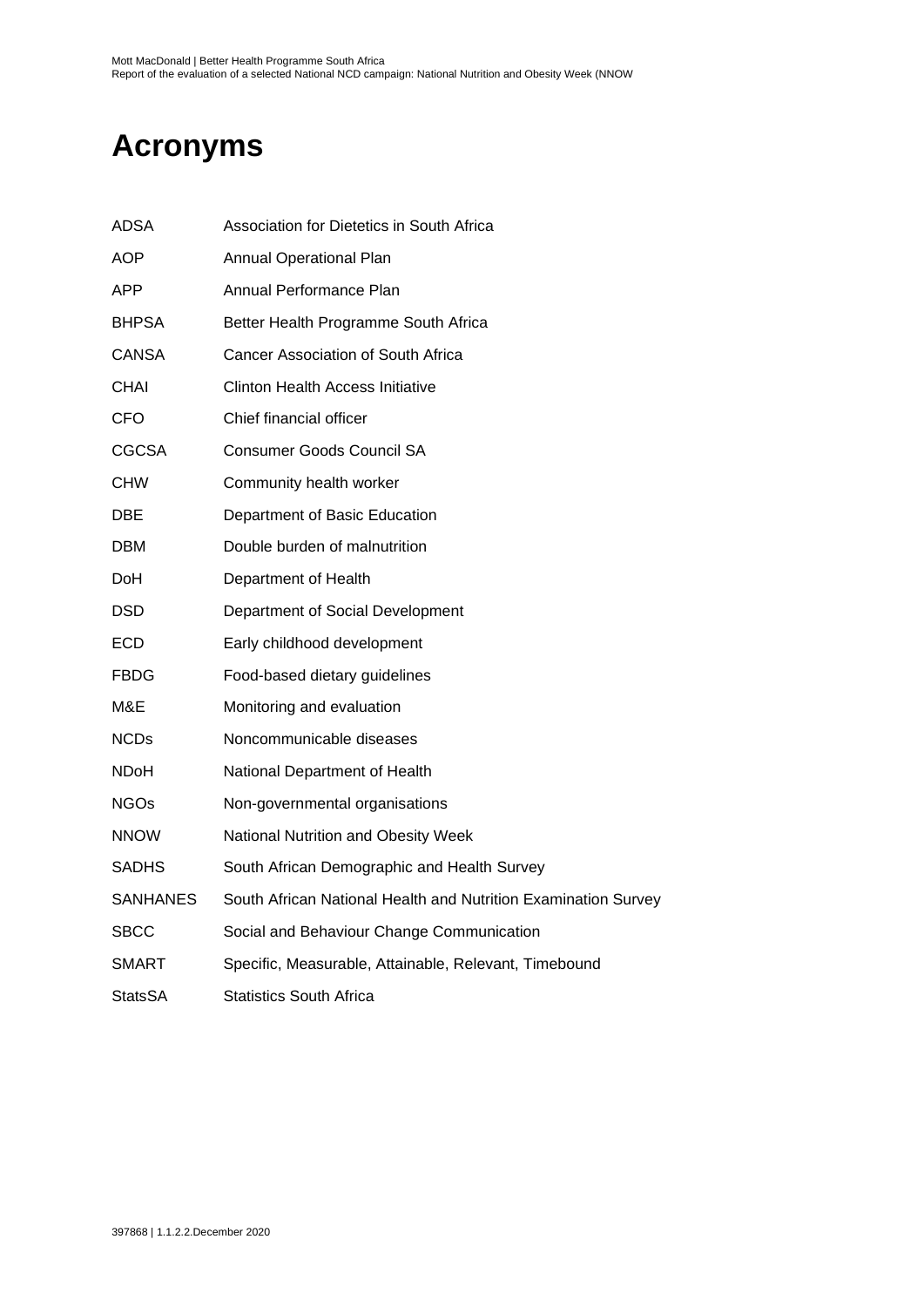## <span id="page-7-0"></span>**Executive summary**

Social and Behaviour Change Communication (SBCC) is well recognised as one of the key health promotion strategies to promote health and wellbeing, and to prevent disease. This is an interactive process of working with individuals and communities to develop communication strategies to promote positive behaviours and create supportive environments to enable people to adopt and sustain positive behaviours.<sup>1</sup> It is within this context that various SBCC interventions are planned and implemented to promote healthy lifestyle practices. The evaluation of these interventions is important in shaping appropriate responses to meet the changing needs of communities and individuals.

The Better Health Programme South Africa (BHPSA) provided technical assistance and support for the development of a foundational document on key components for an effective SBCC strategy to prevent noncommunicable diseases (NCDs). This work included a quality assurance tool to analyse the institutional contexts and processes followed to plan, implement and evaluate national health campaigns using an SBCC lens. This document is a continuation of this work with a report on the application of this SBCC tool in the evaluation of a health campaign.

The tool was planned to be used to evaluate the national cancer campaign, but it was later decided (at short notice) that the SBCC tool would be used to evaluate the nutrition campaign. This decision was made based on the limited availability of staff involved in the cancer campaign to support the evaluation due to competing demands at the end of 2020. The evaluation focused on the campaign context and processes in relation to SBCC*. (This is not an outcome or impact evaluation).*

Annually, in the month of October, the Directorate: Nutrition in the National Department of Health (NDoH) commemorates National Nutrition and Obesity Week (NNOW). This campaign was implemented between 9-19 October 2020 and it is the first year in which this campaign was evaluated.

The year 2020, marked a particularly important year for nutrition and obesity with the emergence of COVID-19. The pandemic revealed how poor nutrition (both over- and under-nutrition) and obesity increase vulnerability to COVID-19. This drew greater attention to South Africa's epidemic of NCDs than previous years. The economic impact of COVID-19 also exacerbated the food insecurity of many people, creating an additional barrier to health and wellness for all.

It is within this background, that the context and processes of the NNOW campaign (in relation to SBCC) was evaluated, in November 2020. The use of the SBCC tool was piloted to support the planning and evaluation of future NCD-SBCC campaigns in the country.

The evaluation was conducted within the COVID-19 context, in a short timeframe, and with limited consultation. Through a participatory process, involving interviews with seven key stakeholders, the tool enabled the team to quantify how the NNOW campaign scored in four key domains linked to the SBCC quality standards. Documents were used to verify and expand on information from interviews. The institutional systems context (Domain 1) was rated the highest with a score of 3.38/4.00, followed by planning and designing (Domain 2) at 2.62/4.00, implementation (Domain 3) at 1.69/4.00, and evaluation (Domain 4) at 1.80/4.00. This pattern of scores is common, reflecting the gap between concepts (mandates and plans) and action (implementation and evaluation). The former domains typically score higher than the latter.

The richness of this process was the conversations that led to the scores and not the actual scores themselves, which are detailed in the results section and form the basis for several recommendations. A few highlights from the process are as follows:

• **NNOW Strengths:** The evaluation found that the NNOW campaign process focused on bringing together a broad range of stakeholders to select the annual theme and to develop messages for a coordinated communication strategy. The stakeholders who participated in

<sup>1</sup> https://assets.publishing.service.gov.uk/media/5bad0421ed915d25a0587a15/181\_BCC\_on\_health\_related\_issues.pdf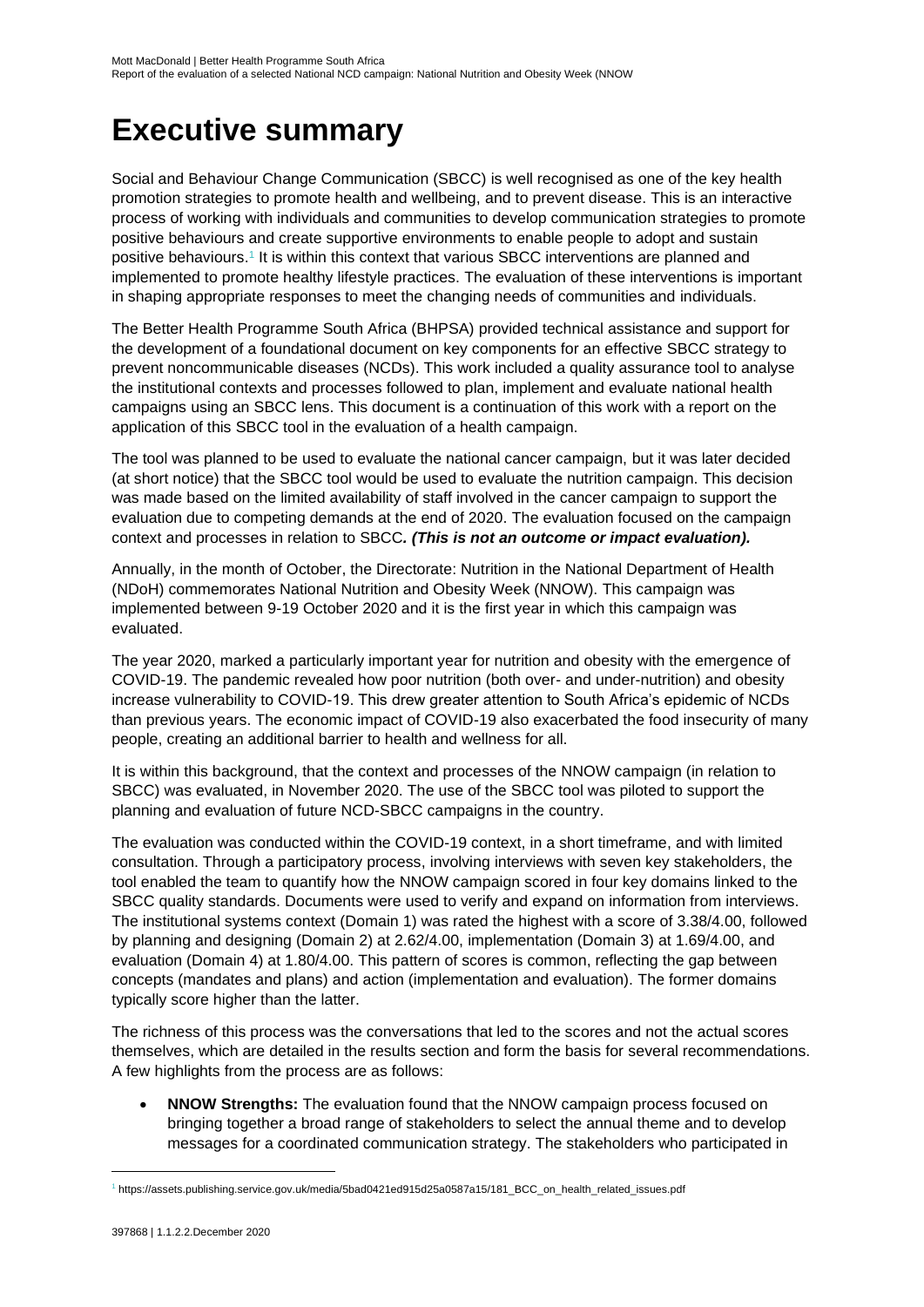the 2020 NNOW campaign were reputable technical experts and organisations. They were highly committed to bringing quality messages to their constituencies, which were reflected in clearly branded and professional quality campaign materials in a wide variety of formats (print, social media, visual, audio). Some of the materials modelled behaviours that challenge harmful gender stereotypes, e.g., showing a man cooking. The materials also reflected awareness of the financial constraints many people are experiencing, in a non-stigmatising manner.

• **Weaknesses**: Less attention was given to the underlying mechanisms that could assist with making the campaign more focused and efficient, such as a costed workplan, theory of change, monitoring and evaluation plan, and quality assurance processes, such as consistent pre-testing of materials and data quality mechanisms. A cross-cutting concern expressed by all participants was NDoH's heavy reliance on collaborators to finance the NNOW campaign. While some stakeholders applauded the use of a consensus model by NDoH to gain buy-in, others felt this was inefficient at times, resulting in delays to the planning process. Another concern that emerged was that monitoring is inconsistent and there were no plans (or resources) for evaluating the impact of these annual efforts.

This report provides recommendations under each domain, some more directly related to the NDoH, while others are relevant to the entire NNOW group. These are meant to act as discussion points for the key stakeholders involved in NNOW. It is acknowledged that some stakeholders did not have an opportunity to contribute to this process and some of the nuances of the campaign may have been missed. However, this evaluation will provide guidance to assist in enhancing and refining future campaigns to promote the health and wellbeing of all people in the country.

## <span id="page-8-0"></span>**Summary of key recommendations**

### **Recommendations to strengthen the institutional systems**

- Motivate for stronger alignment between the Annual Performance Plan (APP) indicators and Annual Operation Plans (AOP) indicators.
- Consider adding Directorate-level strategic objectives and performance indicators linked to SBCC in AOPs to support the achievement of key performance areas.
- Motivate for Directorate staff to receive SBCC training. Consider offering this to staff at multiple levels of government to reflect the autonomy at provincial, district and sub-district levels.
- Work with the procurement system staff to identify how to improve efficiencies in order to reduce dependency on outside stakeholders for financing activities linked to the Directorate's mandate.
- Review if there are additional government sectors or external stakeholders who could be included in key communication and coordination efforts. Consider how existing mechanisms could be leveraged for more systematic communication to raise the profile of the Directorate's work.
- Provide resources for provinces to invest in more evidence-based communication, when appropriate, including supporting staff capacity to deliver communication in new/different formats.

#### **Recommendations for planning and design**

- For the situational analysis, which is conducted each year to guide the campaign, the following evidence could be expanded:
	- o Target audience barriers to change, to support message prioritisation.
	- $\circ$  Identify audiences that may be able to influence food systems, particularly access to affordable healthy foods and restrictions on unhealthy foods, to reflect environmental barriers.
	- $\circ$  Review intervention effectiveness data, to support campaign approach selection.
- Identify a theory of change (could be aligned to existing strategies).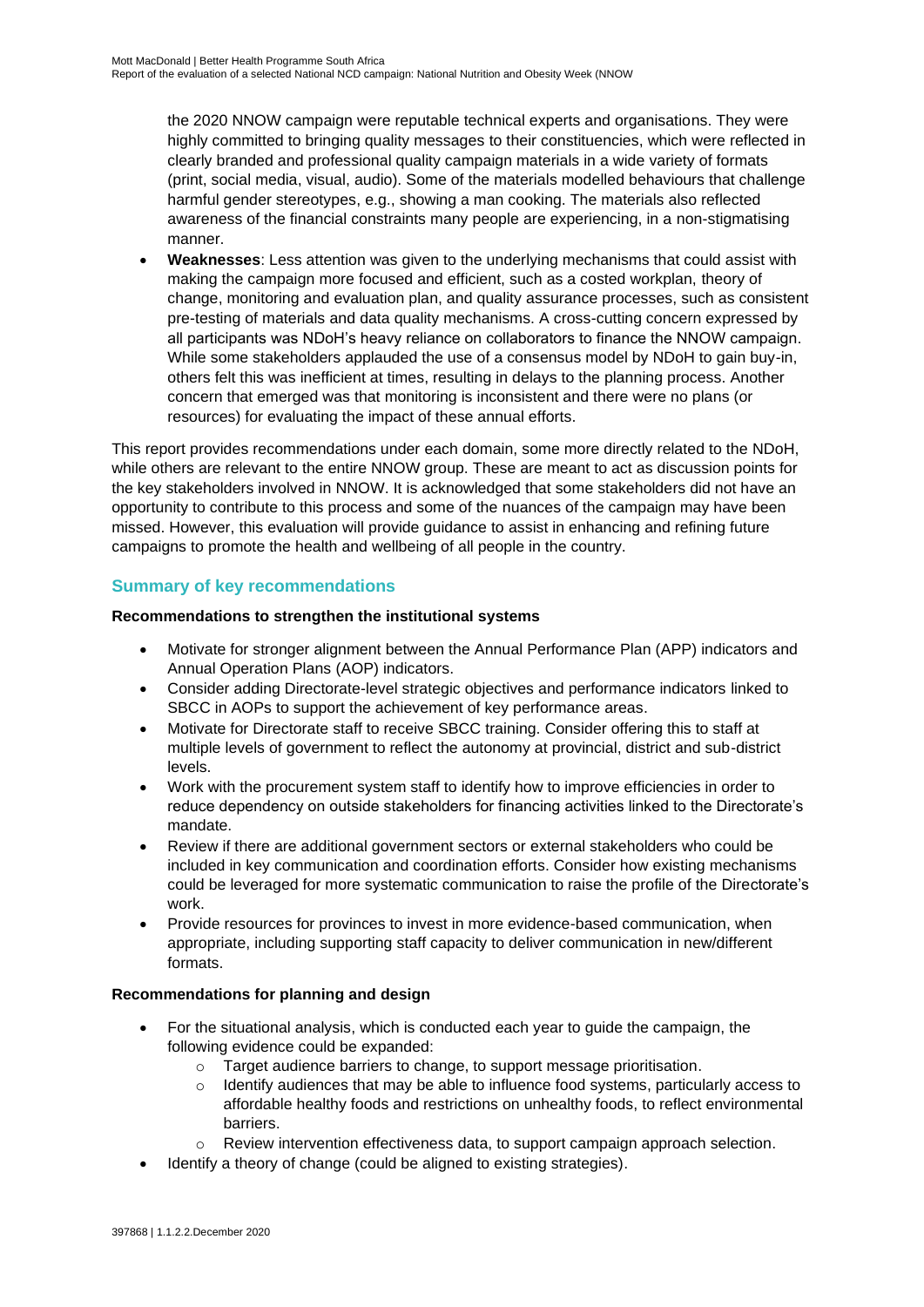- Formally adopt a due diligence process, e.g., Association for Dietetics in South Africa (ADSA) checklist, to guard against any conflicts of interest in the planning or financing of campaign activities.
- Ensure that the process for recognising/acknowledging collaborators/stakeholders is transparent and applied consistently.
- Develop a campaign-specific budget, linked to the communication strategy.
- Refine campaign objectives to adhere to SMART principles (outlined in Box 1 on page 12), e.g., what is the desired change you want to see with specific audiences.
- Engage with SBCC and/or media experts to support the following aspects of the campaign:
	- o Develop communication objectives that identify barriers to those changes that can be addressed through communication (See Box 1 for an example).
	- $\circ$  Develop a Monitoring and Evaluation (M & E) plan to focus attention and resources, aligned to a clear theory of change on how NNOW activities will contribute to a reduction in NCDs.
- Conduct a media monitoring exercise to identify specific channels, e.g., community radio stations, and messengers, e.g., social media influencers, to reach priority target audiences in addition to relying on stakeholders' existing communication platforms.
- Begin procurement exercises earlier in the campaign cycle to allow time for audience pretesting and earlier press releases.
- Consider smaller working groups for some of the earlier decision-making processes, e.g., logo design, to improve efficiency of the planning process.
- Continue to maintain a central repository of quality-checked materials and consider expanding to include plans for printing and distribution of any print materials, e.g., pamphlets and posters, including identification of priority geographic areas.
- To avoid stigmatisation of individuals, integrate a food systems lens into how audiences are selected, and how the contexts of individuals are portrayed.

#### **Recommendations for implementation**

- Develop a central implementation plan to improve overall coherence of messages, e.g., begin with knowledge messages and then shift to cue to action messages if the theory is that people must be aware of their health risks prior to changing their eating habits.
- Employ a campaign coordinator, in addition to current Directorate staff, who can oversee coordination and M&E of the campaign, particularly during the implementation period.
- Provide all stakeholders with a monitoring tool aligned to communication objectives and M&E plan.
- Enlist M&E experts to identify ways to support analysis and ensure data quality to enhance future campaigns.

#### **Recommendations for evaluation and re-planning**

- Develop and disseminate a clear and structured M&E plan.
- Obtain support from partners such as academic institutions to assist with M&E by providing specialised training to staff to the campaign team, and students to evaluate elements of future campaigns at low/no cost. NNOW should consider sharing research questions with such programmes to explore collaborations with academia.
- Despite the campaign's short duration, several evaluation designs could be used:
	- o Post-evaluation design a simple design with data collected only after implementation. Requires more sophisticated analysis, e.g., propensity score analysis, to identify if exposure to campaign resulted in change.
	- $\circ$  Pre- and post-evaluation design an efficient design aimed to measure change as a result of a specific intervention. Baselines are established prior to the intervention and a follow up evaluation is conducted after the intervention.
	- $\circ$  Audience reception research research with intended audiences to explore how they engaged with messages (quantitative and/or qualitative methods possible).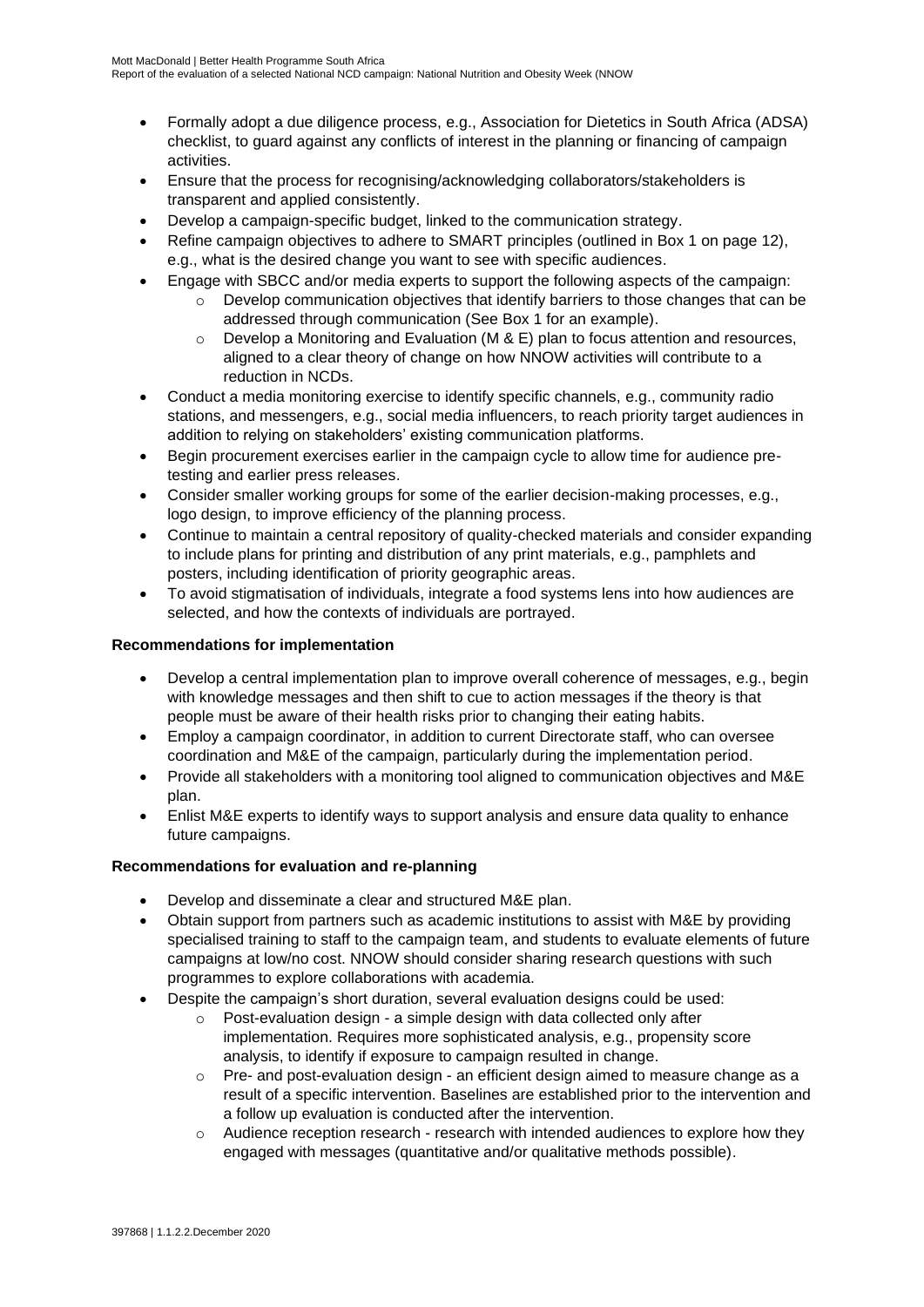• Development of reporting and data collection templates would support increased consistency and completeness of reporting, particularly in relation to provincial reporting of campaign activities and feedback sessions.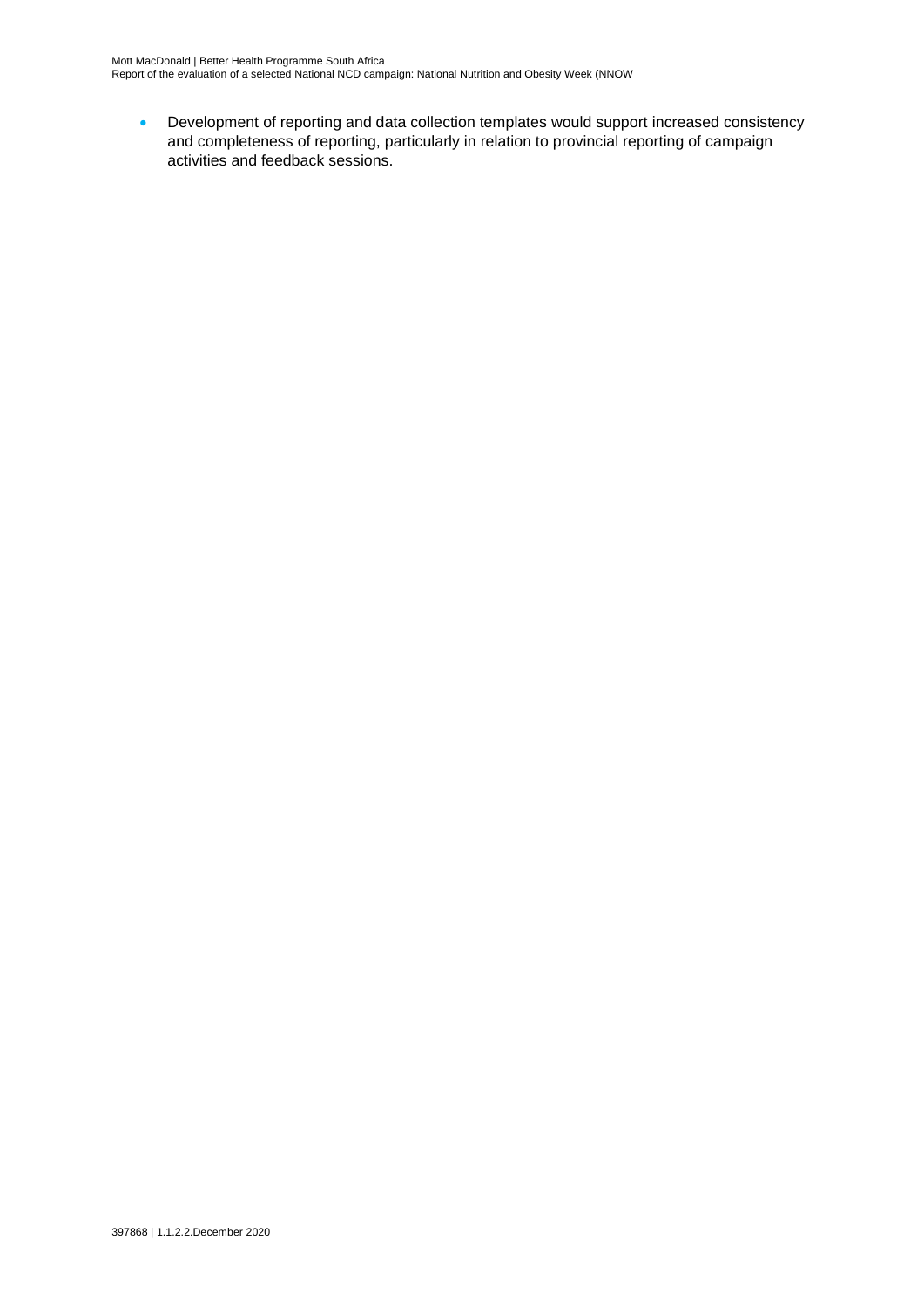# <span id="page-11-0"></span>**1 Introduction and background**

## <span id="page-11-1"></span>**1.1 Introduction**

#### <span id="page-11-2"></span>**1.1.1 Nutrition in South Africa**

In South Africa dietary patterns have been changing over time from fresh and minimally processed foods to energy-dense and low-nutrition foods that are low in fibre and high in sugar, salt and fat (Ndlovu et al, 2018, FAO et al, 2018). These low-quality diets contribute simultaneously to obesity and undernutrition, a phenomenon referred to as the double burden of malnutrition (DBM). Various studies have shown that DBM can exist within a household. Among adults, especially mothers, who may be overweight or obese, while children may be undernourished or stunted (Modjadji & Madiba, 2019; Tydeman-Edwards, Van Rooyen & Walsh, 2018). Also, increasing neighbourhood fast-food outlets have been associated with these poor nutritional value diets (Ndlovu et al, 2018).

1

### <span id="page-11-3"></span>**1.1.2 Obesity**

According to the South African Demographic and Health Survey (SADHS), there is a rising prevalence of overweight or obesity in the country among all age groups (NDoH, StatsSA, SAMRC & ICF, 2019). For instance, the prevalence of overweight or obesity increased from 56% in 1998 to 68% in 2016, and about a third of all men (31%) were estimated to be either overweight or obese (*Ibid*). The 2012 South African National Health and Nutrition Examination Survey (SANHANES) showed that more than 1 in 10 children (14,2%) aged six to 14 years are either overweight or obese (Shisana et al, 2013). Overweight and obesity cause inflammatory and metabolic changes in the body which result in high cholesterol, high blood pressure, insulin resistance, and high blood glucose, which together can develop into noncommunicable diseases (NCDs) such as diabetes, cardiovascular disease, and cancer (Esser, et al, 2014; GBD 2015 Obesity Collaborators, 2017; WCRF and AICR, 2018).

#### <span id="page-11-4"></span>**1.1.3 COVID-19's impact on both nutrition and obesity**

On the one hand, the COVID-19 pandemic has had a negative impact on both the quality and the quantity of food, especially for poor communities (International Panel of Experts on Sustainable Food Systems [IPES], 2020). The national lockdown encouraged panic buying with a tendency towards processed and long-shelf-life food items (*Ibid*). According to Statistics South Africa (StatsSA, 2020), the lack of access to food that already existed was exacerbated by the lockdown.

On the other hand, COVID-19 severity (Richardson et al, 2020) and mortality (Instituto Superiore di Sanità, 2020) are much higher for those with comorbidities, especially NCDs. An Italian study demonstrated that the majority (96.2 %) of patients with COVID-19 had other comorbidities: 69.2 % had hypertension, 31.8 % had type 2 diabetes and 28.2 % had ischaemic heart disease (*Ibid*). Overweight and obesity were also associated with increased COVID-19-related morbidity and mortality (Richardson et al, 2020; World Obesity Federation, 2020; Peng et al, 2020; Lighter et al, 2020).

## <span id="page-11-5"></span>**1.2 History of NNOW**

The National Nutrition Week and National Obesity Week (jointly referred to as NNOW) is commemorated annually from 9-15 October and 15-19 October, respectively. The campaign aims to create awareness among consumers about obesity and the importance of eating healthy foods. For the past 9 years, the National Department of Health (NDoH) has coordinated an annual NNOW campaign which is supported by a broad multisectoral base of stakeholders. These campaigns have been documented on the website: nutritionweek.co.za, since 2011 and each campaign has its own logo and theme. However, to date, none of these campaigns have been formally evaluated.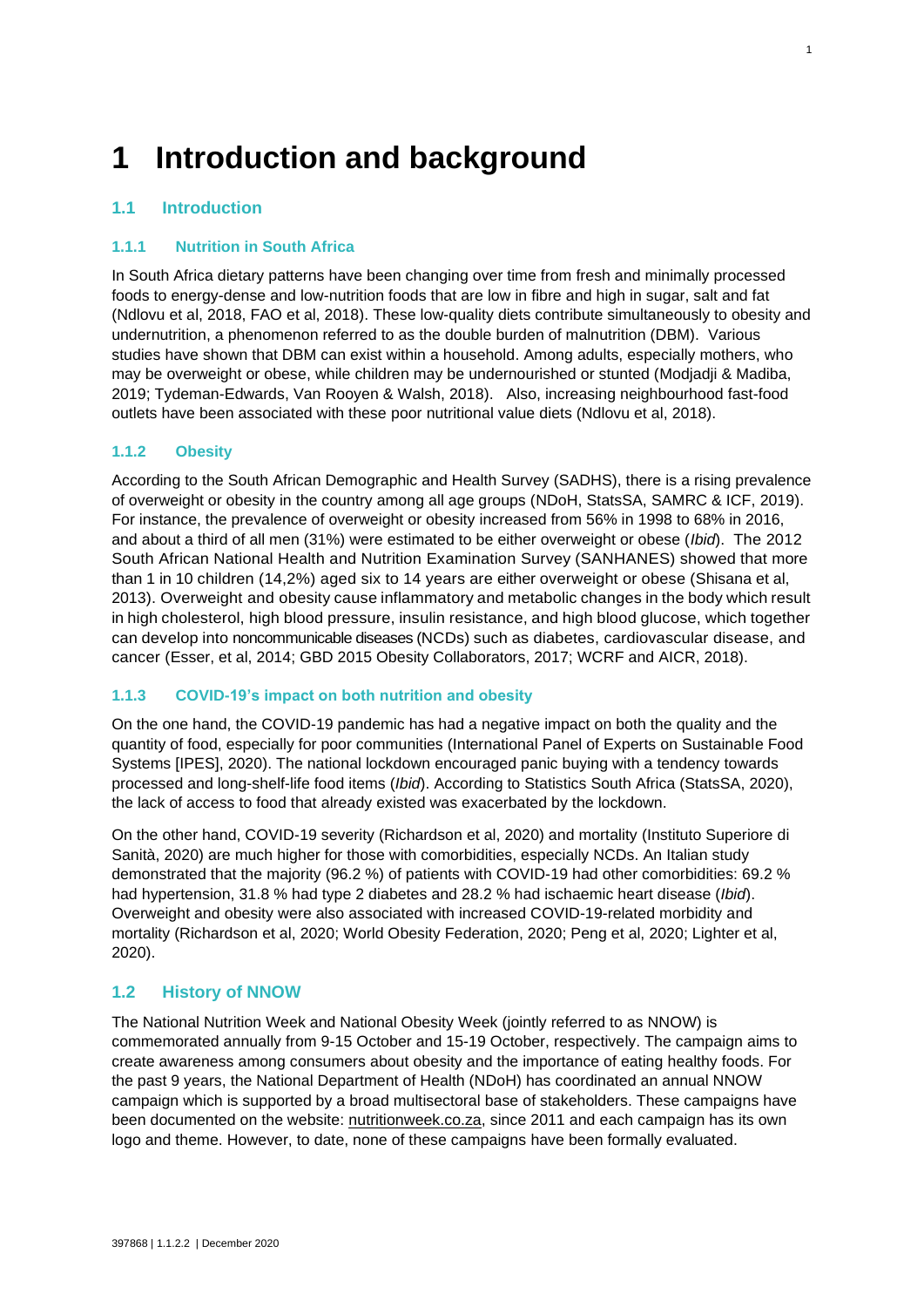The theme for the 2020 campaign was changed to 'Good Nutrition for Good Immunity' from the original plan on front-of-package labelling, due to the context of the COVID-19 pandemic.



## **NATIONAL NUTRITION AND OBESITY WEEK 2020**

The global pandemic has highlighted many fault-lines across society, and in our current state of ongoing disruption, it also presents us with unique opportunities to make changes. In our daily lives, some of the best changes we can make are around our food choices. Overweight and obesity have been linked to more severe COVID-19 outcomes, along with diet-related noncommunicable diseases (NCDs) such as hypertension and Type 2 diabetes. If there was ever the time to focus on a healthy diet to maintain a healthy weight and support our immunity, this is surely it! This National Nutrition and Obesity Week (NNOW), a range of South African health organisations have come together to collaborate with the Department of Health to highlight how essential good nutrition is when it comes to immunity.

#### **Figure 1. Screenshot from nutritionweek.co.za on 2020 NNOW campaign**

From 2021, South Africa will commemorate World Obesity Day with the rest of the world on 4 March and will continue to commemorate National Nutrition Week from 9-15 October of each year. However, given that obesity is an outcome of poor nutrition (among other things), this will continue to be addressed in the National Nutrition Week.

#### <span id="page-12-0"></span>**1.3 Study background**

As part of a larger initiative to support the prevention, control and management of NCDs in South Africa, the Better Health Programme South Africa (BHPSA) provided support for the development of a foundational document on key components for an effective SBCC strategy to prevent NCDs which included a quality assurance tool to analyse the institutional contexts and processes followed to plan, implement and evaluate national health campaigns, using a SBCC lens.

The tool was initially planned to be used to evaluate the national cancer campaign, however it was later decided (at short notice) that the SBCC tool would be used to evaluate the nutrition campaign, where more staff and materials were available to support the evaluation. The 2020 NNOW campaign was identified for this purpose, with an aim to support the ongoing efforts of NDoH to prevent and control NCDs in South Africa. Whilst the NNOW campaign was implemented in October 2020, the data collection for the evaluation took place in November. This report is on the evaluation of NNOW campaign which will inform the next cycle of planning for the 2021 campaign.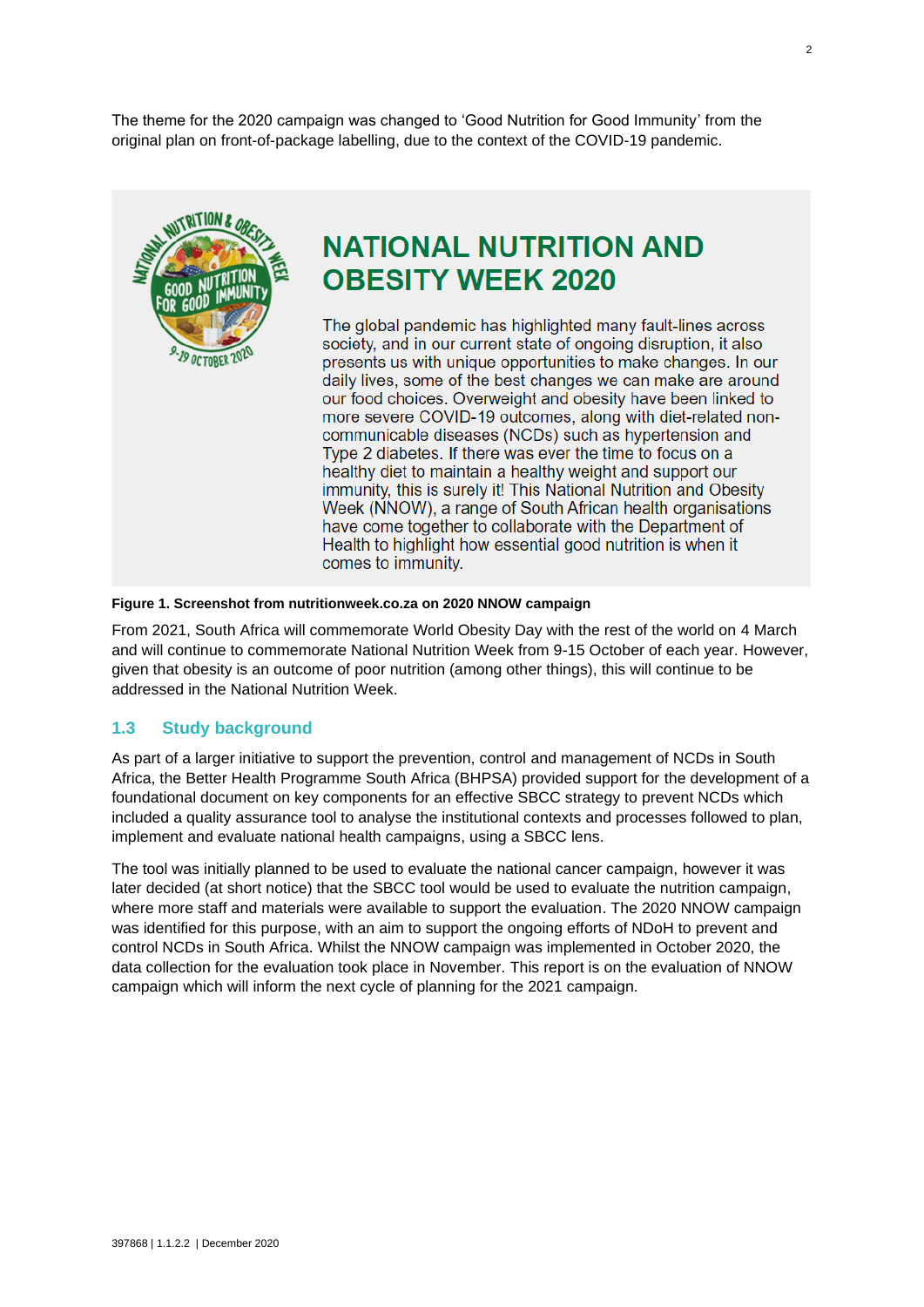# <span id="page-13-0"></span>**2 Evaluation methodology**

## <span id="page-13-1"></span>**2.1 Study design**

This was a participatory mixed-methods evaluation combining quantitative scoring and interviews related to the implementation of the 2020 NNOW campaign.

### <span id="page-13-2"></span>**2.2 Evaluation aim and objectives**

The overall aim of this exercise was to evaluate the NNOW campaign's institutional support and implementation fidelity to SBCC quality standards through the following specific objectives:

- a) To quantify the degree to which the NNOW campaign met contextual support and SBCC quality standards in 2020.
- b) To explore how the NNOW campaign was planned, designed, implemented, monitored and evaluated in 2020 using a SBCC lens.
- c) To identify opportunities for improving the NNOW campaign in the future drawing on SBCC best practice.

#### <span id="page-13-3"></span>**2.3 Study population and sample**

Although led by NDoH, many stakeholders were involved in the planning and implementation of the campaign (see Appendix A). This included other levels of government, e.g., provincial departments of health, as well as other government sectors, namely the Department of Basic Education (DBE) and Department of Social Development (DSD). A broad range of civil society and private sector actors were also key collaborators, ranging from UNICEF to individual content experts, with a large contingent of dieticians and nutritionists represented in the NNOW group. The stakeholder group constituted the study population for this evaluation.

A purposive sample of individuals who coordinated or played key roles in the technical design and planning process as well as implementation were recruited to participate in the evaluation, beginning with members of the Nutrition Directorate of the NDOH, who then recommended other participants.

#### <span id="page-13-4"></span>**2.4 Data collection**

A semi-structured tool was used to quantitatively score and facilitate qualitative discussions on different elements of the NNOW campaign (see Appendix B for tool summary; full tool available on request). Potential informants received the tool in advance, along with a description of the evaluation process. Once they consented by email to participate, virtual interviews via Teams were scheduled to go through different parts of the tool, most often on an individual basis (see interview schedule, in Appendix C). All data collection took place during the month of November 2020.

In total, eight interviews with seven individuals (some individuals participated in multiple interviews) were conducted. The full tool was shared on the screen during the interviews so that the participant(s) could see the score criteria and comments added by the facilitator. In most instances the facilitator was the first author, with the second author facilitating one interview about the evaluation domain.

In addition to interviews, evaluation participants were invited to share additional written notes on the tool and emails were used to clarify and confirm details. Additional supporting documents were requested via separate emails to support verification of particular sections (also listed in Appendix C). Some interviews were recorded, but only to support note verification.

#### <span id="page-13-5"></span>**2.5 Data management and analysis**

Any recordings of interviews were shared with interviewees. Otherwise, the recordings have been securely stored on a G-drive. All other hand-written and electronic notes have been stored securely by the study team, with versions of the tool circulated to participants to support interviews and/or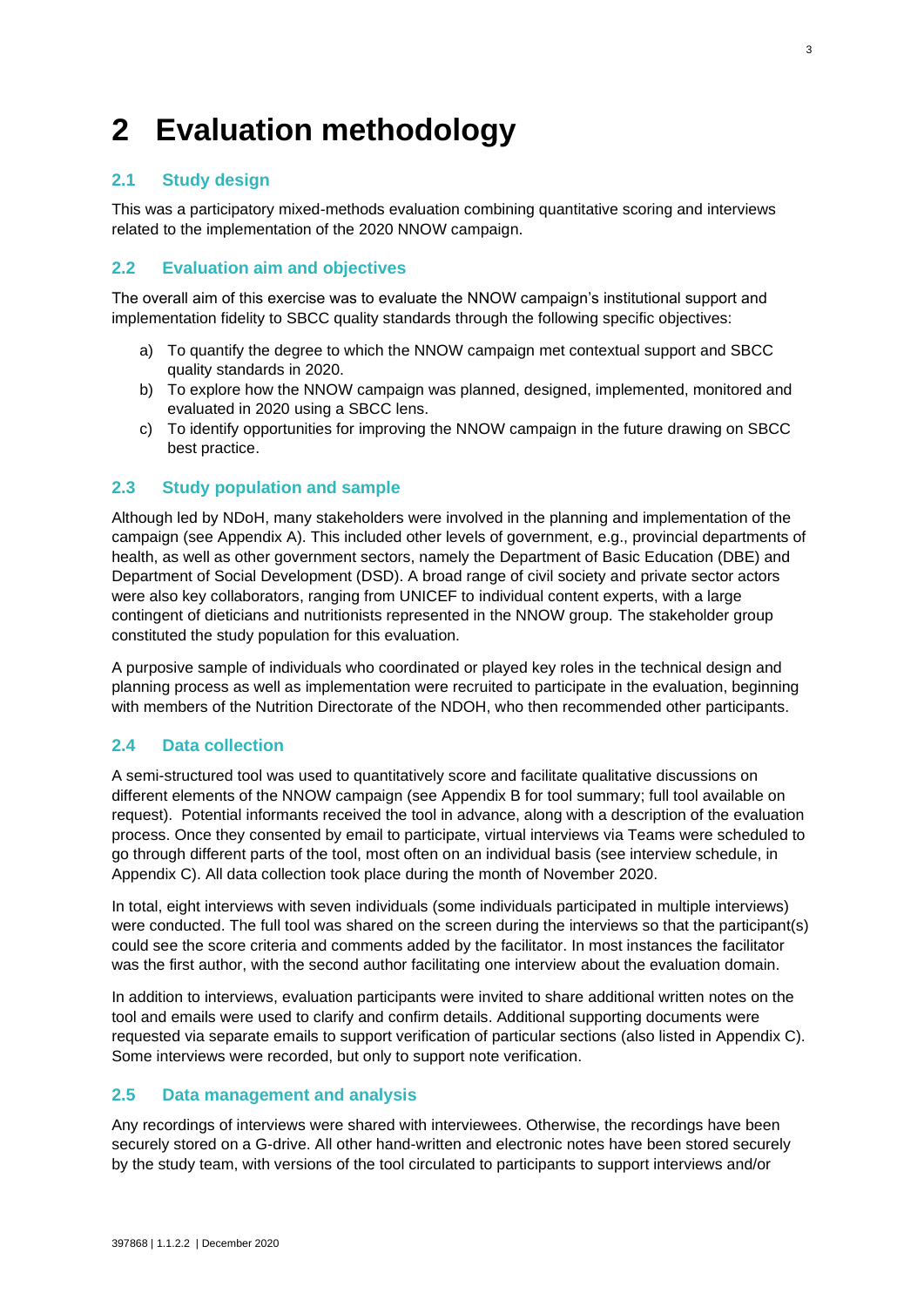clarification by email. The individual identities of participants have been anonymised and no verbatim quotes have been used.

The notes and supporting documents for Domains 1-3, were analysed and the information was synthesised into a draft report and circulated to stakeholders for validation and comment before the final revision.

### <span id="page-14-0"></span>**2.6 Study limitations**

The 2020 NNOW campaign was not designed at the outset as an SBCC intervention; rather, it was developed using a simple strategic communication theory. As such, the people who designed the campaign should not be faulted for lack of adherence to SBCC standards, which were not known (nor expected) for the campaign. The findings should therefore be interpreted within this context.

Contractually, the evaluation had to take place in the 2020 calendar year, and the tool was approved at the end of October. The short timeframe resulted in the participation and contribution of a relatively small sample of individuals (involved in the NNOW campaign). While the seven participants were key members of the planning and implementation team, in the future, it is recommended that additional time be made available for a broader range of stakeholder's engagement, particularly at provincial and lower levels, where most of the implementation took place.

While a number of useful documents were reviewed, there were other documents that were not available at the point of analysis to verify some of the statements made during interviews., This could be addressed, with additional time and resources for external evaluation to support this work.

This evaluation focused on the campaign context and processes in relation to SBCC. This was not an outcome or impact evaluation. Several opportunities to evaluate the campaign have been highlighted in the recommendations.

#### <span id="page-14-1"></span>**2.7 Dissemination plan**

BHPSA will share the final branded version of this report with NDoH and the NNOW group. Any further distribution is at the discretion of BHPSA.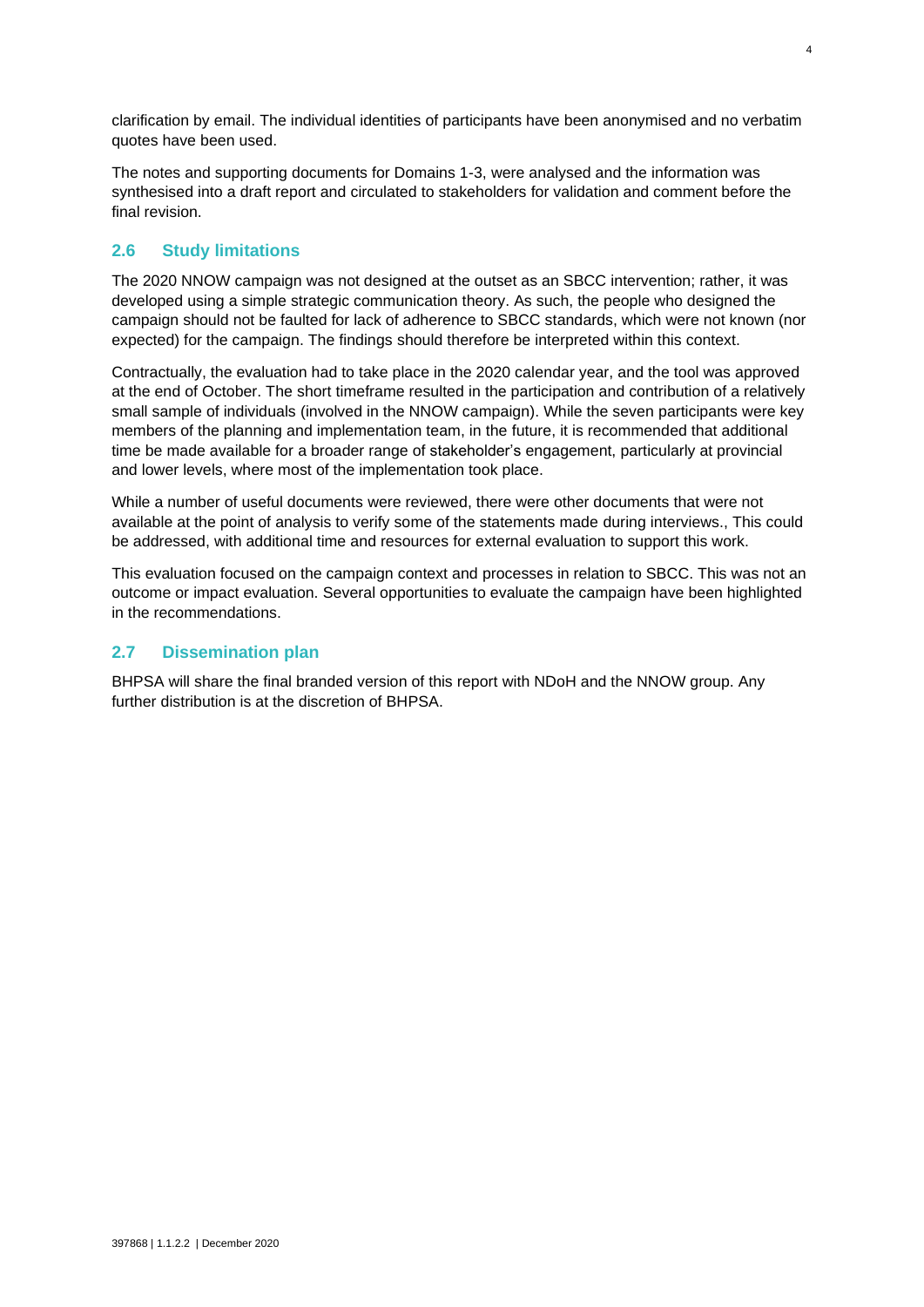## <span id="page-15-0"></span>**3 Results and recommendations**

The 2020 NNOW campaign was a complex one to evaluate given its national scope, multiple stakeholders, short timeframe for actual campaign implementation and the multiple levels of government that were involved in implementation. The findings are organised according to the four main domains, with key recommendations provided for each. The first domain provided contextual information about the NNOW coordinating body, while the other three domains focused specifically on the 2020 NNOW campaign, and stakeholder engagement.

## <span id="page-15-1"></span>**3.1 Domain 1. Institutional systems context**

Strong institutional systems are essential to lead, coordinate and harmonise SBCC interventions in South Africa. Institutions must be able to lead and navigate complex and adaptive systems to conduct SBCC programming. The NDoH, specifically the Nutrition Directorate and the Director of External Communications, coordinate NNOW every year. For this evaluation, only staff from the Nutrition Directorate (herein Directorate) participated in interviews.

As can be seen from Table 1, quantitative scores for this domain were generally high, with an average score of 3.38 (4.0 being the highest possible score). This indicates a relatively supportive context for the design and implementation of SBCC campaigns. The rationale for the scores in each sub-domain is discussed based on the interviews and document reviews, followed by recommendations.

|                      | 1.1 Clear institutional priorities                    |      |  |  |  |  |
|----------------------|-------------------------------------------------------|------|--|--|--|--|
| 1.1.1                | Institutional mandate                                 |      |  |  |  |  |
| 1.1.2                | Institutional strategic objectives                    | 4.0  |  |  |  |  |
|                      | 1.2 Institutional operations                          |      |  |  |  |  |
| 1.2.1                | Strategic plan                                        | 4.0  |  |  |  |  |
| 1.2.2                | Annual operational plan                               | 4.0  |  |  |  |  |
| 1.2.3                | Monitoring of operational plan(s)                     | 3.5  |  |  |  |  |
| 1.3 Staffing         |                                                       |      |  |  |  |  |
| 1.3.1                | Staffing structure/organogram                         | 3.0  |  |  |  |  |
| 1.3.2                | Staff SBCC/health promotion capacity                  | 2.0  |  |  |  |  |
| <b>1.4 Resources</b> |                                                       |      |  |  |  |  |
| 1.4.1                | Annual budget                                         | 3.0  |  |  |  |  |
| 1.4.2                | <b>Budget monitoring</b>                              | 3.5  |  |  |  |  |
|                      | 1.5 Communication and coordination                    |      |  |  |  |  |
| 1.5.1                | Internal communication systems                        | 2.5  |  |  |  |  |
| 1.5.2                | External communication/coordination                   | 3.0  |  |  |  |  |
| 1.5.3                | Documentation and dissemination of<br>results/lessons | 3.5  |  |  |  |  |
| 1.5.4                | Learning culture                                      | 4.0  |  |  |  |  |
| Average domain score |                                                       | 3.38 |  |  |  |  |

#### **Table 1. Summary of institutional systems sub-domain scoring**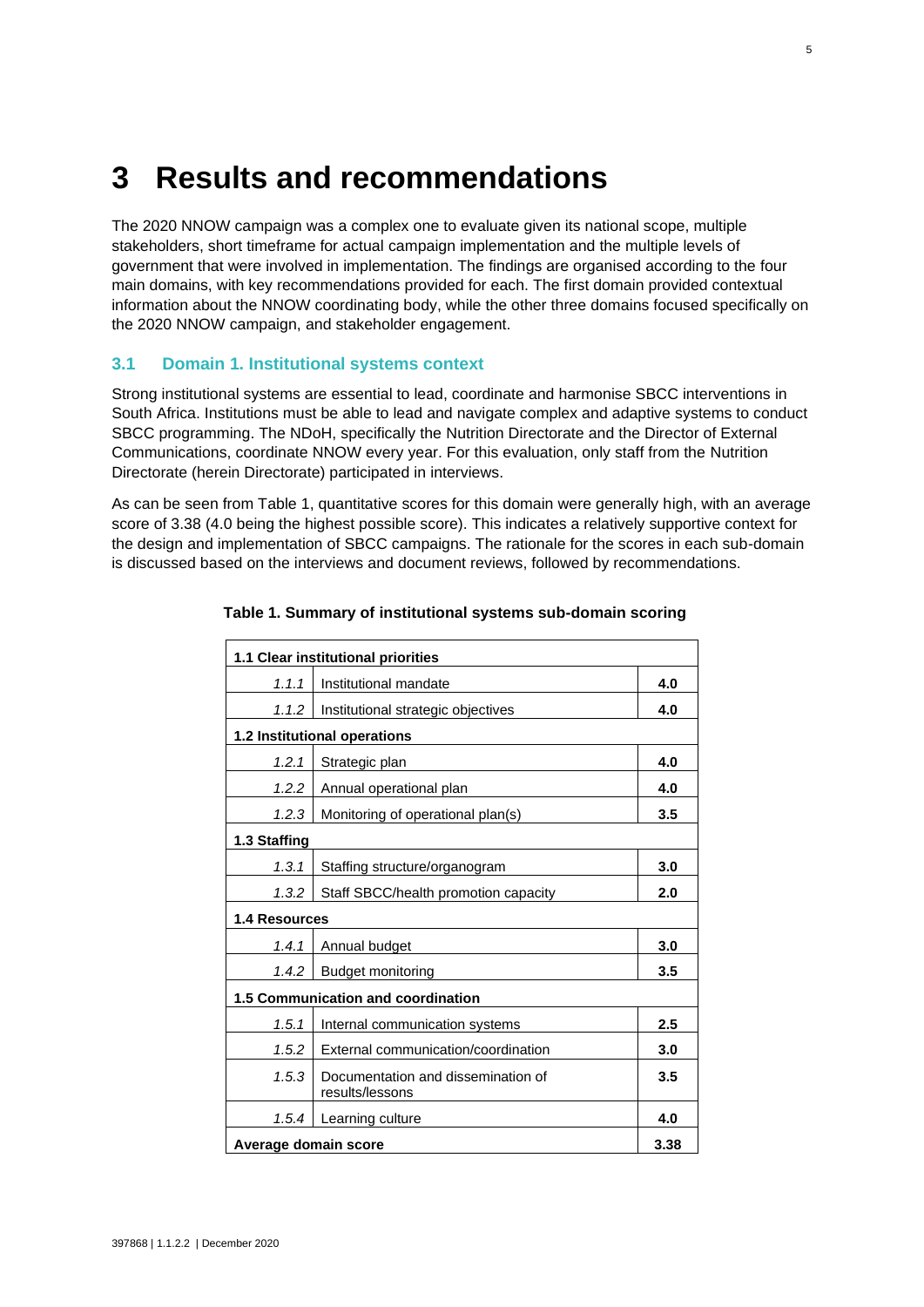#### <span id="page-16-0"></span>**3.1.1 Institutional priorities**

This was the highest-scored sub-domain. The Directorate's mandate and strategic objectives are well documented. They are also known to staff; individual performance agreements ensure that all staff are aware of priorities. The NDOH has a five-year strategic plan with strategic objectives which identifies key performance areas for the Nutrition Directorate, such as food service in hospitals and early childhood development (ECD). The Directorate's annual performance plan (APP) is aligned with these performance areas, requiring quarterly reporting to Cabinet. The APP is also used for budget requests. These indicators flow down from national to lower levels of government, though the actual activities implemented to achieve key indicators may vary by context.

The Directorate develops an Annual Operational Plan (AOP) to guide activities. The AOP is broadly aligned with National Strategic Plan's focus on promoting healthy lifestyles to reduce morbidity and mortality. For instance, one of this year's objectives was to 'significantly reduce prevalence of noncommunicable diseases. However, a review of the 2020/2021 AOP showed that none of the six indicators in the plan were aligned with APP indicators. The NNOW campaign was featured in the AOP but was not an APP indicator.

Provincial priorities are also aligned with the national AOP. To do this, the national AOP is shared with provincial counterparts, who develop their own implementation plans at lower levels (provincial, district and sub-district). A provincial representative explained that their planning process involves sharing national priorities/themes with their district and sub-district managers, who are then tasked with developing aligned plans. These lower levels of government may add additional indicators and activities based on local contexts. The provincial managers then review plans and support those activities that are aligned, including NNOW, providing direct support to the main events/activities throughout the year.

#### <span id="page-16-1"></span>**3.1.2 Institutional operations**

This sub-domain also scored well against the national strategic plan and annual operation plans. National, provincial and districts conduct quarterly reviews of their plans, though in 2020, COVID-19 disrupted these meetings somewhat due to travel restrictions. In addition, the National Directorate meets with provincial levels *at least* 2-3 times per year for progress reports, providing a mechanism for supporting smooth and aligned operations.

Despite these mechanisms, the Directorate reported some challenges in keeping scheduling, estimating that approximately only 80% of annual plans are achieved. While quarterly monitoring is used to identify plans for catch up, making adjustments in the  $3<sup>rd</sup>$  and  $4<sup>th</sup>$  quarter are particularly challenging, particularly when the reasons for delay are outside of their control, e.g., inefficient procurement systems. In cases when a remediation plan is not possible, quarterly and annual reports document reasons for not achieving targets. In extreme cases where reasons for non-performance are beyond their control, individual performance agreements can be adjusted. In practice, this is rarely done.

Plans are also developed at provincial and lower levels. However, as they are not supported with budgets, they do not vary much from year to year, according to one provincial manager. District-level reports on plan implementation are shared with provinces, which in turn is shared with national.

#### <span id="page-16-2"></span>**3.1.3 Staffing**

This sub-domain was more mixed in terms of scoring, reflecting the complexity of South Africa's decentralised system of governance and in-house capacity strengthening. The National Directorate has a clear organogram and job descriptions include communication roles. Staff also possess technical expertise in nutrition. However, although capacity strengthening of staff is included in senior management job descriptions, in practice there is a heavy reliance on staff's prior exposure to health promotion/SBCC through their educational training or professional affiliations. NDoH has not provided additional training in this area once staff are hired. Depending on when and where staff were trained, this means that SBCC competencies are not standardised in the Directorate and present a potential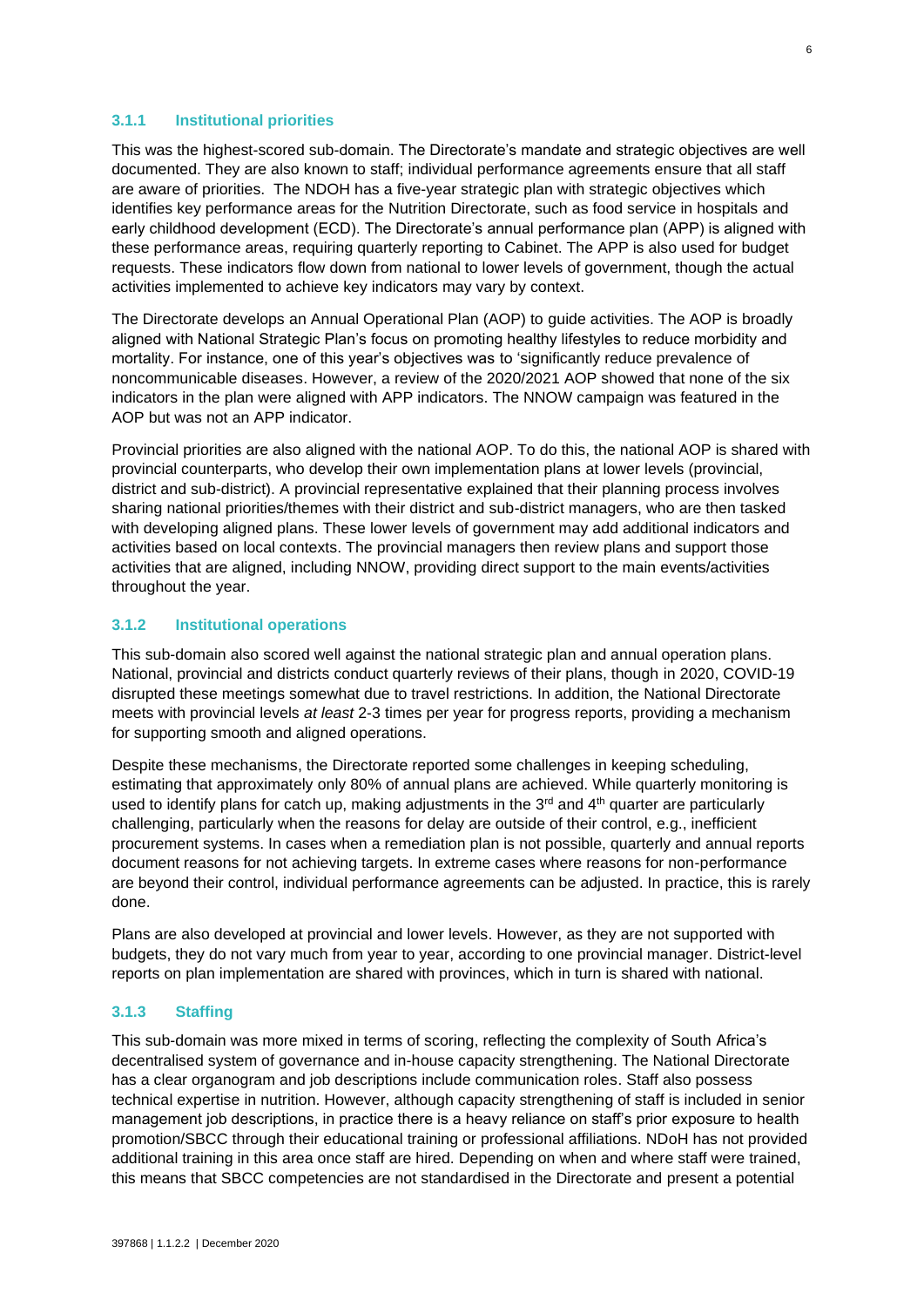area for intervention. The other staffing challenge is that provincial directorates have their own staffing structures that are not necessarily aligned with the Directorate. Provincial and lower-level staffing numbers can vary widely depending on population sizes and needs at the district and sub-district levels. As such, supervision and reporting lines between different levels of government are unclear, affecting overall coordination.

#### <span id="page-17-0"></span>**3.1.4 Resources**

Discussions around budgets were complex. A budget is allocated to the Directorate during annual operational planning and the AOP is costed. [NB: Human resources are financed through a separate process.] The Directorate plans a budget, which the Chief Director approves; this is forwarded to the Chief Financial Officer (CFO) and then to Treasury. Treasury's decision about allocations is communicated back via the CFO. Normally the Directorate receives what is requested. This was attributed to submitting modest budgets closely aligned to plans.

Budget projections and spending are monitored at both Directorate and Chief Directorate levels. As there are punitive actions for underspent budgets, the Directorate focuses on what it believes it has capacity to spend. If challenges are anticipated, e.g., issues with the procurement system, such activities are left out of budget requests. For instance, while campaign material could be included in the allocated budget, the process for outsourcing a designer is complex and slow, leading to a risk of underspending. This results in regularly scheduled activities, including NNOW, not being fully financed by the Directorate. Budget gaps then need to be filled by other stakeholders.

#### <span id="page-17-1"></span>**3.1.5 Communication and coordination**

These mechanisms exist at all levels but are not always used systematically. For instance, there is a departmental platform for internal communication which is run by the Internal Communications Directorate. There is also an internal newsletter. Sometimes such platforms are used to share information, e.g., in the past few years there has been a screen saver for NNOW on the intranet and the newsletter posted articles about NNOW. However, generally speaking, the timing and mechanisms for communicating with other NDoH programmes is ad hoc, with low awareness of what other departments are doing. The Directorate's external communication is based on needs and plans vs. a centralised formal mechanism. They engage regularly with other formal forums and structures, e.g., ECD or nutritional supplements groups, based on relevance to the Directorate's plans.

In terms of internal information dissemination, there are regular AOP progress reports to departments. An internal Performance Management Development System (PMDS) periodically reviews each official in respect of progress on activities, reflected in their member's agreement. Results are also included in annual reports presented to Cabinet, although the Executive Council makes the final decision about what is reported. Some results are also included in budget speeches. In terms of external dissemination of results, these are reported through inter-sectoral forums, congresses and workgroup meetings. The Directorate actively seeks to learn from past experiences through feedback sessions with academics, non-governmental organisations (NGOs) and international agencies. Staff also stay appraised of the latest evidence through professional networks.

At provincial level, DoH provincial managers have a WhatsApp group to share information between provinces, though this is relatively ad hoc. Provincial managers also use WhatsApp to communicate with their districts and sub-districts. At the sub-district level, DoH officials communicate and coordinate with other departments. For instance, an event that includes obesity screening by DoH may also involve social workers from DSD to respond to the multi-faceted needs and interests of community members. The learning culture at provincial level is limited by the lack of resources, leading to staff repeating the same type of activities every year, e.g., events at healthcare facilities, malls, or taxi ranks and door-to-door (not possible in 2020 due to COVID-19).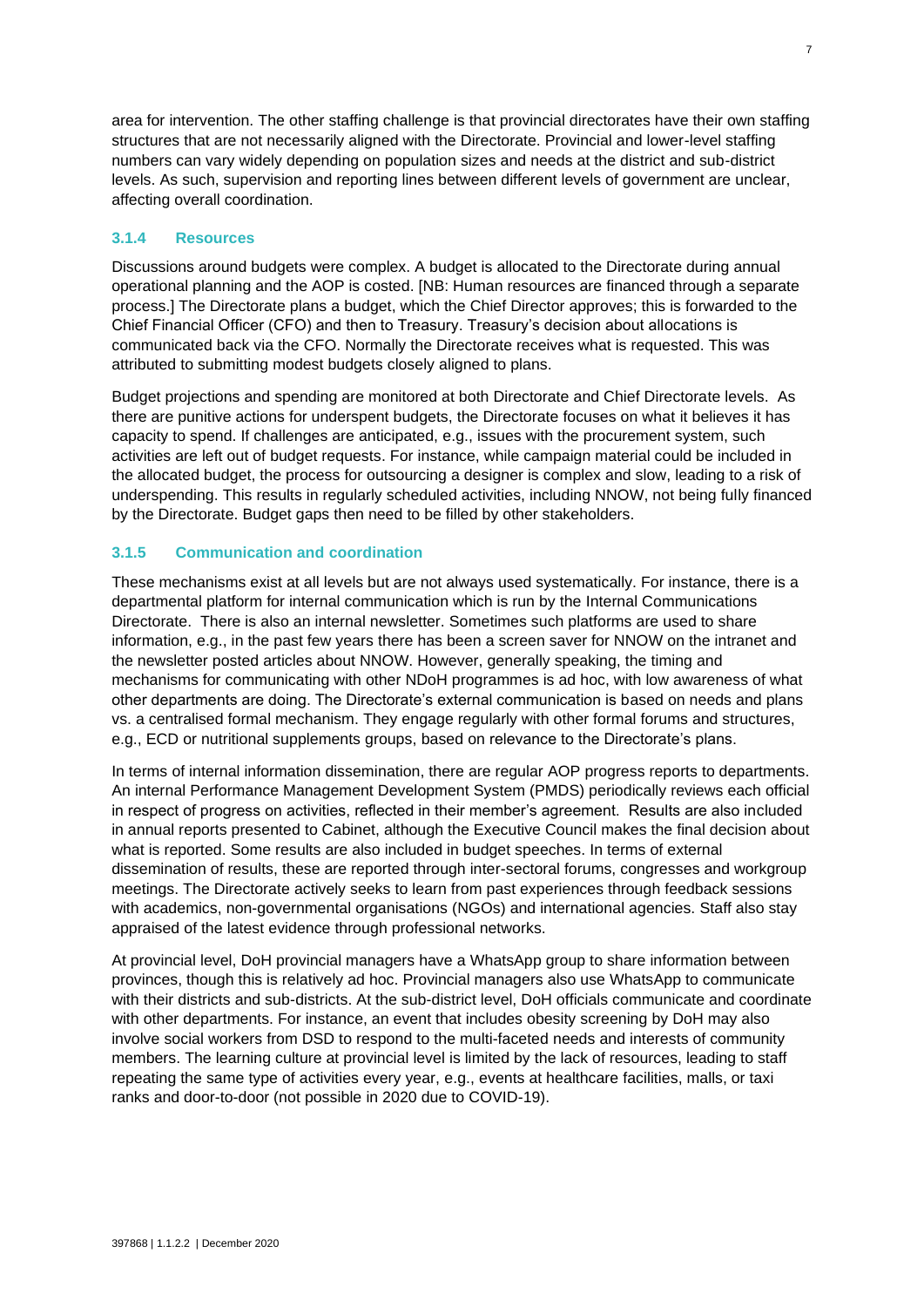#### <span id="page-18-0"></span>**3.1.6 Recommendations to strengthen the institutional systems**

- Motivate for stronger alignment of APP indicators and AOP indicators.
- Although not required by the NDoH five-year strategic plan, consider adding Directorate-level strategic objectives and performance indicators linked to SBCC in AOPs to support achievement of key performance areas.
- Motivate for Directorate staff to receive SBCC training. Consider offering this to staff at multiple levels of government to reflect the autonomy at provincial, district and sub-district levels. This may also contribute to the development of stronger communication lines between levels.
- Work with the procurement system staff to identify how to improve efficiencies in order to reduce dependency on outside stakeholders for financing activities linked to the Directorate's mandate. This would result in higher direct budget allocations to support campaign plans, including technical support and monitoring and evaluation (M&E) which is needed at national and provincial levels.
- Given the multisectoral nature of nutrition work, review if there are additional government sectors or external stakeholders who could be included in key communication and coordination efforts. An example of an external stakeholder is the Centre for Excellence in Food Security at the University of the Western Cape. Bilateral (SA/UK) Research Chair in Food Security and Nutrition, Prof Stephen Deveraux, has data on spending patterns and impact of food security on nutrition, particularly among children who are stunted/fail to thrive in contrast to the obesity problem. Consider how existing mechanisms could be leveraged for more systematic communication to raise the profile of the Directorate's work among such stakeholders.
- Provide resources for provinces to invest in more evidence-based communication, when appropriate, including supporting staff capacity to deliver communication in new/different formats.

## <span id="page-18-1"></span>**3.2 Domain 2. SBCC planning and designing fidelity**

To ensure that SBCC priority-setting and content is evidence-based, guided by theory and equity, the planning and design process of the 2020 NNOW campaign were explored. This was organised into five sub-domains, with various stakeholders contributing to the scoring and qualitative discussion of how the campaign was planned and designed prior to implementation.

As seen in Table 2, quantitative scores for this domain were mixed, with an average score of 2.62 and a range of 1.0 to 3.5 for individual item scores. This suggests that while some fundamental processes and best practices were followed, there is scope to improve the planning and design of the NNOW campaign in upcoming years. The rationale for the scores in each sub-domain is discussed based on the interviews and document reviews, followed by recommendations.

| 2.1 Situation analysis                                 |                                            |     |
|--------------------------------------------------------|--------------------------------------------|-----|
| 2.1.1                                                  | Conducted situational analysis             | 3.5 |
| 2.1.2                                                  | Theory applied in planning                 | 2.0 |
| 2.2 Priority setting                                   |                                            |     |
| 2.2.1<br>Used evidence to set priorities               |                                            | 3.5 |
| 2.2.2                                                  | Conducted audience analysis                |     |
| Involved key stakeholders in priority setting<br>2.2.3 |                                            | 3.5 |
| 2.2.4<br>Considered GESI in priority setting           |                                            | 2.5 |
| 2.2.5                                                  | Considered life-course in priority setting | 3.0 |
| 2.3 Resource allocation                                |                                            |     |

#### **Table 2. Summary of planning and designing sub-domain scoring**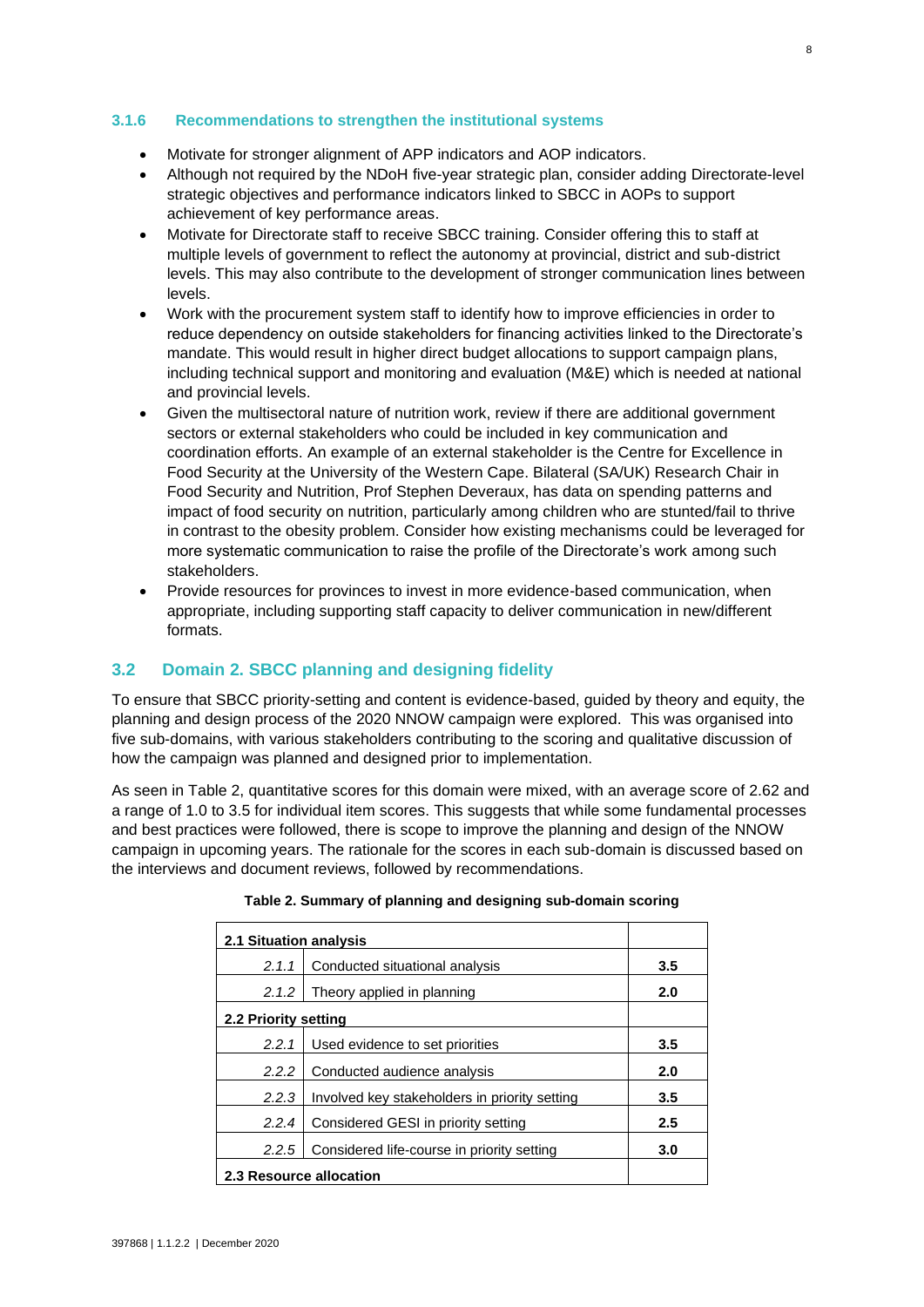| 2.3.1                                              | Developed budget as part of planning    | 1.0 |  |
|----------------------------------------------------|-----------------------------------------|-----|--|
| 2.4 Communication strategy                         |                                         |     |  |
| 2.4.1                                              | SBCC strategy - analysis summarised     | 3.0 |  |
| 2.4.2                                              | Audiences prioritised and segmented     | 2.0 |  |
| 2.4.3                                              | Smart communication objectives defined  | 1.5 |  |
| 2.4.4                                              | Aligned and coordinated approaches      | 3.5 |  |
| Evidence-based channels selected<br>2.4.5          |                                         | 3.0 |  |
| 2.4.6<br>Costed implementation plan developed      |                                         | 2.0 |  |
| 2.4.7<br>SBCC-specific M&E plan developed          |                                         | 1.0 |  |
| 2.4.8                                              | Dissemination plan defined              | 2.0 |  |
| 2.5 Design process                                 |                                         |     |  |
| 2.5.1<br>Strategy used to guide campaign/materials |                                         | 3.5 |  |
| 2.5.2<br>Materials/products pre-tested             |                                         | 3.0 |  |
| 2.5.3<br>GESI considerations reflected in products |                                         | 3.0 |  |
| 2.5.4                                              | Messaging and products not stigmatising |     |  |
| 2.5.5                                              | Branding and marking adhered to         | 3.5 |  |
| <b>Average Domain Score</b>                        |                                         |     |  |

#### <span id="page-19-0"></span>**3.2.1 Situational analysis**

The situational analysis for the NNOW campaign, presented as a concept note, drew on data from national studies and surveys, e.g., SADHS and SANHANES, as well as published literature. Separate formative research was not conducted, although stakeholders provided insights from their own experiences and research. The situational analysis, presented in the form of a concept note, focused mostly on health outcomes and their determinants, such as behaviours or environmental factors. This evidence was not segmented by target audiences but provided a good overview of nutrition and obesity situation in South Africa. Gender analysis was represented through sex disaggregation of some statistics, but at a relatively superficial level. Other considerations, such as income disparities leading to health inequities, were better represented. The situational analysis reflected awareness of existing policies and programmes, including the Strategy for the Prevention and Control of Obesity 2015-2020, Infant and Young Child Feeding (IYCF) policy (under review) as well as the draft Food Security and Nutrition Strategy. The NNOW concept document also identified possible communication channels.

The identification of stakeholders for NNOW included longstanding members, e.g., Association for Dietetics in South Africa (ADSA) and UNICEF, as well as newcomers. To address concerns about potential conflicts of interest, starting in 2020, potential collaborators were asked to complete a due diligence checklist provided by ADSA, with a decision that individual food companies/associations, e.g., the South African Milk Processor's Organisation (SAMPrO), could not participate directly in NNOW, although they could still work through umbrella organisations such as Consumer Goods Council of South Africa (CGCSA). This process was not fully formalised, which could be done moving into 2021. The analysis of organisational capacities could also be improved, as this was not assessed systematically, e.g., how can each stakeholder 'contribute' to the planning of the campaign, material development and M&E.

#### <span id="page-19-1"></span>**3.2.2 Priority setting**

This sub-domain received mixed scores; NNOW scored well in relation to the use of evidence and stakeholder engagement for theme selection, but lower when it came to aligning evidence from the situational analysis with selection of target audiences, particularly the gendered aspects of nutrition.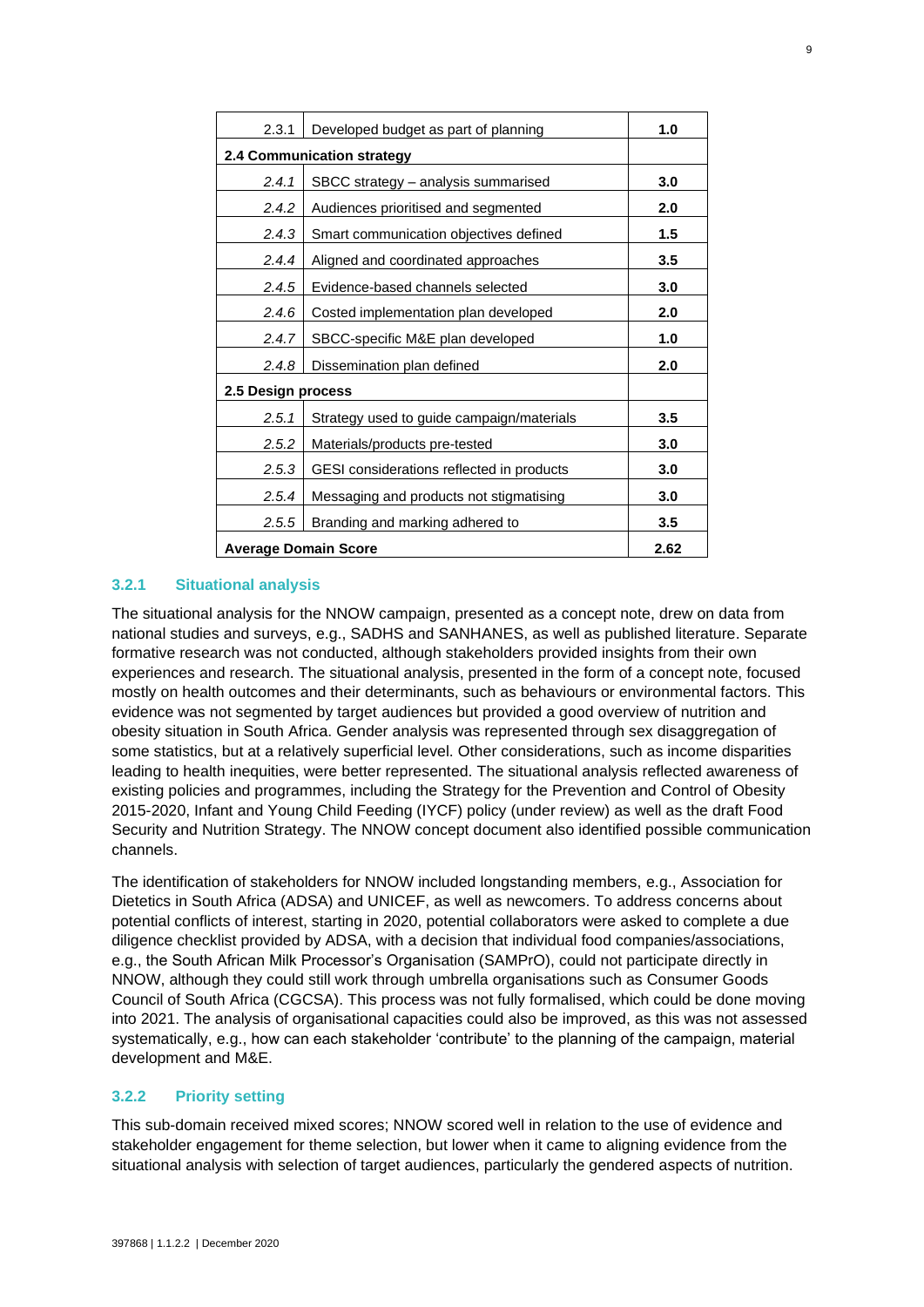This year's theme focused on the importance of good nutrition for strong immunity, aligned closely to the COVID-19 pandemic affecting the country. Providing evidence about healthy foods, particularly affordable foods, was prioritised given the economic challenges exacerbated by COVID-19. Stakeholders described how original messages about 'mindful eating' were deemed too middle-class and out of touch with the daily struggles of the majority, leading to a greater focus on affordable foods and meal preparation suggestions in final messages.

The Directorate was generally commended by stakeholders for involving them in priority setting. Having a broad range of stakeholders with expertise enabled more nuanced priority setting and crosslearning. However, some stakeholders expressed concern that those who contributed money to the campaign had more of a say over priorities than others. For example, GrowGreat was able to successfully motivate for the retention of breastfeeding messages for mothers of young infants, given that this falls within their mandate to prevent stunting. While this example is not problematic in itself, the concern was that this power imbalance opens NDoH to potential manipulation if those contributing money want to push particular agendas in the future.

A few stakeholders felt that, at times, the consensus approach of the Directorate led to inefficiencies, e.g., not everyone needs to be involved in discussions about logo colour. This is an area that could be reviewed, identifying key decisions that need to be taken collectively vs. more detailed decisions that could be taken forward by smaller working groups.

#### <span id="page-20-0"></span>**3.2.3 Resource allocation**

Although there was R250,000 set aside for NNOW in the Directorate AOP, challenges with the government supply chain make it difficult to procure services and goods. Shortfalls are solicited from NNOW group members, which are primarily comprised of NGOs, academics and professional associations. However, the Directorate reported difficulty in securing these commitments at the beginning of each year. They usually only get buy-in once the concept document has been developed. Commitments vary from year to year. In 2020, the Directorate received good support from stakeholders such as GrowGreat, UNICEF and the Clinton Health Access Initiative (CHAI), among others.

Stakeholders noted that this model for financing the campaign introduces risk to the process. Most NNOW members are from NGOs, which have constraints on how they are able to expend money, e.g., keeping to their organisation's mandate. This means that the theme and messages must align before they can commit. Most stakeholders that were interviewed also perceived that financial commitments give certain members more power over decision making. As already mentioned under the first domain, they expressed concerns that this may lead to conflicts of interest if food or beverage industries, perceived to have more money, are allowed to contribute to future campaigns.

At the provincial level, at least one province lacks a dedicated budget to support their activities on the NNOW campaign. Mirroring what happens at national level, they described how local NGOs donate materials to support local campaigns. One example was an NGO producing face masks with the NNOW logo for distribution in a single sub-district. The same representative described how subdistrict staff sometimes use their own salaries to support events, e.g., buy fresh food for campaign displays to show locally available healthy options to community members.

#### <span id="page-20-1"></span>**3.2.4 Communication strategy**

In the past, NNOW has followed elements of a communication campaign. However, the 2020 campaign was expanded by a communication strategy (herein, strategy), developed by a registered dietician with a background in journalism and corporate communication, in consultation with the NNOW group. The strategy, presented in a PowerPoint format, was based on the concept note (see 3.2.1) and also drew on the draft Food Security and Nutrition Communication Strategy. The strategy outlined the links between nutrition and COVID-19 and also suggested possible responses.

While the communication strategy itself did not specify a goal or communication objectives, three objectives were identified in the NNOW concept note. The concept note's objectives focused on the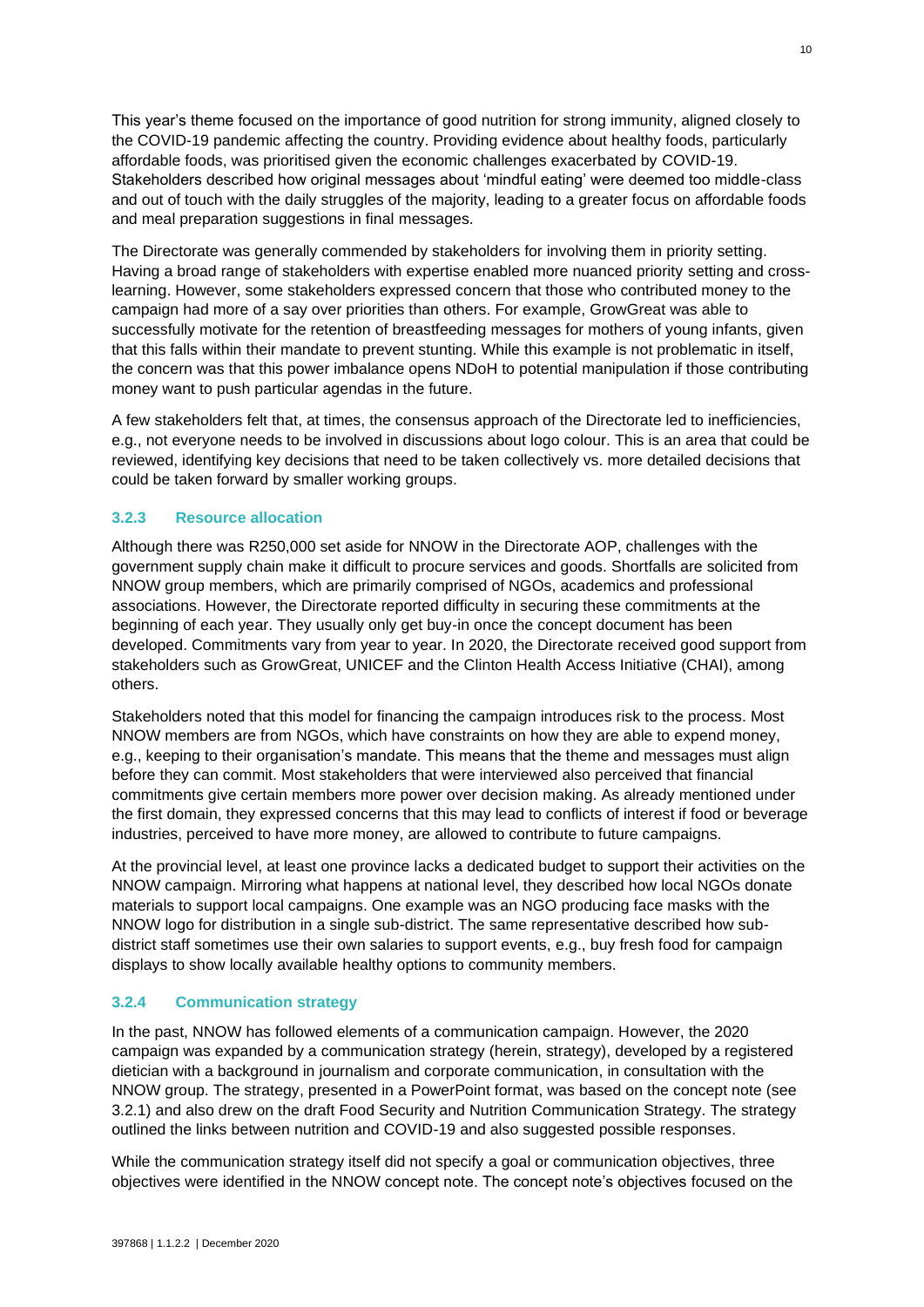content and delivery of campaign messages. Given that NNOW was not designed as an SBCC campaign, the framing of NNOW objectives were appropriate. The objectives were framed to focus on the process of message delivery as opposed to the intended impact of messages on audiences. Table 3 illustrates how the 2020 NNOW objectives could be reframed as the type of communication objectives promoted by SBCC, which focus on targeting determinants of behaviour change.

|    | <b>Concept note objectives</b>                                                                                                                                                                                     | Reframed as SBCC communication objective                                                                                                                                                                                                                                                                                                                                                                                                                                                                                                                                                                               |
|----|--------------------------------------------------------------------------------------------------------------------------------------------------------------------------------------------------------------------|------------------------------------------------------------------------------------------------------------------------------------------------------------------------------------------------------------------------------------------------------------------------------------------------------------------------------------------------------------------------------------------------------------------------------------------------------------------------------------------------------------------------------------------------------------------------------------------------------------------------|
| 1. | Continue to emphasise the<br>health benefits of choosing<br>healthy whole foods from a<br>variety of mostly plant-based<br>foods such as vegetables and<br>fruit, legumes and minimally<br>processed starchy foods | While this objective provides good specificity on meaning of<br>'healthy whole foods', it lacks specifics on the expected result of<br>this emphasis and a target audience. Example of SBCC reframing<br>for a generic audience:<br>"To increase consumer knowledge of the health benefits of<br>choosing a variety of mostly plant-based foods such as vegetables<br>and fruit, legumes and minimally processed starchy foods to #% by<br>December 2021."                                                                                                                                                             |
|    |                                                                                                                                                                                                                    | NB: Input/output indicators linked to this objective could focus on<br>activities that emphasise this information.                                                                                                                                                                                                                                                                                                                                                                                                                                                                                                     |
| 2. | <b>Encourage consumers to make</b><br>healthy, affordable food choices<br>during and after the COVID-19<br>pandemic.                                                                                               | This objective provides a good focus on audience behaviours, but<br>little insight into why they are not doing this already.<br>Communication objectives that focus on known barriers to change<br>help us understand what type of messages would enable<br>consumers to identify affordable healthy choices. While consumers<br>may have a limited ability to increase their income, communication<br>could increase their awareness of affordable options. Example of<br>SBCC reframing:<br>"To increase consumer self-efficacy (confidence) to purchase<br>healthy affordable food choices to #% by December 2021." |
|    |                                                                                                                                                                                                                    | NB: Input/output indicators linked to this objective could focus on<br>activities that motivate consumers to choose healthy food                                                                                                                                                                                                                                                                                                                                                                                                                                                                                       |
| 3. | <b>Provide consumers with</b><br>practical tips when planning,<br>buying, preparing and eating<br>food during and after the COVID-<br>19 pandemic.                                                                 | This objective implies that the barrier to planning, buying, preparing<br>and eating food is a lack of knowledge or tips. The tips for each of<br>the four behaviours are likely to differ, making this objective difficult<br>to monitor which tips lead to actual change. These could be broken<br>down to be more specific. For example:                                                                                                                                                                                                                                                                            |
|    |                                                                                                                                                                                                                    | "To increase consumer knowledge of how to budget for healthy<br>locally available foods to #% by December 2021."<br>"To increase consumer knowledge of how to prepare healthy<br>affordable meals to #% by December 2021."                                                                                                                                                                                                                                                                                                                                                                                             |

|  | Table 3. Concept note objectives reframed as SBCC communication objectives |  |  |
|--|----------------------------------------------------------------------------|--|--|
|  |                                                                            |  |  |

The 2020 NNOW campaign objectives and strategy are based on the simple communication theory of sender, message, channel, and receiver. This theory assumes one-direction communication between experts (the sender) and audiences (the receivers) and is popular among those working in mass media. According to the interviews, this communication theory enabled structured conversations within the NNOW group (senders) to identify different target groups (receivers) and platforms (channels). The message design process then focused on which messages would be most appropriate by channel and audiences. This approach was far preferable to pursuing a campaign without any clear objectives and should be commended.

However, strategies that rely on objectives based on the sender-receiver model miss an opportunity to link communication activities to the broader behavioural and health objectives they are seeking to influence. This is because they often stop monitoring once a message reaches the intended audience. In fact, the NNOW campaign did not have a documented monitoring and evaluation plan. As detailed in Domains 3 and 4, this has significantly curtailed the ability of the NNOW group to make any conclusive statements about the success (or not) of the campaign, beyond anecdotes or organisation-specific metrics shared by individual group members.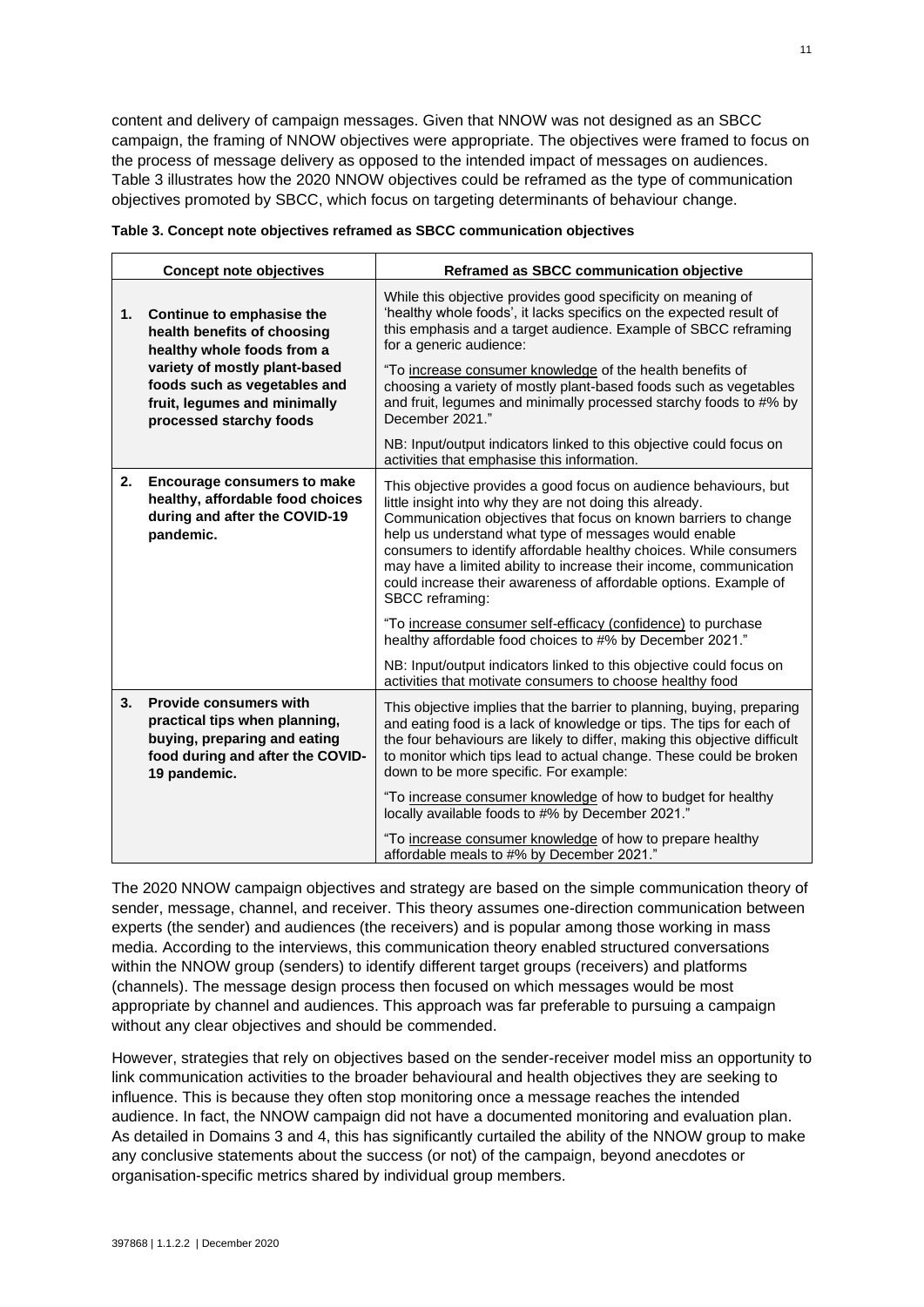Drawing on the concept note objectives and expanding on examples provided in Table 2, Box 1 illustrates in greater detail how to assess if a communication objective adheres to SMART principles, modelling how this could be done in future campaigns.

#### **Box 1. Designing a SMART communication objective for NNOW**

The evidence suggests that food insecure adults are relying on highly processed foods because they do not know about low-cost food preparation options. A communication strategy could be:

*'To increase to 50% adults in food insecure communities who know of at least one recipe for a low-cost healthy meal by the end of 2021.'*

You can use a SMART checklist to see if your communication objectives meet quality standards required for later evaluation:

| <b>SMART</b> | Criteria met? | <b>Explanation</b>                                                                                                                                                                                                                                                           |
|--------------|---------------|------------------------------------------------------------------------------------------------------------------------------------------------------------------------------------------------------------------------------------------------------------------------------|
| Specific     | Yes           | Specifies the target audience as adults living in food insecure<br>communities; communities fitting this description could be identified<br>using survey data more easily than individuals who are food insecure.                                                            |
|              |               | Specifies target: knowledge of low-cost recipes, based on evidence.                                                                                                                                                                                                          |
| Measurable   | Yes           | Has a clear indicator: (# adults knowing at least 1 low-cost recipe / total #<br>of adults in food insecure communities) and target: 50%.                                                                                                                                    |
| Attainable   | Yes           | Knowledge is relatively easy to shift, e.g., recipe distribution, however<br>the actual target also reflects ability/budget to reach the target audience,<br>so the 50% may need to shift based on a review of resources.<br>Confounding could be addressed in study design. |
| Relevant     | Yes           | Audience and target both based on evidence. As audience is at higher<br>risk of poor nutrition outcomes, focus is relevant to broader nutrition and<br>obesity campaign objectives.                                                                                          |
| Timebound    | Yes           | Needs to be measured at end of 2021.                                                                                                                                                                                                                                         |

While the sender-receiver communication theory underpinned the NNOW campaign's communication strategy, there was not an explicit theory of change. The evaluation tool explored if the campaign had a theory of change to explain how campaign activities and objectives would lead to behavioural or social change. For context, SBCC strategies often depict such theories in the form of diagrams or logic models. While these were not available, from the interviews and document review, NNOW seems to have been guided by the idea that by changing the awareness of individuals, they will change their behaviours, which in turn will lead to improved nutrition. This aligns closely with the sender-receiver communication theory, which presumes that once a well-designed and researched message reaches the receiver, they will act. Such a theory does not measure the myriad other reasons a person may be unwilling or unable to act and is not strongly supported by evidence.

However, it would be disingenuous to suggest that NNOW was only driven by this simple concept of how behaviour change happens. While many of the proposed NNOW responses focused on educating individual consumers about health risks and healthy options, there was also evidence of a more nuanced understanding of people's circumstances. For instance, both the concept note and strategy highlighted barriers to good nutrition in South Africa that fall outside of individual knowledge, e.g., food insecurity. As can be seen in Table 4, the NNOW campaign target audiences from the strategy also represented more than just individuals at the community level.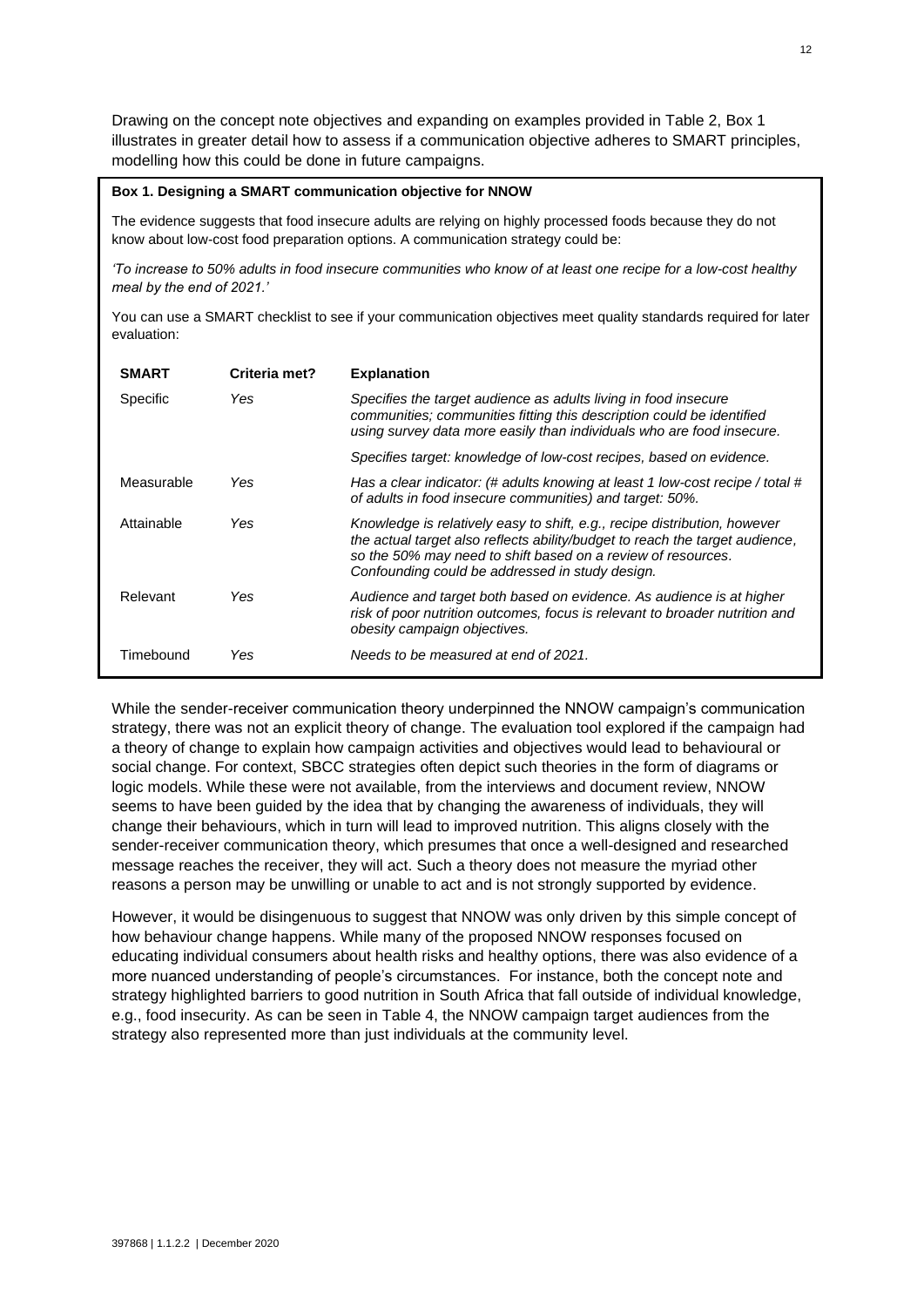| <b>Target Audiences</b>                                                                                                                                                                                                       | <b>Purpose / Intended outcome</b>                                                                                            |  |
|-------------------------------------------------------------------------------------------------------------------------------------------------------------------------------------------------------------------------------|------------------------------------------------------------------------------------------------------------------------------|--|
| General adult public:<br>Those with very limited resources to buy<br>food.<br>Undernourished and malnourished<br>individuals.                                                                                                 | Better food consumption with available money to<br>build immunity.<br>Increase breastfeeding for improved child<br>immunity. |  |
| General adult public:<br>Those who are at risk of developing or<br>currently have an NCD.<br>Those who are overweight and obese.<br>$\overline{\phantom{a}}$<br>They may also have less food choice due to<br>loss of income. | Better food choices to manage NCDs and prevent<br>ä,<br>obesity.<br>Increase breastfeeding for improved child<br>immunity.   |  |
| Teenagers                                                                                                                                                                                                                     | Better food choices prevent NCDs and obesity.<br>Better food choices for reproductive health.                                |  |
| Children                                                                                                                                                                                                                      | Awareness of good food choices for health.                                                                                   |  |
| Community Health Workers (CHW)                                                                                                                                                                                                | Better food consumption to build immunity.<br>Better nutrition self-care.<br>To be role-models in community.                 |  |
| <b>Universities</b>                                                                                                                                                                                                           | Thought leaders.<br>ä,<br>To be role-models in community.<br>For better distribution of messages.                            |  |
| Organisations that provide food relief (NGOs,<br>churches)                                                                                                                                                                    | Provide resources (knowledge and guidance) on<br>preparing and procuring healthy foods on a<br>budget, recipes.              |  |

**Table 4. Target audiences as defined in the 2020 NNOW communication strategy**

Although most target audiences were individuals, the importance of role modelling was also reflected in the CHW and university audiences, pointing to the importance of social norms. The final audience, organisations providing food relief, reflects the NNOW group's understanding of barriers to nutrition that exist beyond individuals. Specifically, the strategy identified food insecurity and food environments as key barriers. In addition to suggesting that the campaign engage with food relief organisations, the strategy suggested targeting retail spaces with messages that highlighted low-cost food option.

The strategy presented messages and slogans, suggesting target audiences for each. Though the document did not provide audience insights for each target audience, e.g., which specific communication channels would the audiences prefer and what are their real or perceived needs, the strategy provided a blueprint for thinking about high-level message dissemination. Beyond mass media platforms (focused mostly on radio and social media), the strategy identified three key settings (schools, health facilities and retailers) where messages could be delivered. DBE was a key stakeholder for the school strategy, provincial, district and sub-district DoH staff for health facilities and the CSGSA for retail spaces. One provincial DoH representative noted that in addition to health facilities, sub-district staff often did outreach events at malls and taxi ranks to reach a broader range of community members.

Although the strategy identified resources and commitments needed for each idea, this was not translated into a final costed strategic plan, nor was the person preparing the strategy asked to do so. The strategy only had timelines, mostly focused on the planning phase. This was not unique to this year's campaign but has been a common feature of the campaign. Stakeholders who were involved in implementing the strategy were interviewed and they noted that the lack of costed activities was a weakness, meaning that only ideas that got funding were able to be implemented as planned, leaving final decisions about how messages (and which messages) would be used to individual stakeholders. While these decisions were captured through stakeholder reports to the Directorate after NNOW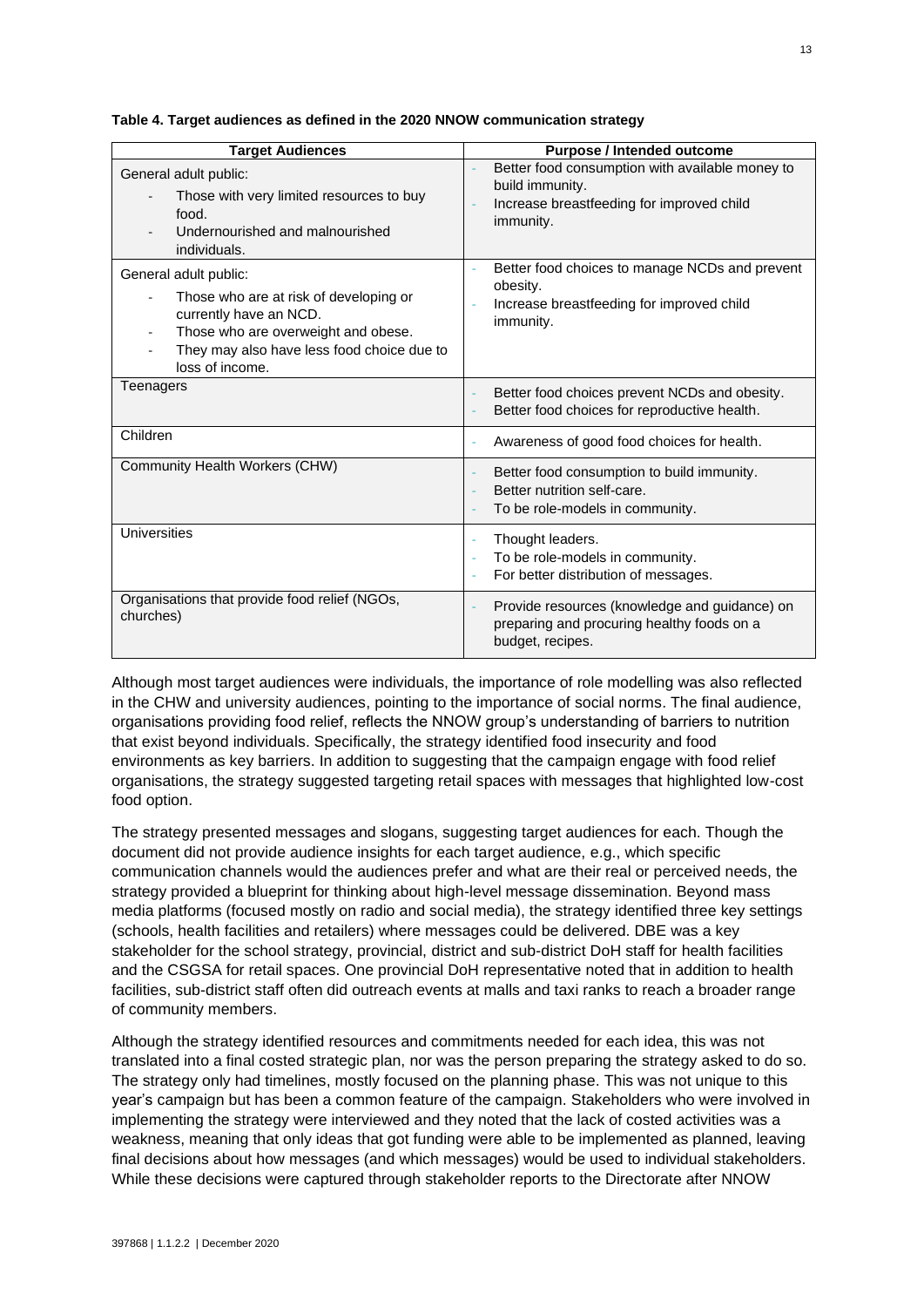implementation, there was no standardised reporting format, with a heavy focus on activity descriptions and reach data. The media report from LiquidLingo provided rich data, including advertising value estimates, although a media monitoring exercise could elicit even more nuanced audience data.

#### <span id="page-24-0"></span>**3.2.5 Design process**

The design of materials was highly participatory, with stakeholders working collectively and within their own organisations to develop materials that aligned to the 2020 NNOW strategy. The formats and channels of messages stakeholders focused on was often based on their existing platforms, e.g., social media, and individual mandates (e.g., UNICEF focused on youth influencers). Creative briefs were used to work with designers and materials got technical feedback from technical experts, including NNOW group members. The pre-testing of campaign materials was not done with target audiences in many cases. A few interviewees explained that the lack of pre-testing was due to short timeframes. Although some interviewees were under the impression that messages in the National Food Security and Nutrition Campaign Communication Strategy had been pre-tested with target audiences, this could not be corroborated. The strategy itself only presented evidence that the proposed messages were vetted by experts during a message design workshop (not audiences).

While issues of racial, gender and other forms of representation were discussed by stakeholders, lack of budget meant that often only one format of an image was possible, in which cases populations that experience the highest burden of NCDs were prioritised. An example is an infographic of a Black family sharing a meal together:



The use of illustrations (vs. photos) enabled some degree of flexibility in terms of inclusive representation. For example, the breastfeeding video linked to the Road to Health Booklet, originally produced by the Side-by-Side campaign and adapted for NNOW, was non-specific about race. The screenshot on the right, depicts a mother discussing breastfeeding with her older daughter.



Unfortunately, we were unable to interview anyone from UNICEF or CHAI involved in the selection of influencers to gain insight into that process or to confirm if the messages were pre-tested with youth. Purely based on content, the videos of influencers Bonnie Mbuli (TV personality) and Vuyo Dabula (actor) challenged gender stereotypes, e.g., showing Bonnie boxing and Vuyo cooking, which could contribute to a positive shift in gender norms around physical activity and nutrition behaviours. The linkages between physical activity and nutrition were modelled in these videos, whereas most other NNOW materials focused more singularly on nutrition (vs. multi-faceted determinants of obesity). One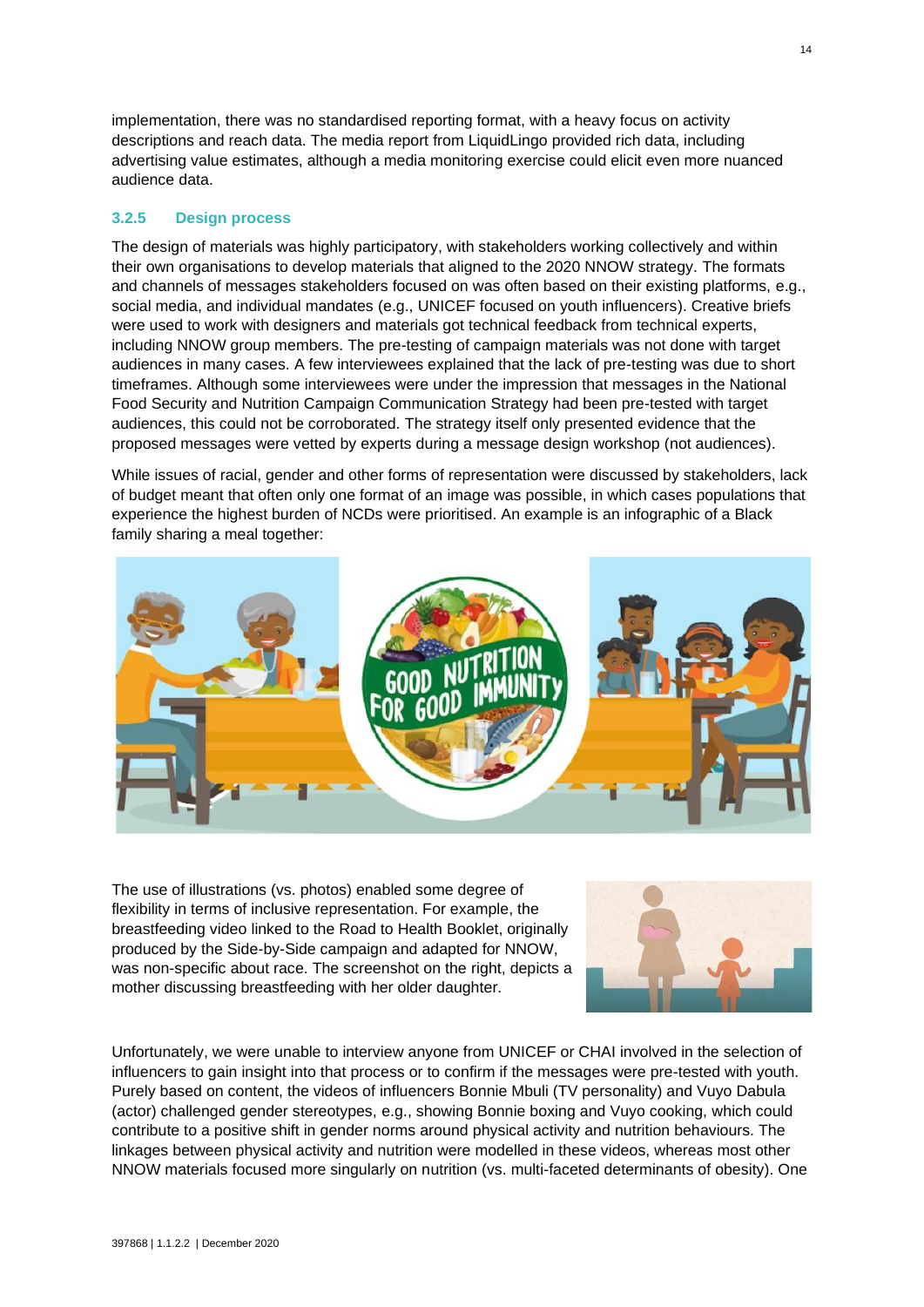interviewee wondered if the influencers' social class would resonate with lower-income audiences. Pre-testing, if conducted, would be a good way to check if that was the case.

The central repository of materials and guides, e.g., Social Media Guide, reflected a sophisticated approach to campaign coordination. This approach enabled different stakeholders to pick and choose from a menu of options most appropriate for their own platforms and mandates. Similar centralised sites should be retained in the future. These could be expanded by identifying resources/plans for the printing and distribution of pamphlets and posters to provincial and lower levels of government, which do not have the resources to produce print materials on their own.

NNOW is distinctive in that its logo has changed every year. Three stakeholders from different organisations questioned if the amount of attention given to the logo was too much compared with other key campaign decisions. A review of materials demonstrated strong adherence to campaign branding, while the decision about which stakeholders and collaborators had their logos included seems to have created tension, noted both by government and civil society stakeholders who we interviewed. Those providing financial support seem to have received priority, although the amounts they contributed varied. Those whose logo was included benefited from free positive media exposure.

#### <span id="page-25-0"></span>**3.2.6 Recommendations for planning and design**

- For the situational analysis, which is prepared for each campaign in the form of a concept note, the following evidence could be expanded:
	- Target audience barriers to change, to support message content prioritisation.
	- Identify audiences that may be able to influence food systems, particularly access to affordable healthy foods and restrictions on unhealthy foods, to reflect environmental barriers.
	- o Intervention effectiveness data, to support campaign approach selection.
- Identify a theory of change (this could be aligned to existing strategies, whereby NNOW activities contribute to part of a broader theory of change, e.g., increasing awareness).
- Formally adopt a due diligence process, e.g., ADSA's checklist, to guard against any conflicts of interest in the planning or financing of campaign activities [NB: such a checklist may also be useful when considering the use of celebrities or other influencers.].
- Ensure that the process for recognising/acknowledging collaborators/stakeholders is transparent and applied consistently.
- Develop a campaign-specific budget, linked to the communication strategy [NB: stakeholders felt that a greater proportion of the budget should come from the Directorate].
- Refine campaign objectives to adhere to SMART principles, e.g., what is the desired change you want to see with specific audiences.
- Engage with SBCC and/or media experts to support the following aspects of the campaign:
	- Develop communication objectives that identify barriers to desired changes that can be addressed through communication (see Box 1 for an example).
	- Develop an M&E plan to focus attention and resources, aligned to a clear theory of change on how NNOW activities will contribute to a reduction in NCDs.
	- Conduct a media monitoring exercise to identify specific channels, e.g., community radio stations, and messengers, e.g., social media influencers, to reach priority target audiences in addition to relying on stakeholders' existing communication platforms.
- Begin procurement exercises earlier in the campaign cycle to allow time for audience pre-testing and earlier press releases [NB: one interviewee suggested that materials should be ready two months in advance and that press releases need to go out at least two weeks in advance to get local media coverage].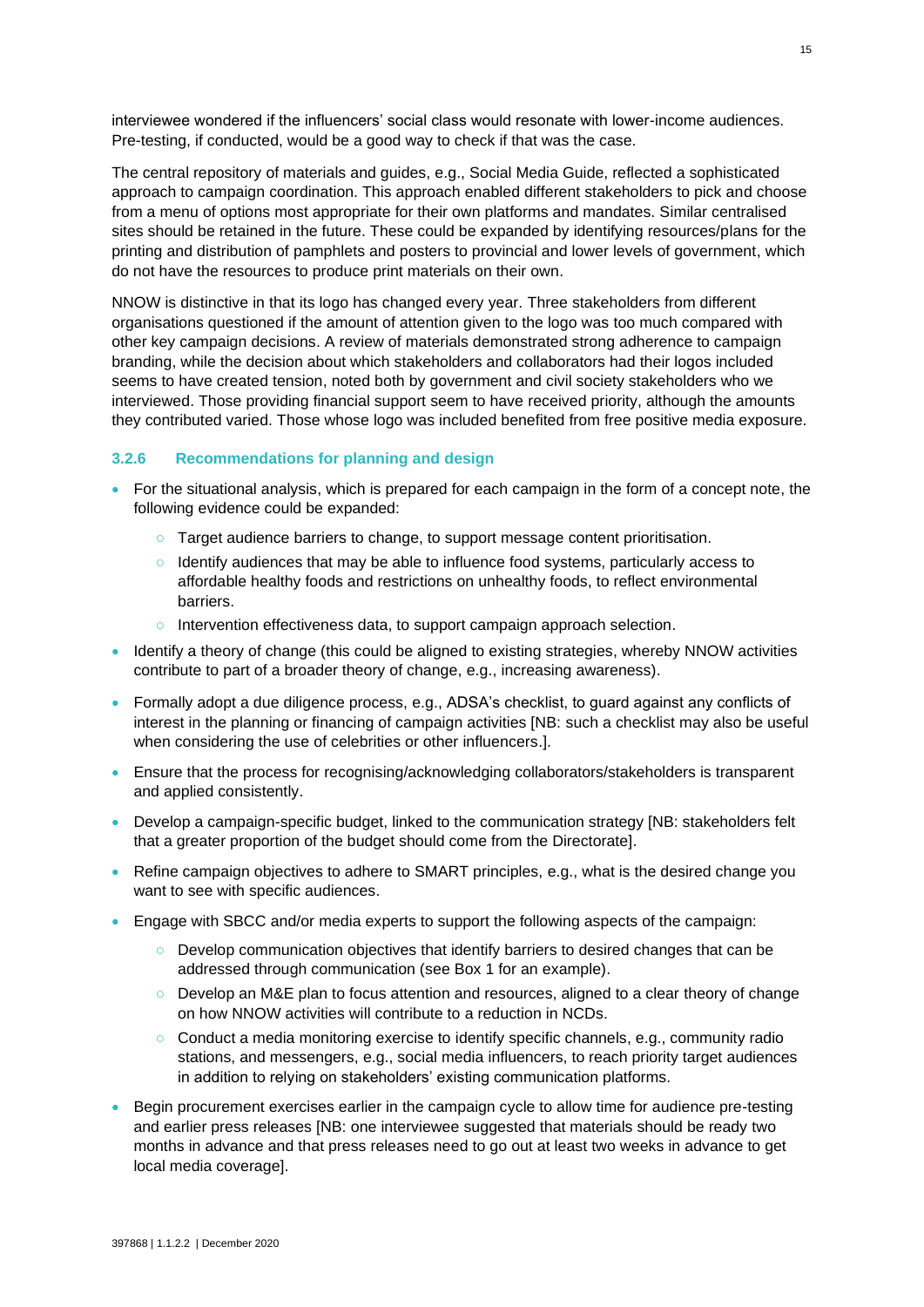- Consider smaller working groups for some of the earlier decision-making processes, e.g., logo design, to improve efficiency of the planning process. Members of such groups should have clear roles and responsibilities to share responsibilities more equitably, based on mandate, skills and expertise.
	- Differentiate between what work can be done in smaller groups and which decisions should be made by consensus.
	- Inclusivity should be considered in relation to whether materials will be used by implementers, e.g., provinces.
- Continue to maintain a central repository of quality-checked materials and consider expanding to include plans for printing and distribution of any print materials, e.g., pamphlets and posters, including identification of priority geographic areas.
- To avoid stigmatisation of individuals, integrate a food systems perspective into how the contexts of individuals are portrayed. This should be done by involving stakeholders from other government departments, e.g., agriculture.

### <span id="page-26-0"></span>**3.3 Domain 3. Implementation fidelity**

This domain covered best practices for implementing and monitoring health promotion programmes. This includes the degree to which implementation and monitoring plans were applied, specific to coordination and monitoring. As summarised in Table 3, coordination scores were mixed while monitoring of implementation emerged as a major gap in the 2020 NNOW campaign, leading to a total domain score of 1.69 out of 4.00.

| 3.1 Coordination of Implementation          |                                                                       |     |  |  |
|---------------------------------------------|-----------------------------------------------------------------------|-----|--|--|
| 3.1.1                                       | Costed implementation plan used                                       |     |  |  |
| 3.1.2                                       | Coordination and communication mechanism<br>applied with stakeholders | 3.0 |  |  |
| 3.1.3                                       | Other stakeholder activities reviewed to avoid<br>duplication         | 3.0 |  |  |
| <b>Monitoring of implementation</b>         |                                                                       |     |  |  |
| 3.2.1                                       | M&E plan used / activities monitored routinely                        | 1.0 |  |  |
| 3.2.2                                       | SBCC indicators monitored                                             | 1.0 |  |  |
| 3.2.3<br>SBCC data collection tools applied |                                                                       | 1.5 |  |  |
| 3.2.4                                       | Analysis of monitoring reports conducted                              | 1.0 |  |  |
| 3.2.5                                       | Campaign quality monitored                                            | 1.0 |  |  |
| Average domain score                        |                                                                       |     |  |  |

**Table 5. Summary of implementation sub-domain scoring**

#### <span id="page-26-1"></span>**3.3.1 Coordination**

Coordination was part of the Nutrition Directorate's mandate for NNOW. It coordinated with multiple stakeholders on the activities during planning, but not during the week itself. Efforts to avoid duplication and leverage NNOW group stakeholder efforts were a focus during the planning process by getting consensus on the theme and key messages. Coordination mechanisms, such as the Gdrive mentioned under Domain 2, also enabled a certain degree of coordinated action on the part of stakeholders. However, stakeholders did not share their plans for the actual implementation period, which inhibited any form of central coordination or oversight of implementation.

Although the communication strategy included timelines for planning and design activities, the responsibilities and specific timelines for actual implementation were not detailed at a central level. Rather, stakeholders acted on their own timeframes according to their resources and preferred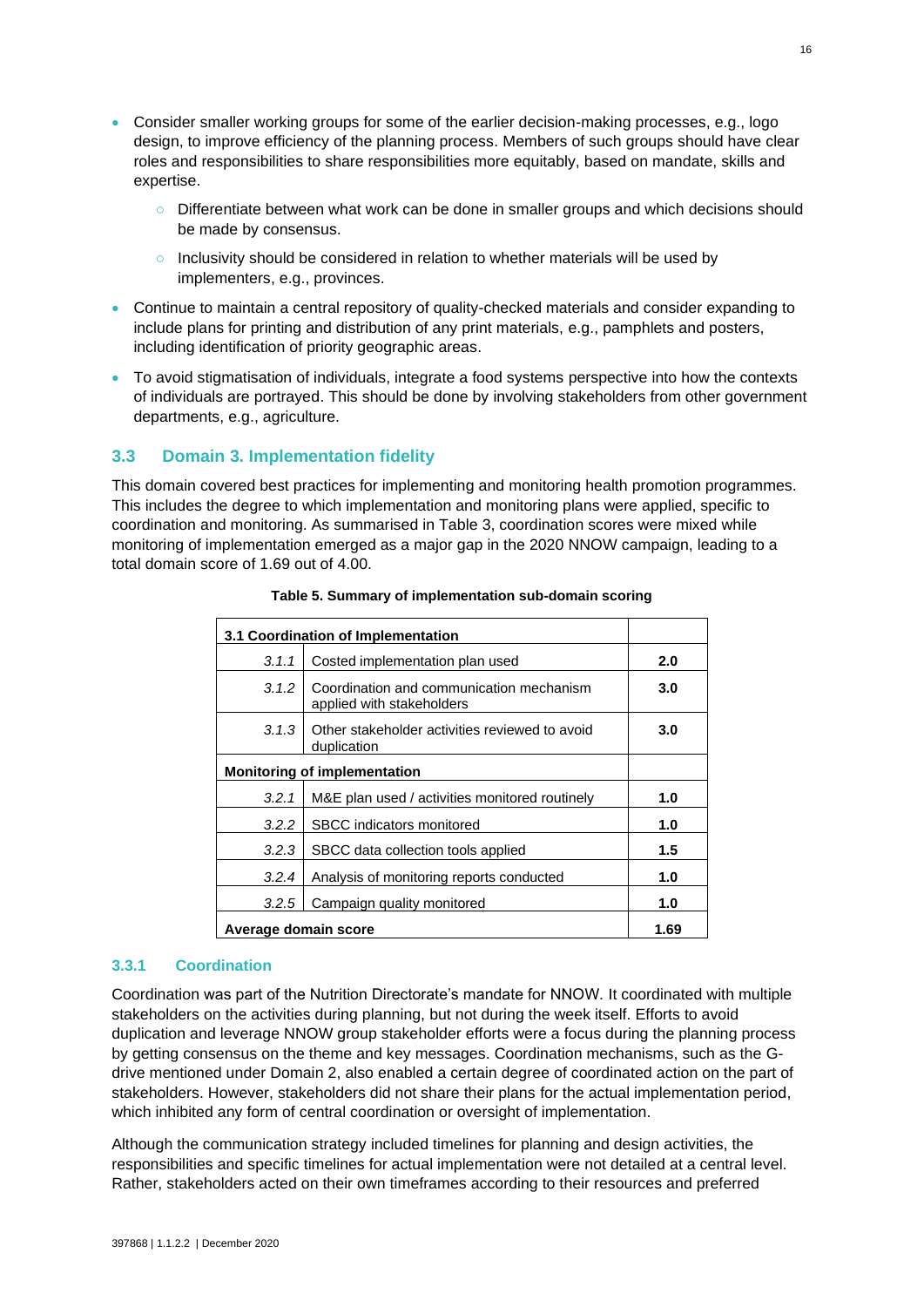communication platforms. According to some interviewees, these decisions were often based on practicality. For example, a provincial manager in a central province was able to collect printed materials and distribute them to all districts in two days, where such an exercise would be more difficult in other provinces.

#### <span id="page-27-0"></span>**3.3.2 Monitoring of implementation**

Monitoring was identified as a major weakness of the campaign. While some stakeholders may have had day-by-day plans, these were not integrated into anything central that was monitored by the Directorate nor were there any standardised tools for reporting on activities. Several stakeholders mentioned that they are equipped to do monitoring and would be able to produce standard reports if the Directorate provides them with indicators and reporting forms in advance. Many stakeholders relied on internal monitoring processes to develop reports in the absence of a standard form.

One of the reasons monitoring would have been difficult in 2020 was the absence of clear communication objectives, already noted under Domain 2. Without clear objectives, most stakeholders focused on input and output indicators, describing numbers of activities and their reach. Some stakeholders reflected that this also relates to the lack of dedicated resources (technical and financial) for measuring anything additional, such as changes in consumer awareness.

For monitoring, the Directorate relied on stakeholder reports, (Appendix D. NNOW 2020 Collated Provincial Report) which varied in terms of specificity and quality. These reports, as well as the formal feedback meeting after the campaign, represented the main mechanisms for reflection and replanning (discussed more under Domain 4). Stakeholders noted that if there was a formal M&E plan, it would be easier for them to report back on the plan and for the group to analyse results. However, they expressed doubts about the additional capacity needed to take on this task. Given the brevity of the NNOW campaign, the effort required to monitor such a complex multistakeholder campaign centrally was voiced as a concern for existing staff, given their high workloads.

A key constraint for monitoring was that there was no dedicated staff to coordinate analysis or quality assurance. For example, one province sent district-level reports directly to the national Directorate, without prior analysis, while other provinces sent collated reports. The lack of a detailed centralised implementation plan also led to an inability to independently verify the quality of activity reports. How much could be learned about how materials were used depended on the quality and detail of individual stakeholder reports. The importance of tracking interpersonal events was particularly important, as the possibility of going 'off-message' is higher than through other channels, such as radio. This point was made by a provincial manager, who reflected on the fact that many sub-district activities are interpersonal, but the messages were designed to function in a one-way, senderreceiver format. When community members ask questions, staff were not equipped with the skills to stay with the campaign messages and would shift to messages from prior campaigns.

#### <span id="page-27-1"></span>**3.3.3 Recommendations for implementation**

- Develop a central implementation plan to improve overall coherence of messages, e.g., begin with knowledge messages and then shift to cue action messages if the theory is that people must be aware of their health risks prior to changing their eating habits.
- Employ a campaign coordinator, in addition to current Directorate staff, who can oversee coordination and M&E of the campaign, particularly during the implementation period [NB: this should be paid given the complexity and time requirements].
- Provide all stakeholders with a monitoring tool aligned to communication objectives and M&E plan.
- Enlist M&E experts to identify ways to support analysis and ensure data quality to enhance future campaigns.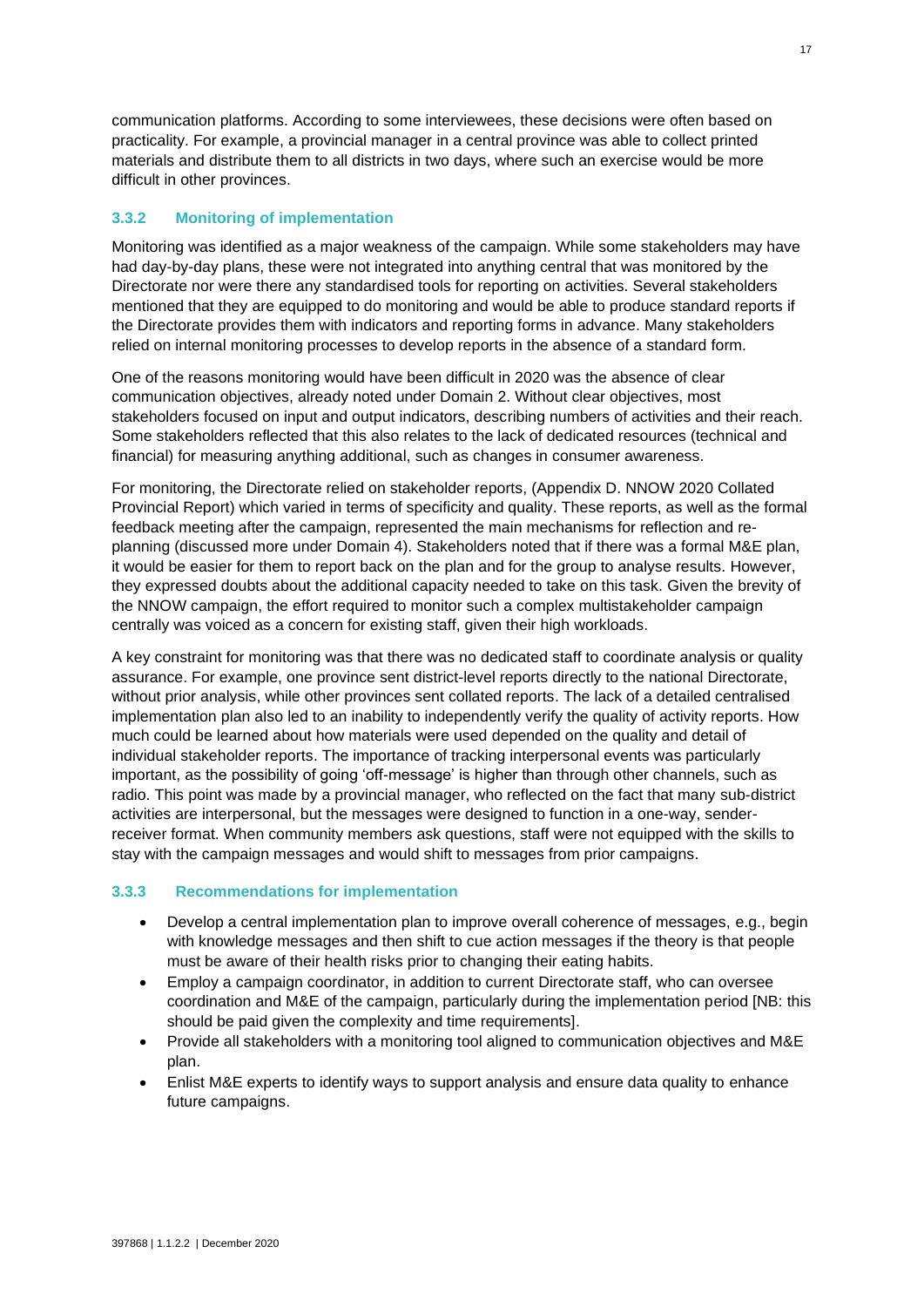## <span id="page-28-0"></span>**3.4 Domain 4. Evaluation and re-planning fidelity**

Having established evaluation systems in place is vital to obtain learnings pertaining to the efficacy of SBCC campaigns. Campaign results support coordinators to adjust future campaigns to address previously faced challenges and to bolster and recreate the positive results from previous implementation rounds. They also support cost-efficiency in resource-constrained settings, where resources can be channelled to the most effective approaches.

The relatively low quantitative scores for this section, depicted in the below table, highlight the limitations posed by the lack of a systematic M&E mechanism. Despite the absence of a structured plan, there are documented results data for the NNOW campaign which were collected by external partners. This data is documented and fed back both internally and externally to some degree. The barrier to optimal integration of said data is that, without a methodical and centralised M&E plan, the results are inadequately aligned to the desired campaign objectives.

| Table 6. Summary of evaluation and re-planning fidelity sub-domain scoring |
|----------------------------------------------------------------------------|
|                                                                            |

| <b>4.1 Evaluation</b>                                   |  |  |  |  |
|---------------------------------------------------------|--|--|--|--|
| 4.1.1<br>Evaluation(s) ethics requirements met<br>1.0   |  |  |  |  |
| Evaluation(s) have sufficient resources<br>4.1.2<br>2.0 |  |  |  |  |
| Evaluation results disseminated<br>2.5<br>4.1.3         |  |  |  |  |
| 4.2 Re-planning                                         |  |  |  |  |
| M&E data used to adjust/re-plan<br>2.5<br>4.2.1         |  |  |  |  |
| 4.3 Data quality                                        |  |  |  |  |
| Data quality is routinely assessed<br>1.0<br>4.3.1      |  |  |  |  |
| Average domain score<br>1.8                             |  |  |  |  |

#### <span id="page-28-1"></span>**3.4.1 Evaluation**

Without a formal evaluation plan, the NNOW campaign coordinators did not seek ethics clearance. As highlighted previously, in large part the lack of a structured M&E plan is a result of limited human resources, both in the sense that no personnel are allocated M&E tasks and that there is no concerted effort to capacitate staff for these tasks. There was also no budget assigned to support evaluation, which meant that this fell to stakeholders to cover, which was also beyond most of their means. Any measurement beyond reach data was deemed too ambitious to do without additional resources by stakeholders who were interviewed.

While there are links to academic institutions within the core working group, these did not result in enhanced efforts for structured evaluations. Furthermore, the short duration of the campaign posed a challenge to understanding how best to evaluate impact level outcomes. The types of outcome and impact evaluation data that could be explored by the Directorate, in partnership with research or academic institutions include:

- $\circ$  Post-evaluation design a simple design with data collected only after implementation. Requires more sophisticated analysis, e.g., propensity score analysis, to identify if exposure campaign resulted in change.
- $\circ$  Pre- and post-evaluation design an efficient design aimed to measure change as a result of a specific intervention. Baselines are established prior to the intervention and a follow up evaluation is conducted after. [NB: some baseline data can be identified from prior reports or routinely collected indicators].
- $\circ$  Audience reception research research with intended audiences to explore how they understood and engaged with messages (quantitative and/or qualitative methods possible).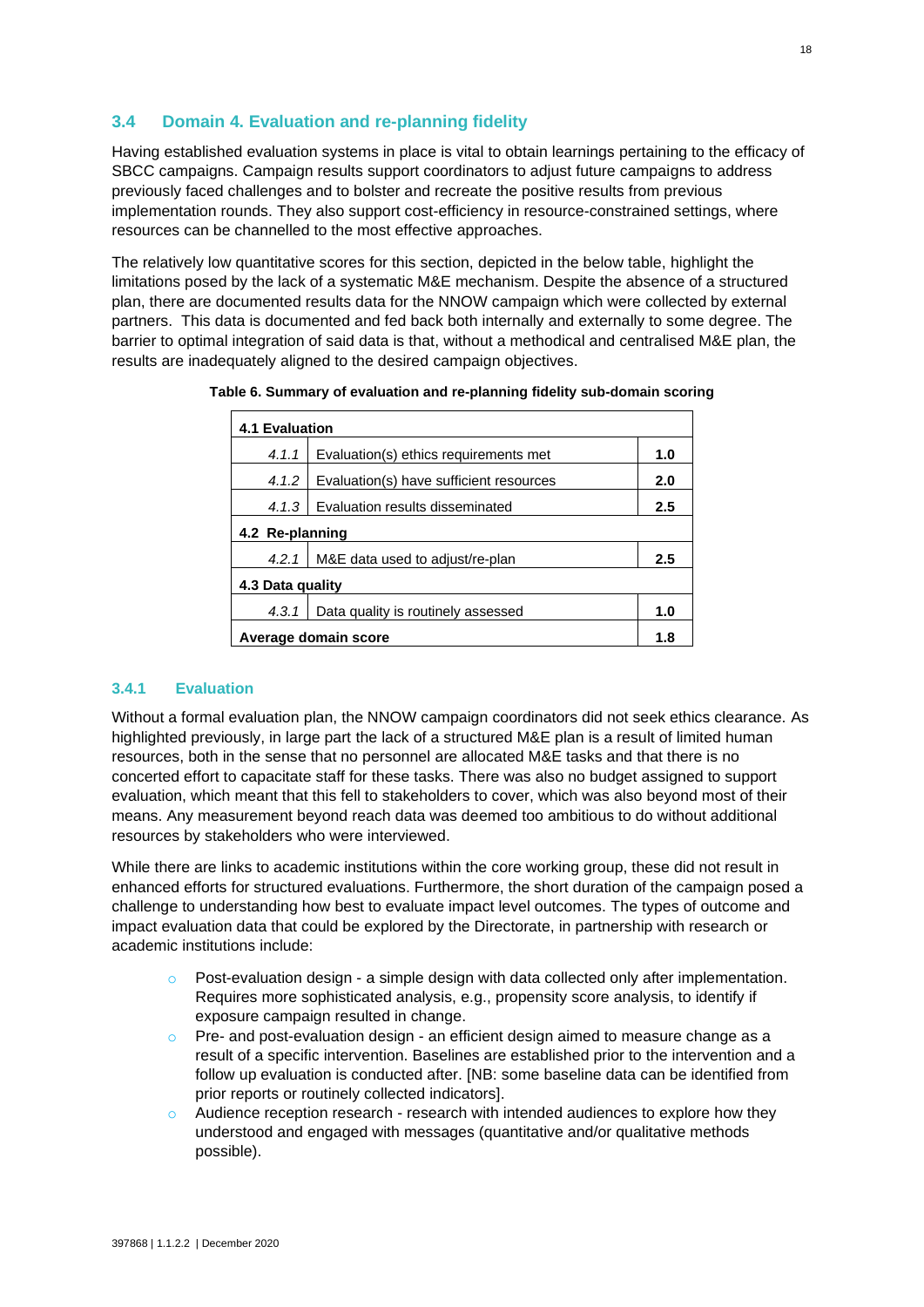As it stood, evaluation data were mostly in the form of process indicators, collected by partners such as LiquidLingo and UNICEF. This was presented predominantly in the form of reach data pulled from social media and broadcast analytics. Because the communication strategy did not segment audiences beyond broad categories, reach data were presented at a high level and only sub-optimally portrayed how the desired audiences may have received or engaged with campaign messaging. A media expert confirmed that with better segmentation and additional resources, media monitoring exercises would be possible to expand on the reach data moving forward.

Further challenges stemmed from the overwhelmingly quantitative nature of results data. SBCC communications objectives often require a level of qualitative data collection from the audience groups during the evaluation phase. To an extent, provincial reports addressed this gap, as they often included descriptions of engagement with identified target audiences. These details provided insight on the perceived utility and impact of disseminated content. With this said, the limited human resource capacity levels and autonomous nature of provincial level activities are obstacles to the consistency and comprehensiveness of these reports. Similar qualitative insights were not included consistently in other stakeholder reports.

Dissemination of campaign results has been largely internal to date, although some results may be reported through government channels, as described in Domain 1.

#### <span id="page-29-0"></span>**3.4.2 Re-planning**

There was clear consideration of previous campaign results in the re-planning phase for the 2020 NNOW campaign. Documents that were revisited in the planning sessions include: annual reports, consolidated provincial reports and partner-derived results data as well as minutes from feedback sessions. This is expected to continue for future campaigns. That being said, the abovementioned lack of M&E systems and resulting inconsistent documentation are a barrier in effective utilisation of previous learnings in the re-planning phase.

Content and planning for the next campaign are thus more heavily influenced by current national context than previous campaign results. There is an informal understanding of important topics and themes to revisit with the aim of reinforcing vital content which may stem from expertise rather than evidence from the last campaign.

#### <span id="page-29-1"></span>**3.4.3 Data quality assessment**

There is no data quality assessment conducted as no results data is collected-in house. Without a centralised M&E plan to share with external partners that provide data, there is no way to ensure that the quality of the data is documented.

#### <span id="page-29-2"></span>**3.4.4 Recommendations for evaluation and re-planning**

- Develop and disseminate a clear and structured M&E plan. The plan should include campaign and communications objectives, clearly defined, desired outcomes, M&E tools, and those responsible within an outlined campaign M&E budget. Furthermore, it should reflect deeper audience segmentation objectives. This would provide a valuable tool for campaign strategy setting, implementation as well as a guideline for external partners and core workgroup members when collecting results data.
- With limited resources for M&E planning and implementation, it would be beneficial to include support from partners such as academic institutions. These partners could be responsible for plan development, ensuring required elements are in place to effectively evaluate the campaign.
- Considering the short duration of the campaign, consider using post-evaluation only, pre- and post-evaluation design, or audience reception research (described in 3.4.1). Frequently utilised tools for these evaluation types are surveys, questionnaires, polls (quantitative) and focus groups, interviews and case studies (qualitative).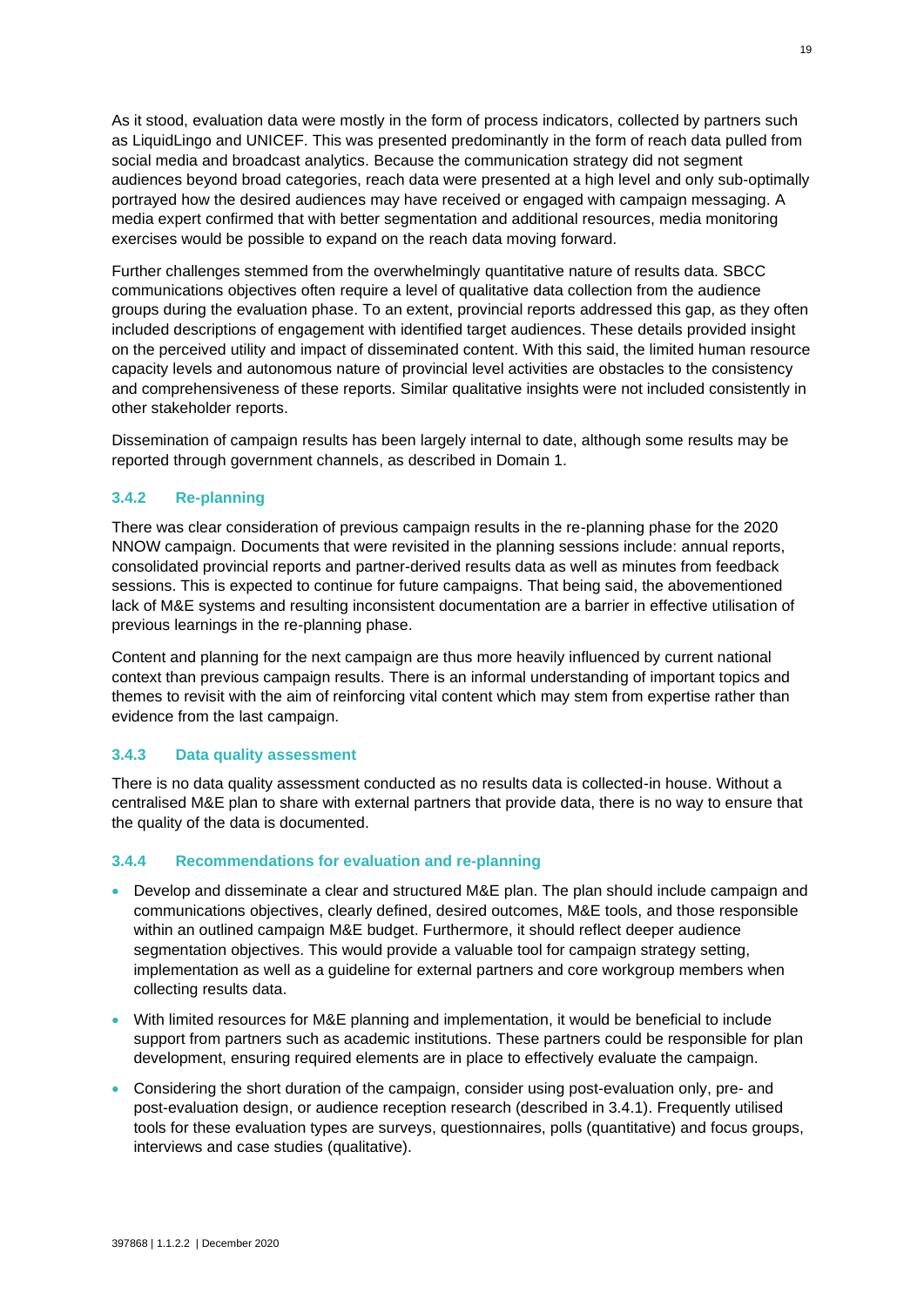- Development of reporting and data collection templates would support increased consistency and completeness of reporting, particularly in relation to provincial reporting of campaign activities and feedback sessions. Moreover, further integration of provincial campaign activities would provide a better understanding of what should be evaluated and how.
- Some academic programmes, including the University of the Witwatersrand, may have students who would be interested in evaluating elements of future campaigns at no cost. NNOW should consider sharing research questions with such programmes to explore collaborations.

## <span id="page-30-0"></span>**4 Conclusion**

The 2020 NNOW campaign represents a good example of a complex multistakeholder involvement initiative. A tremendous amount of coordination and thought was involved in planning this campaign, in a particularly disruptive year. Given the COVID-19 context, the variety of national and local stakeholders, messages and communication channels used to carry out this year's campaign, is remarkable.

This annual campaign provided an exciting opportunity for the evaluation and key recommendations that should be considered for future campaigns. It was within this spirit that key stakeholders who were involved in this campaign, were approached and engaged. These stakeholders were passionate about seeing positive changes in the nutrition environment and generously shared their reflections on what they believed to have worked well or not so well, in the campaign, in this year.

As was detailed in the previous section, NNOW has several strengths on which it can build back better, for the future. These include a coordinating institution with a strong mandate, collaborators with expert technical skills and varied platforms, and access to the latest evidence through academic and research partners.

The areas for growth that were defined include both structural recommendations, such as easier access to financial resources that are provided by the NDoH, as well as recommendations on technical issues, such as developing clear communication objectives and developing a M&E plan that includes a standard reporting tool. It is recognised that some recommendations may be easier to action than others. However, by documenting the recommendations against SBCC best practices, it is hoped that these become points for discussion.

The detailed tool used to facilitate this process can be used in the future to monitor NNOW improvements by using this report as a baseline. The tool can also be used by individual stakeholders, to plan and evaluate other health campaigns.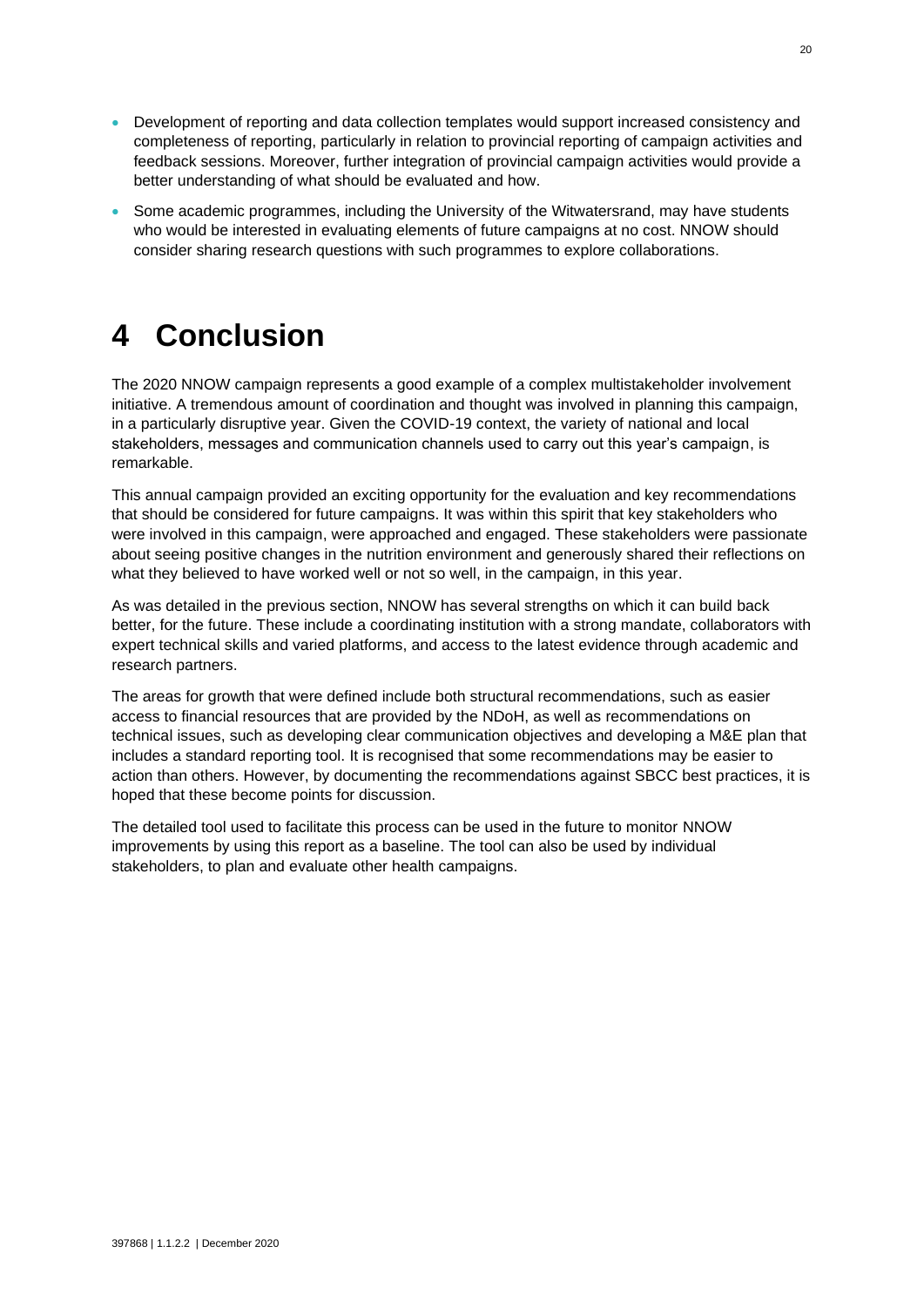# <span id="page-31-0"></span>**5 Appendices**

## <span id="page-31-1"></span>**Appendix A. NNOW key collaborators**

| <b>National Government Departments</b>              |                                                                                                                                                                                                                                                                                                                                                                          |                                                                                                                                                                    |  |
|-----------------------------------------------------|--------------------------------------------------------------------------------------------------------------------------------------------------------------------------------------------------------------------------------------------------------------------------------------------------------------------------------------------------------------------------|--------------------------------------------------------------------------------------------------------------------------------------------------------------------|--|
| <b>Name</b>                                         | Role in NNOW 2020                                                                                                                                                                                                                                                                                                                                                        | Name of contact person                                                                                                                                             |  |
| National<br>Department of<br>Health (NDoH)          | Coordinates NNOW activities and meetings<br>Development of NNOW concept and Q and A<br>documents<br>Approval of final messages and materials<br>Liaise with different collaborators (including provincial<br>nutrition and communication coordinators)<br>Manages NDoH Twitter handle, website and social<br>media<br>Availability as spokespersons on national radio/TV | Ms Rebone Ntsie (Director:<br>Nutrition)<br>Ms Nombulelo Leburu<br>(Director: External<br>Communication)<br>Ms Maude de Hoop<br>(Assistant-Director:<br>Nutrition) |  |
| National<br>Department of<br><b>Basic Education</b> | Provide input on documents/materials<br>Liaise with provincial education counterparts regarding<br>implementation of NNOW activities                                                                                                                                                                                                                                     | Ms Neo Sedite (Director:<br>NSNP)<br>Ms Lydia Maotoe (NSNP)<br>Mr Clerkford Buthane<br>(NSNP)                                                                      |  |
| National<br>Department of<br>Social<br>Development  | Provide input on documents/materials<br>Liaise with provincial education counterparts regarding<br>implementation of NNOW activities                                                                                                                                                                                                                                     | Ms Mondli Mbhele<br>Ms Manini Moholo                                                                                                                               |  |

| <b>Provincial Nutrition Co-ordinators</b> |                                                              |                        |  |
|-------------------------------------------|--------------------------------------------------------------|------------------------|--|
| <b>NAME</b>                               | <b>ROLE IN NNOW 2020</b>                                     | Name of contact person |  |
| Eastern Cape                              | Input on documents/materials                                 | Ms Nomandla Pupuma     |  |
| <b>Free State</b>                         | Implementation of NNOW activities in respective<br>provinces | Ms Patience Legoale    |  |
| Gauteng                                   | Availability as spokespersons on local radio/TV              | Mr Tshifhiwa Mashamba  |  |
| KwaZulu-Natal                             | Distribution of materials                                    | Ms Nireshnee Reddy     |  |
| Limpopo                                   |                                                              | Mr Daddy Matthews      |  |
| Mpumalanga                                |                                                              | Ms Phumzile Xaba       |  |
| North West                                |                                                              | Ms Tshwanelo Tuge      |  |
| <b>Northern Cape</b>                      |                                                              | Ms Christel de Lange   |  |
| <b>Western Cape</b>                       |                                                              | Ms Hilary Goeiman      |  |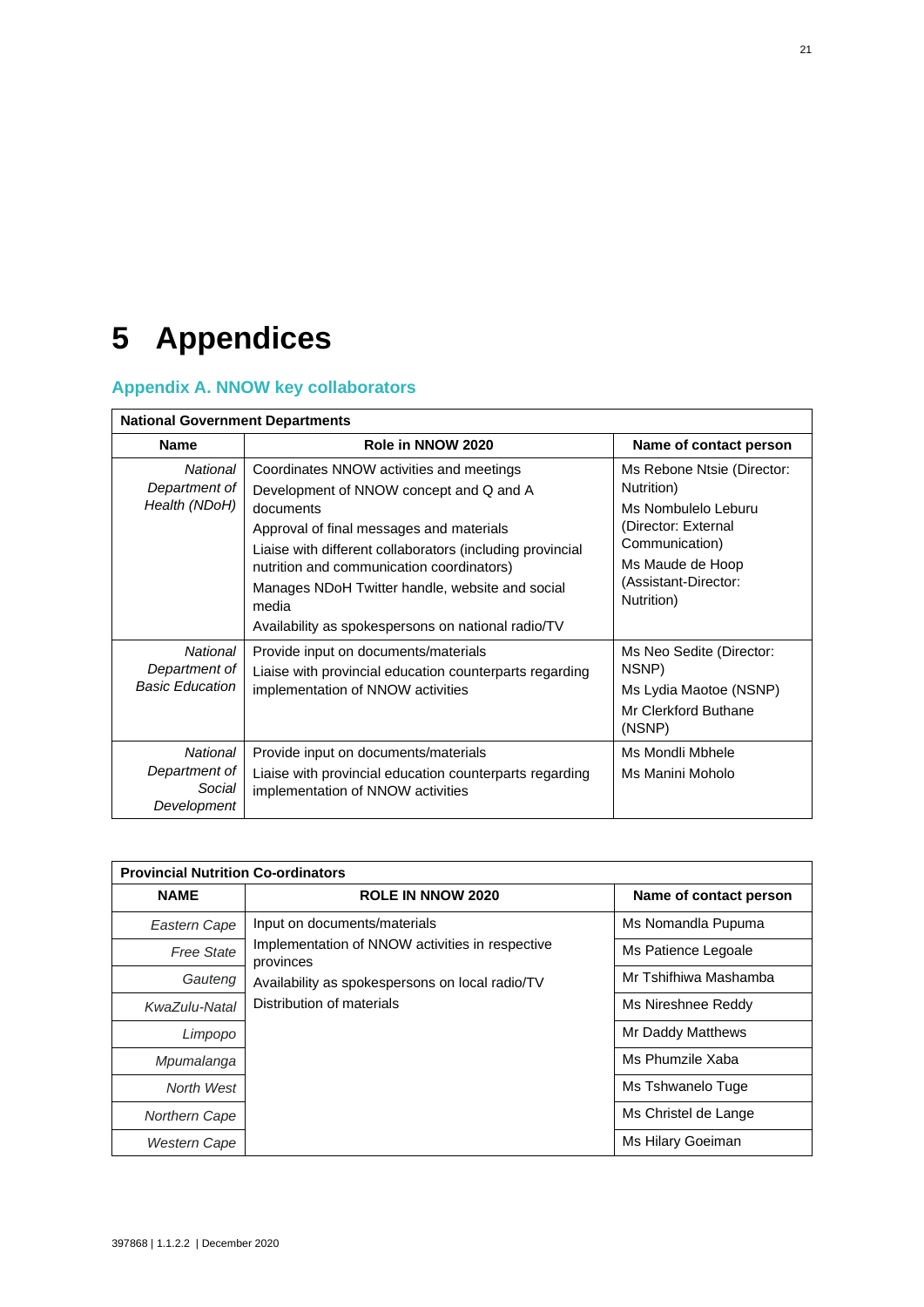| <b>External collaborators</b>                                           |                                                                                                                                                                                                                                                                                                                                                                                                            |                                                              |  |  |
|-------------------------------------------------------------------------|------------------------------------------------------------------------------------------------------------------------------------------------------------------------------------------------------------------------------------------------------------------------------------------------------------------------------------------------------------------------------------------------------------|--------------------------------------------------------------|--|--|
| Name of<br>organisation /<br>person                                     | Role in NNOW 2020                                                                                                                                                                                                                                                                                                                                                                                          | Name of contact person                                       |  |  |
| Ms Liezel<br>Engelbrecht<br>(Journalist and<br>registered<br>dietitian) | Development of NNOW 2020 communication strategy<br>for the campaign, social media messages and guide<br>Technical input on promotional material<br>Liaison with Human Nutrition Departments at various<br>Universities<br>Development of power point presentation for students<br>Liaison with Digital Medic to add NNOW logo on side-by-<br>side infant feeding videos<br>(Note: work was done pro bono)  | Ms Liezel Engelbrecht                                        |  |  |
| Association for<br>Dietetics in South<br>Africa (ADSA)                  | Technical input on documents/materials<br>Participated in radio/TV interviews<br><b>Twitter Talk support</b><br>Nutrition week website support                                                                                                                                                                                                                                                             | Ms Retha Harmse (Portfolio:<br>PR)<br>Ms Jessica Byrne (COO) |  |  |
| LiquidLingo (PR<br>Agency)                                              | Appointed by ADSA (also helps with following NNOW<br>activities):<br>NNOW media release<br>Arrange for free radio &TV interviews<br><b>Twitter Talk</b><br>Participate in social media<br>Design/development of Nutrition week website<br>(www.nutritionweek.co.za)                                                                                                                                        | Ms Jackie Busch                                              |  |  |
| <b>Nutrition Society</b>                                                | Technical input on documents/materials<br>Participated in radio interviews<br>Support Nutrition week website                                                                                                                                                                                                                                                                                               | Ms Carol Browne<br>Dr Elize Symington                        |  |  |
| <b>Grow Great</b><br>Campaign                                           | Technical input on documents/materials<br>Participated in social media<br>Supported the appointment of graphics designer to<br>develop three posters, an infographic (also a poster) and<br>the NNOW logo<br>See google drive link for materials:<br>https://drive.google.com/drive/folders/1Xx4iXRn0ln6Rf-<br>kuX_Pjk1xFKlTk4A43?usp=sharing                                                              | Ms Duduzile Mkhize<br>Ms Anne-Marie Müller                   |  |  |
| <b>UNICEF</b>                                                           | Supported the printing of the three posters for health<br>facilities and schools and the distribution thereof to<br>provinces<br>Supported the development of a radio PSA and Video by<br>a male and female influencer (aimed at youth) loaded in<br>above google link and making these available to the<br>UNICEF Youth ambassadors across 10 universities                                                | Mr Gilbert Tshitaudzi                                        |  |  |
| <b>Clinton Health</b><br>Access Initiative<br>(CHAI)                    | Supported the design and printing (30,000) of pamphlet<br>for Dept Social Development (DSD) centres and the<br>distribution to the national office and to four provinces<br>Supported the appointment of the following influencers<br>to post videos and messages on their social media<br>platforms:<br>Olwethu Leshabane<br>Sarah Graham<br>Tracey-Lee (Fitness girl ZA)<br>Mmule Setati (Feed my tribe) | Ms Marang Matlala<br>Ms Palesa Mapheelle                     |  |  |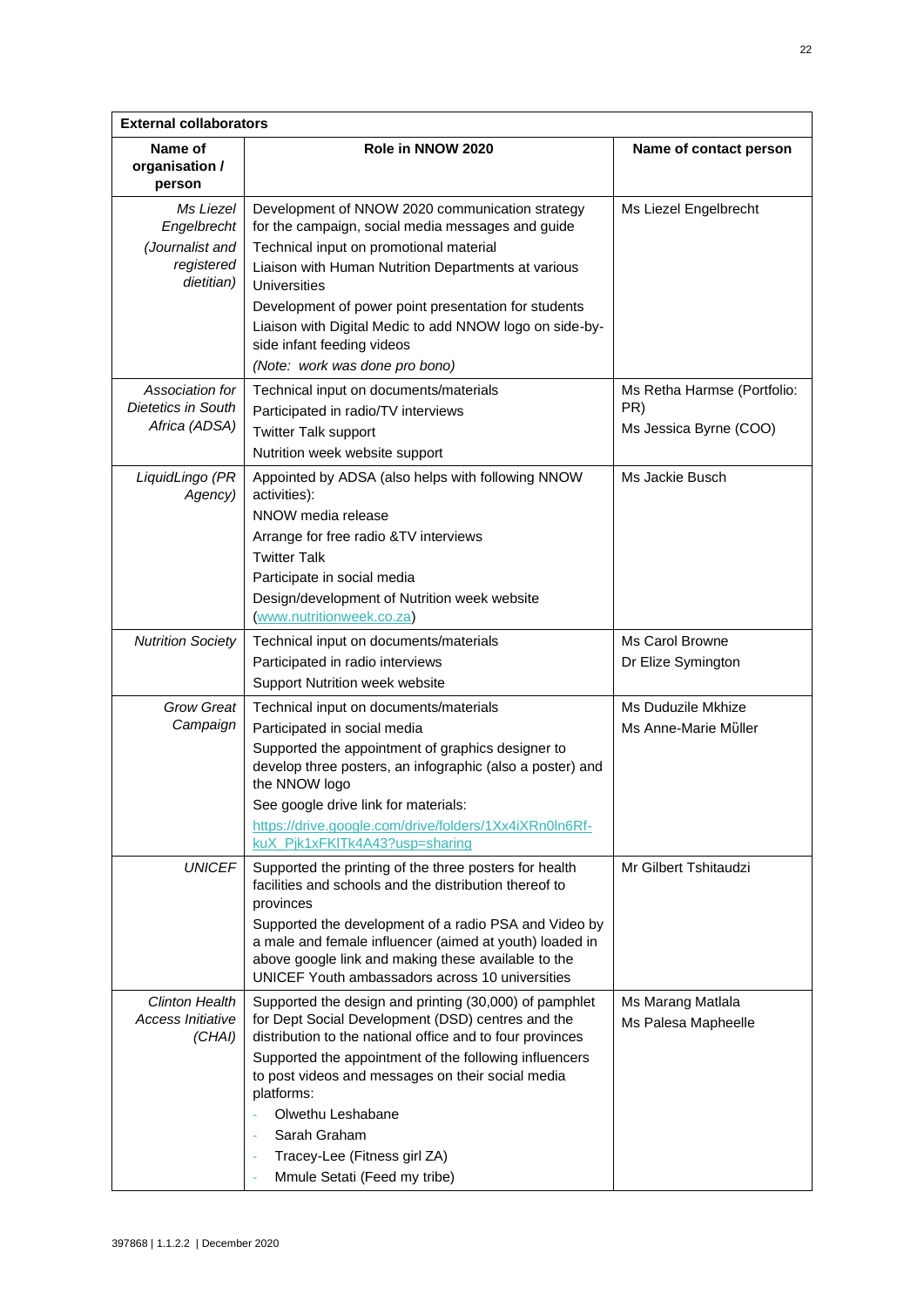| <b>External collaborators</b>                            |                                                                                                                                                                                             |                                       |  |  |
|----------------------------------------------------------|---------------------------------------------------------------------------------------------------------------------------------------------------------------------------------------------|---------------------------------------|--|--|
| Name of<br>Role in NNOW 2020<br>organisation /<br>person |                                                                                                                                                                                             | Name of contact person                |  |  |
|                                                          | Dr Sindi Van Zyl<br>٠<br>George Mnguni (Okay Wasabi)<br>٠<br>Skhumba Hlophe                                                                                                                 |                                       |  |  |
| <b>Heart and Stroke</b><br><b>Foundation SA</b>          | Technical input on documents/materials<br>Distribution of media release through their platforms<br>Participated in Twitter Talk and Social Media<br>Participated in radio and TV interviews | Ms Hayley Cimring<br>Ms Kinza Hussain |  |  |
| <b>CANSA</b>                                             | Technical input on documents/materials<br>Participated in Twitter Talk and Social Media<br>Participated in radio and TV interviews                                                          | Ms Megan Kluyts-Pentz                 |  |  |
| Lenore Spies<br>(individual<br>capacity)                 | Technical input on documents/materials<br>Participated in Twitter Talk and Social Media                                                                                                     | Lenore Spies                          |  |  |
| <b>Consumer Goods</b><br>Council SA<br>(CGCSA)           | Sharing of developed NNOW messages through<br>retailers (CGCSA members) in stores, websites, social<br>media platforms                                                                      | Ms Matlou Setati<br>Ms Linda Drummond |  |  |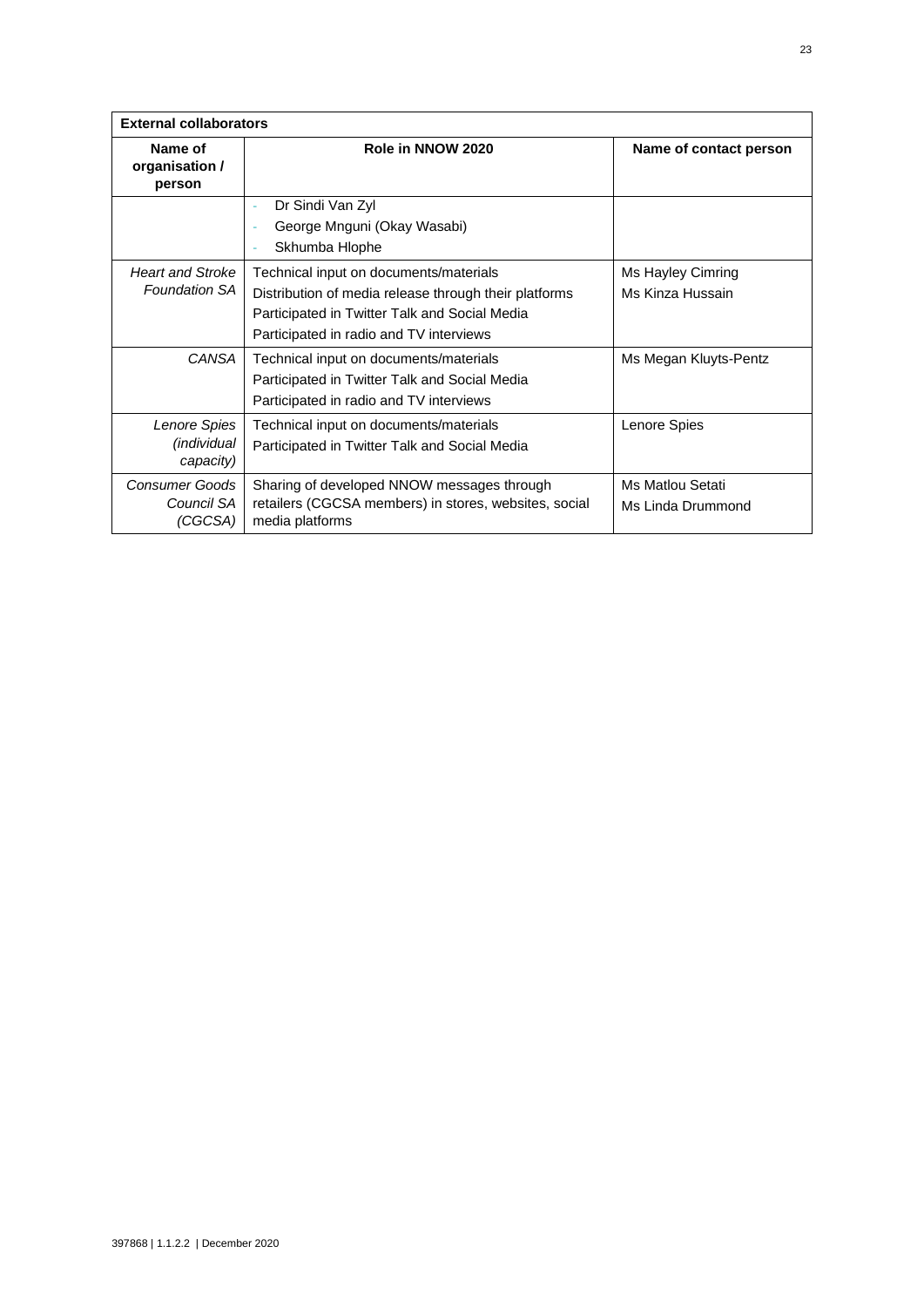## <span id="page-34-0"></span>**Appendix B. SBCC quality assurance and improvement tool**

#### **Background**

High quality social and behaviour change communication (SBCC) reflects a planned and evidencebased process that results in social or behaviour change. This tool supports SBCC implementers in identifying aspects about their institutional context as well as specific SBCC process that can be enhanced or refined in order to increase the likelihood of impact. The first section of the tool identifies contextual factors that may enhance or impede SBCC efforts, while the second section, comprised of three domains, is intended to be used for specific SBCC campaigns or interventions.

#### **Purpose**

This tool can be used to achieve one or more of three objectives:

- a) To evaluate the institutional system quality and implementation fidelity of existing or completed SBCC interventions against evidence-based SBCC standards.
- b) To guide the planning, implementation and evaluation of new SBCC interventions.
- c) To monitor changes in SBCC quality over time (if conducted more than once).

The tool can be used by SBCC experts to independently assess the institutional system quality and implementation fidelity. Alternatively, and ideally, this can be used as a participatory tool for institutions to assess their own adherence to SBCC quality standards. This has been adapted from a capacity assessment tool first developed in Malawi (Jana et al, 2018) and later adapted to explore health promoter capacity in South Africa (Rwafa-Ponela et al, 2020), with a shift in focus to implementation fidelity.

#### **Overview**

This tool will assist the user to assess the technical quality of SBCC efforts. The tool is divided into four domains and each domain includes a set of sub-domains that drill down into various aspects of the domains. The domains covered in this tool are:

- **Institutional systems:** This domain covers institutional systems that are essential to lead, coordinate and harmonise SBCC programming. Quality SBCC involves more than the competencies of individuals. Institutions must be strong themselves to conduct SBCC programming. They must be able to lead and navigate complex and adaptive systems. In the institutional system domain, we review systems that directly influence SBCC intervention planning and implementation, i.e., internal SBCC mechanisms, human resource systems (recruiting, supervising and supporting personnel and volunteers), management information, and reporting systems, etc.). If a campaign is led by a consortium or alliance, the focus of 'institution' is the organisation that is leading the coordination efforts.
- **Plan and design:** This domain covers the components needed to effectively plan and design HP programmes. This includes a situation analysis built on evidence, priority setting, and design elements that address the identified health or other social barriers to change, among other key components.
- **Implement and monitor:** This domain covers best practices for implementing and monitoring SBCC programmes. This includes the development and use of programme implementation and monitoring plans, coordinating implementation with other programmes, supervision and mentoring, having staff, SBCC development plans, etc.
- **Evaluate, scale, and sustain:** This domain covers the SBCC components needed to evaluate SBCC and to scale and sustain. This includes programme evaluation; documentation and dissemination of results; and how programme data are used for adaptation.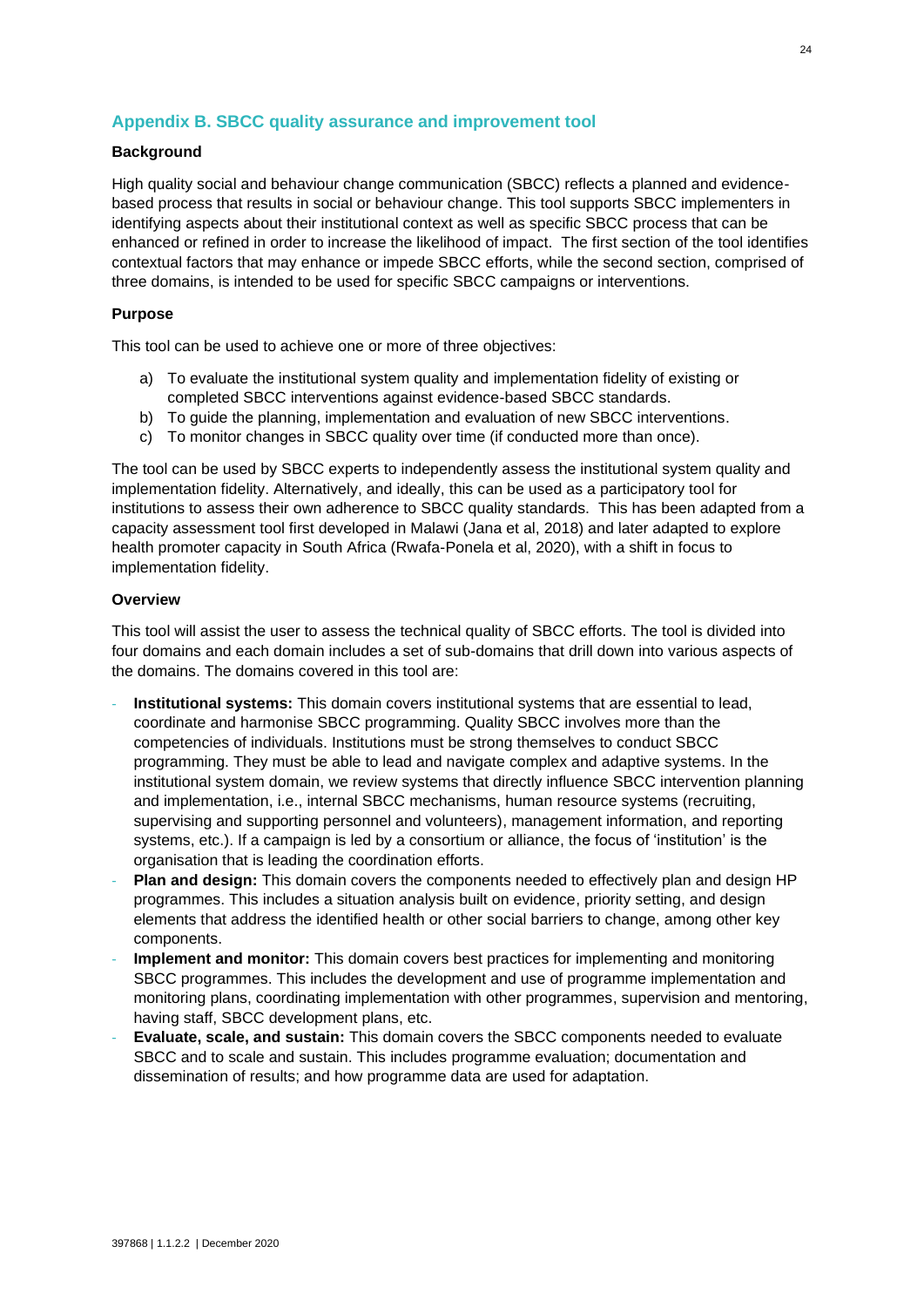#### **Steps for facilitating an evaluation of SBCC quality and implementation fidelity**

#### Step 1: Engagement and document collection

- **Engage the (lead) institution's leadership**. During this step, the evaluator should negotiate an agreement with the institution for all phases of the process, modify the tool as needed, and identify a change leader - a staff member who will champion any recommendations that emerge.
- **Collect relevant SBCC documents.** Using the guidance provided in the tool (see means of verification in tool) to collect relevant documents from the institution. These documents should be reviewed by an SBCC technical expert(s) to assess their completeness and quality. If this is managed as a participatory review, these results will be shared and reviewed during the assessment process.

#### Step 2: Conduct review of the four domains

- **Provide a brief introduction that emphasises the purpose of the evaluation.** Review the process with a short PowerPoint or email that outlines the process to be followed. Highlight that the purpose of this evaluation is to assist the team to identify their strengths and weaknesses in the local system to design, coordinate, and lead SBCC campaigns. The process is not intended to criticise but can assist the team to orient themselves to core SBCC components and identify ways to improve on future efforts. The result of this assessment will be the identification of several priority areas for them to focus on in the coming year. From the assessment results and conversation, an annual CS plan will be developed. Handouts should be available for each participant for this purpose. The facilitator answers any questions before proceeding.
- **Ask the participants/interviewees to give a general description of the current work**, what was done, which agencies were involved, where they worked, and what technical areas were being addressed, e.g., cancer campaign. The evaluator will become familiar with the campaign and the team that will provide insights. Clarify roles and responsibilities of everyone involved and note any key people who may be missing, but important to the discussion.
- **Work through all four core domains**. The evaluator will introduce the concepts and interview the relevant individual or team to assess systems quality and implementation fidelity. This can be reinforced with PowerPoint slides if possible. The evaluator should ask open-ended questions (key questions) and probe to justify the final score that is recorded. An explanation of scoring follows.

In response to each question, the expert and/or team discusses the answer, comes to a consensus, and assigns a score. The evaluator should not lead responses or suggest scores if the process is participatory but should rather request a consensus score from the group by using questions to initiate discussion. Whatever is discussed should be considered in light of submitted documents. When there is a discrepancy between self-scores and the evaluators own assessment, the evaluator should ask for verification and/or remind participants of the results of the document review. The step is completed once all the questions in each component have been discussed and scores assigned.

The evaluator can refer participants to fidelity scores, which are on a continuum from 1 to 4, to support scoring. If doing this alone, the evaluator should also use the descriptions to ensure that the scoring process is justified. In general, the scores are grouped as followed:

- 1) Standard not met: function/policy/guideline/system not present = No fidelity
- 2) Standard present: of expected quality, but no/poor application = Low fidelity
- 3) Standard present: of expected quality with evidence of some application and some adherence = Moderate fidelity
- 4) Standard present: of expected quality. Complete application and adherence = High fidelity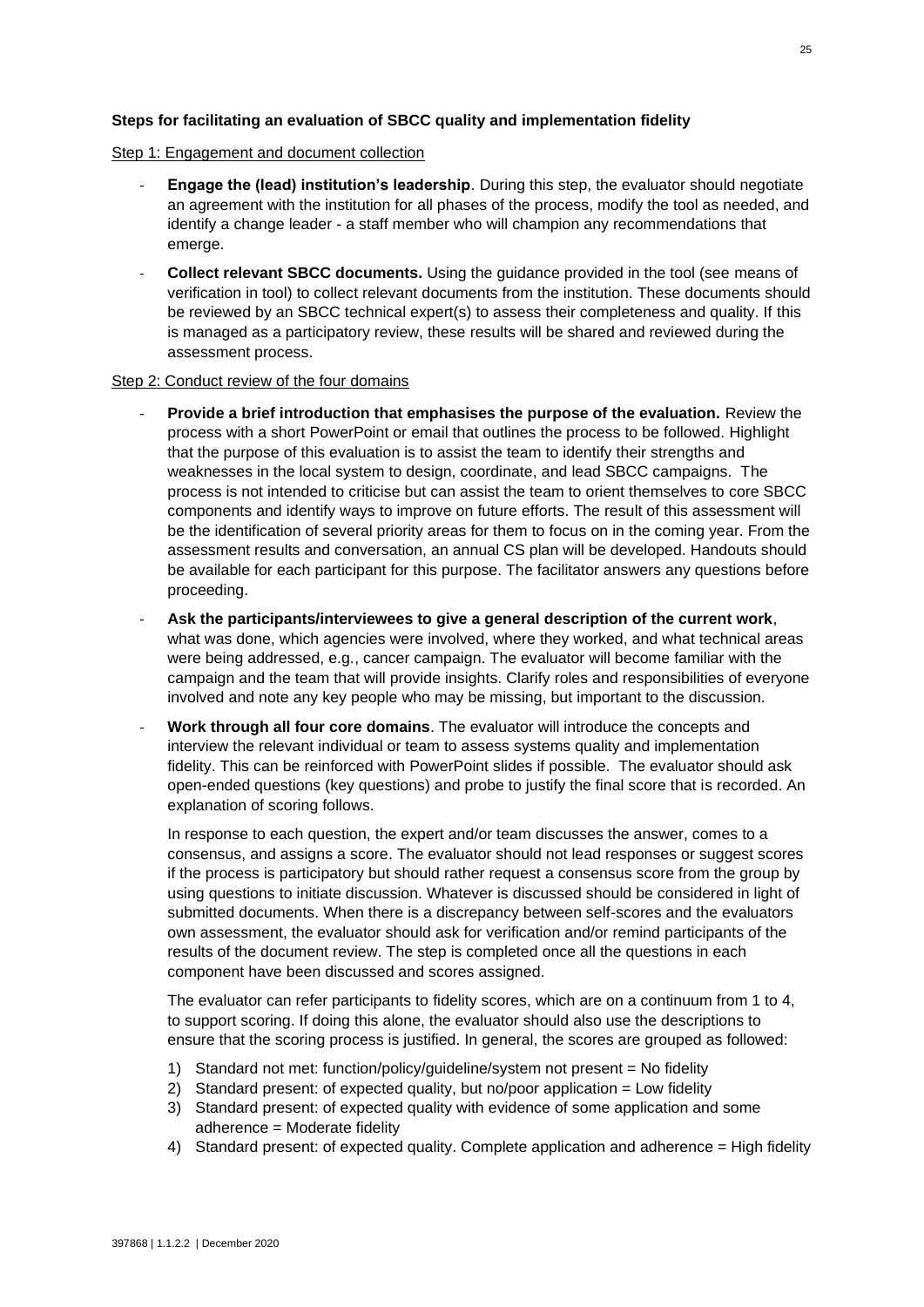#### Step 3. Score compilation and validation

If the evaluation is participatory, the team/individual and technical SBCC expert can record two independent scores for each question along with justifications. If the evaluation is not conducted in a participatory workshop format, preliminary report will be shared back to the institution for validation.

| Domain                                       | <b>Question area</b>                                  | Score(s) | <b>Comments</b> |
|----------------------------------------------|-------------------------------------------------------|----------|-----------------|
| Institutional systems context (13 questions) |                                                       |          |                 |
| 1.1.1                                        | Institutional mandate                                 |          |                 |
| 1.1.2                                        | Institutional strategic objectives                    |          |                 |
| 1.2.1                                        | Strategic plan                                        |          |                 |
| 1.2.2                                        | Annual operational plan                               |          |                 |
| 1.2.3                                        | Monitoring of operational plan(s)                     |          |                 |
| 1.3.1                                        | Staffing structure/organogram                         |          |                 |
| 1.3.2                                        | Staff SBCC/health promotion capacity                  |          |                 |
| 1.4.1                                        | Annual budget                                         |          |                 |
| 1.4.2                                        | <b>Budget monitoring</b>                              |          |                 |
| 1.5.1                                        | Internal communication systems                        |          |                 |
| 1.5.2                                        | External communication/coordination                   |          |                 |
| 1.5.3                                        | Documentation and dissemination of<br>results/lessons |          |                 |
| 1.5.4                                        | Learning culture                                      |          |                 |
|                                              | Planning and designing component fidelity (21 items)  |          |                 |
| 2.1.1                                        | Conducted situational analysis                        |          |                 |
| 2.1.2                                        | Theory applied in planning                            |          |                 |
| 2.2.1                                        | Used evidence to set priorities                       |          |                 |
| 2.2.2                                        | Conducted audience analysis                           |          |                 |
| 2.2.3                                        | Involved key stakeholders in priority setting         |          |                 |
| 2.2.4                                        | Considered GESI in priority setting                   |          |                 |
| 2.2.5                                        | Considered life-course in priority setting            |          |                 |
| 2.3.1                                        | Developed budget as part of planning                  |          |                 |
| 2.4.1                                        | SBCC strategy - analysis summarised                   |          |                 |
| 2.4.2                                        | Audiences prioritised and segmented                   |          |                 |
| 2.4.3                                        | Smart communication objectives defined                |          |                 |
| 2.4.4                                        | Aligned and coordinated approaches                    |          |                 |
| 2.4.5                                        | Evidence-based channels selected                      |          |                 |
| 2.4.6                                        | Costed implementation plan developed                  |          |                 |
| 2.4.7                                        | SBCC-specific M&E plan developed                      |          |                 |
| 2.4.8                                        | Dissemination plan defined                            |          |                 |
| 2.5.1                                        | Strategy used to guide campaign/materials             |          |                 |
| 2.5.2                                        | Materials/products pre-tested                         |          |                 |
| 2.5.3                                        | GESI Considerations reflected in products             |          |                 |

## **Summary score sheet: background (13 items) and campaign (34 items)**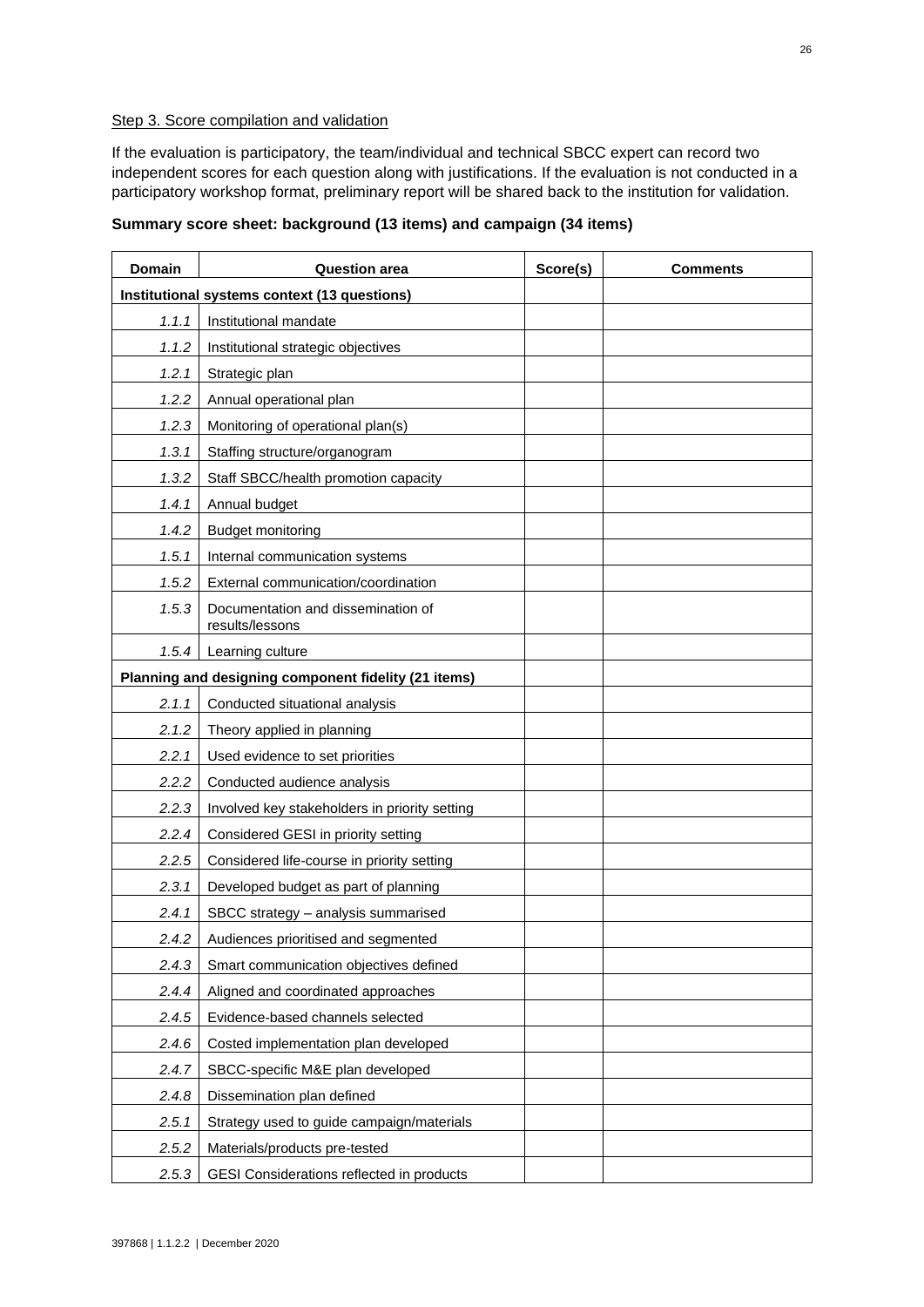| Domain | <b>Question area</b>                                                  |  | <b>Comments</b> |
|--------|-----------------------------------------------------------------------|--|-----------------|
| 2.5.4  | Messaging and products not stigmatising                               |  |                 |
| 2.5.5  | Branding and marking adhered to                                       |  |                 |
|        | Implementation fidelity (8 items)                                     |  |                 |
| 3.1.1  | Costed implementation plan used                                       |  |                 |
| 3.1.2  | Coordination and communication mechanism<br>applied with stakeholders |  |                 |
| 3.2.3  | Other stakeholder activities reviewed to avoid<br>duplication         |  |                 |
| 3.2.1  | M&E plan used / activities monitored routinely                        |  |                 |
| 3.2.2  | SBCC indicators monitored                                             |  |                 |
| 3.2.3  | SBCC data collection tools applied                                    |  |                 |
| 3.2.4  | Analysis of monitoring reports conducted                              |  |                 |
| 3.2.5  | Campaign quality monitored                                            |  |                 |
|        | <b>Evaluation and re-planning fidelity (5 items)</b>                  |  |                 |
| 4.1.1  | Evaluation(s) ethics requirements met                                 |  |                 |
| 4.1.2  | Evaluation(s) have sufficient resources                               |  |                 |
| 4.1.3  | Evaluation results disseminated                                       |  |                 |
| 4.2.1  | M&E data used to adjust/re-plan                                       |  |                 |
| 4.3.1  | Data quality are routinely assessed                                   |  |                 |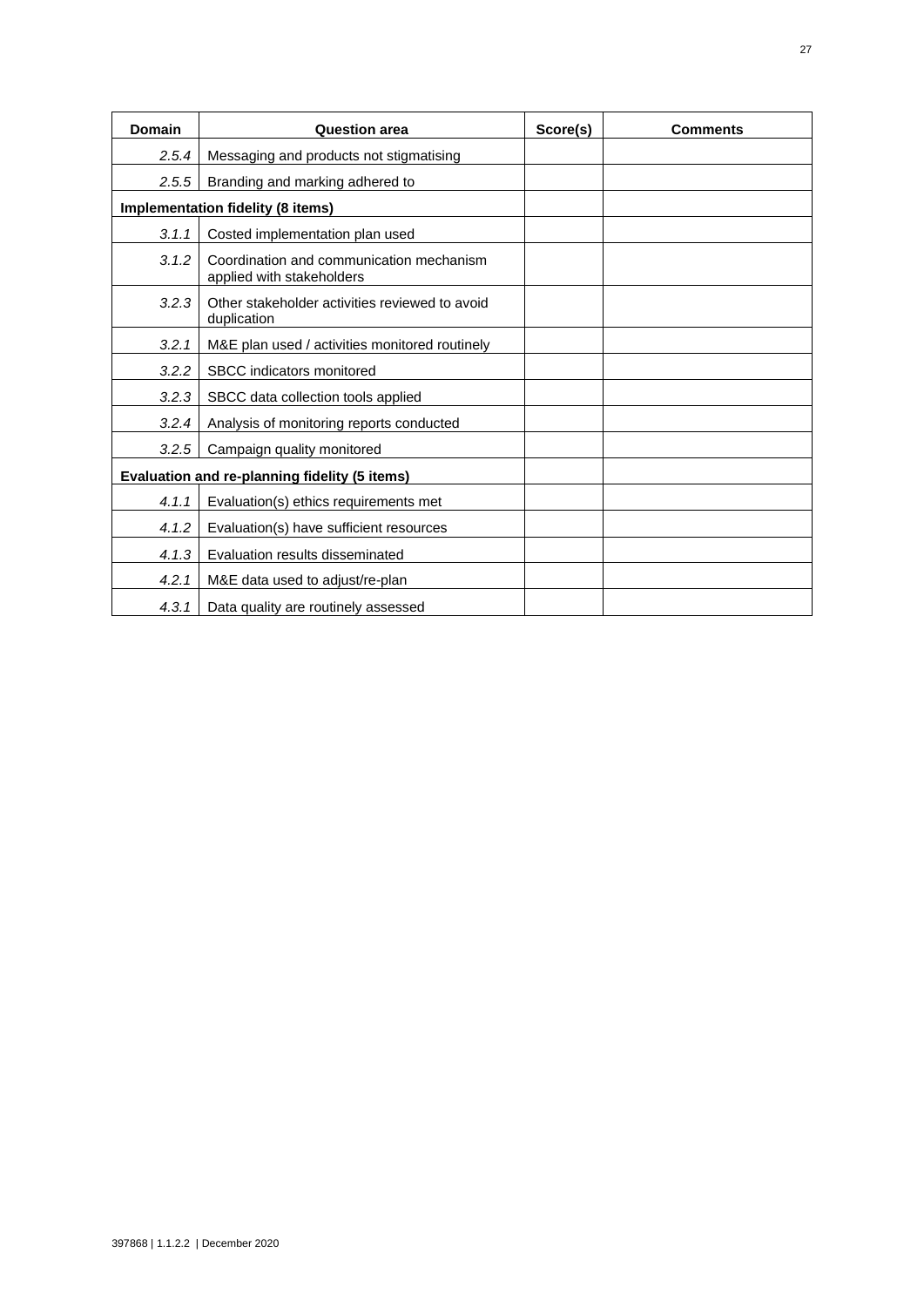| Interview schedule |                        |                             |                |
|--------------------|------------------------|-----------------------------|----------------|
| Date               | <b>Tool Focus</b>      | Participant(s)              | Interviewer(s) |
| 12 Nov             | Domain 1               | NDoH- Nutrition (2)         | SJN, MD, NM    |
| 19 Nov             | Domains 2 & 3          | NDoH - Nutrition (1)        | SJN & MD       |
| 24 Nov             | Parts of Domains 2-4   | GrowGreat (1)               | <b>SJN</b>     |
| 24 Nov             | Parts of Domains 2-4   | Journalist/Dietician (1)    | <b>SJN</b>     |
| 25 Nov             | Domain 4               | NDOH - Nutrition (1)        | MD             |
| 25 Nov             | Parts of Domains 2-4   | Liquid Lingo (1)            | <b>SJN</b>     |
| 26 Nov             | Parts of Domains 2-4   | GrowGreat (1)               | <b>SJN</b>     |
| 27 Nov             | Aspects of all domains | NDoH - Provincial level (1) | <b>SJN</b>     |

## <span id="page-38-0"></span>**Appendix C. Interview schedule and documents reviewed**

| <b>Documents reviewed</b>                                                                                          |                                                                                                                                                                                              |                                                                                                                                                     |  |  |
|--------------------------------------------------------------------------------------------------------------------|----------------------------------------------------------------------------------------------------------------------------------------------------------------------------------------------|-----------------------------------------------------------------------------------------------------------------------------------------------------|--|--|
| <b>Document/Source</b>                                                                                             | <b>Description</b>                                                                                                                                                                           | <b>Comment</b>                                                                                                                                      |  |  |
| <b>Nutrition Directorate</b><br><b>Operational Plan</b><br>2020/2021                                               | Costed operational plan used to identify<br>priorities and assign responsibilities for the<br>financial year April 2020 to March 2021.                                                       | Used to explore activity alignment<br>with mandate and budgeting<br>under Institutional Systems<br>domain.                                          |  |  |
| Job Description/<br>Organogram                                                                                     | Example of a directorate job description,<br>including organogram.                                                                                                                           | Used to explore staffing sub-<br>domain under institutional<br>Systems domain.                                                                      |  |  |
| Performance<br>Management<br>Agreement                                                                             | Example of a PMA, to review how staff<br>performance is measured and capacity needs<br>are identified.                                                                                       | Used to explore staffing sub-<br>domain under Institutional<br>Systems domain.                                                                      |  |  |
| NNOW 2020 Concept<br>Note                                                                                          | Internal document developed by NDoH to<br>synthesise evidence and focus campaign in<br>consultation with NNOW group.                                                                         | Used to verify situational analysis<br>and campaign alignment items.                                                                                |  |  |
| <b>National Food</b><br>Security and Nutrition<br>Communication<br><b>Strategy for South</b><br>Africa 2018 - 2023 | This document presents a SBCC strategy for an<br>integrated response to South Africa's FSN<br>situation, including a theory of change,<br>segmented messages by audiences and<br>indicators. | While still in draft form, this<br>strategy was used to inform some<br>of the messages and targeting<br>decisions included in the NNOW<br>strategy. |  |  |
| <b>NNOW</b><br>Communication<br>Strategy                                                                           | PowerPoint summarising evidence and focusing<br>on audiences, channels and messages and key<br>principles for the campaign. Extended section<br>on youth.                                    | Used for sections of tool<br>pertaining to SBCC strategy.                                                                                           |  |  |
| Nutritionweek.co.za                                                                                                | Website that outlines NNOW campaigns from<br>2011- - 2020. Includes link to campaign<br>quidelines.                                                                                          | Used for NNOW background and<br>verification of items in Domains 2<br>& 3                                                                           |  |  |
| <b>NNOW Social Media</b><br>Guide and all<br>campaign materials<br>on G-drive                                      | The NNOW Group G-drive contains the final<br>versions all branded campaign materials as well<br>as guides how to use them.                                                                   | Used to review actual messages<br>and materials for Domain 2.                                                                                       |  |  |
| LiquidLingo report                                                                                                 | Report on NNOW reach, including advertising<br>value, based on channels. Includes screen<br>grabs and images of media coverage.                                                              | Used to explore items related to<br>M&E, design (examples of<br>messages) and implementation                                                        |  |  |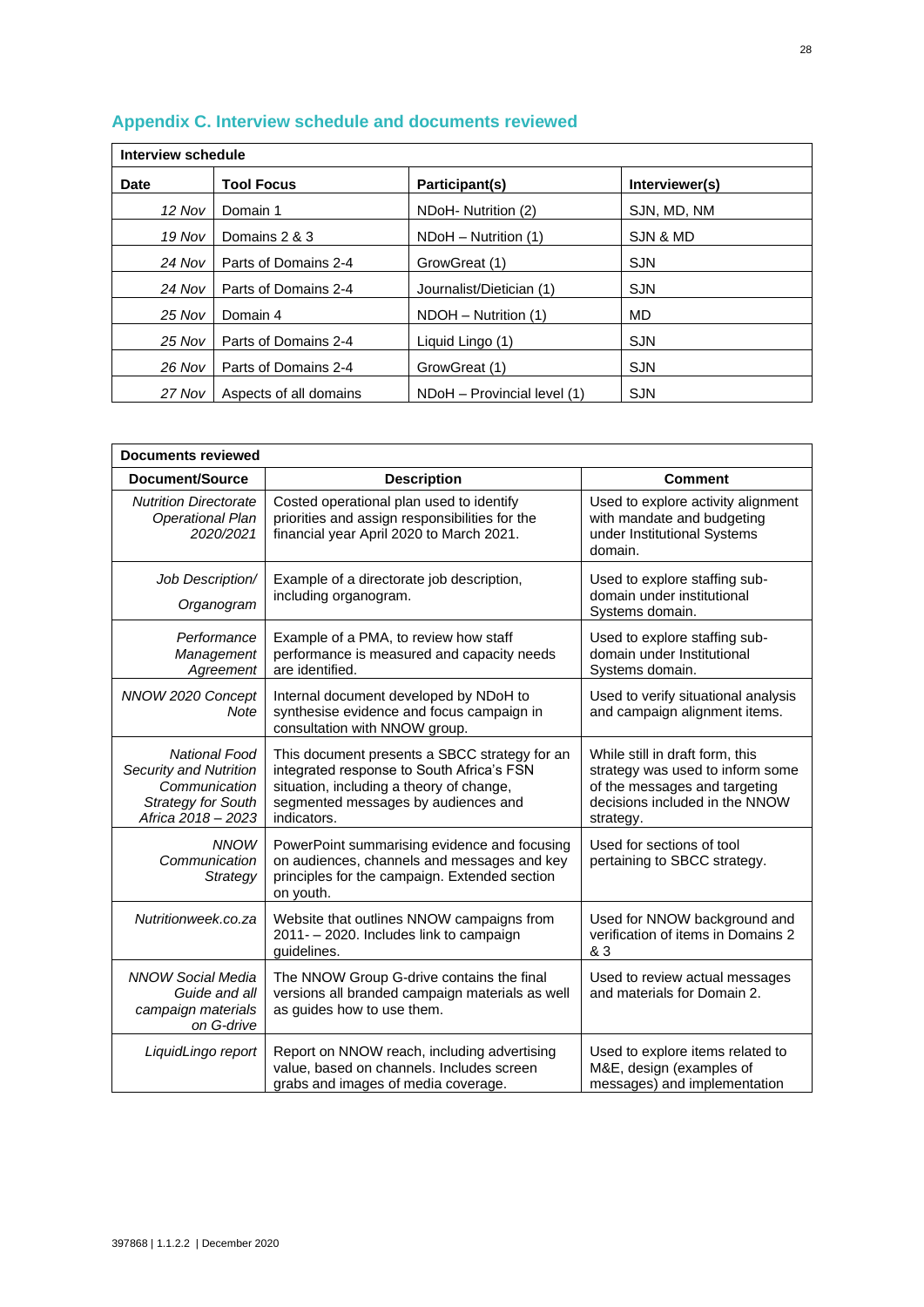## <span id="page-39-0"></span>**Appendix D. NNOW 2020 Collated Provincial Report**

#### **1. Overview of provincial reports**

Provincial reports were received from five of the nine provinces (a sixth province submitted a report after the collated report was compiled). The majority of provinces submitted reports from all their districts (see Table 1 – 5 for the summarised reports). Since the reports were shared internally with NDoH and cannot therefore, be shared with external stakeholders, the names of provinces have been coded and any reference to a particular province has been removed. External stakeholders who wish to obtain more details of the activities that were held or materials that were distributed should obtain permission from the provincial head of the department and provide reason for the request.

Activities were conducted in hospitals, clinics, community health centres, communities, schools and for staff members in the health facilities and in district/subdistrict offices. In some cases, the staff members and clients/learners in health facilities were targeted for an activity, in which case the numbers were then tabulated under that specific facility.

The total numbers from the reports received are the following:

*Total number of people reached:* >8,937. In many cases the report for a specific facility would just state that all the clients visiting the facility were reached. It should be noted that due to the COVID-19 pandemic and the restrictions on the number of people gathering indoors as well as outdoors, the total number of clients/consumers reached were much less than in other years. In some cases, an activity, e.g., nutrition talk, could not take place because of the limitations of social distancing at a health facility.

- *Total number of hospitals participating:* 31 (this could include OPD, paediatric ward, oncology, mothers' lodge, nursery, wellness/diabetic/high risk/feeder clinics, reception areas/corridors/main passage or outside on the field/driveway).
- *Total number of clinics participating:* 108 (e.g., the waiting area or outside).
- *Total number of community health centres participating:* 24 (e.g., maternity/chronic area, waiting area, car parking area).
- *Total number of events in communities:* 14 (e.g., at shopping complex/mall, taxi rank, car wash, youth centre, home based care centre, NGO, informal settlement, community nutrition development centre, community hall).
- *Total number of schools/ECDs participating:* 11.
- *Total number of staff events:* 25 (e.g., at the hospital, clinic, district/subdistrict offices, town/municipality offices).

The provincial reports, as indicated in the annexures, provide a summarised version of the messages that were communicated, the activities that were held and the materials that were distributed. Since the names of provinces and facilities were removed, the numbering in the messages correspond with the numbering of the activities and of that of the materials that were distributed. Photos were shared in the detailed provincial reports but are not included in the summarised reports.

#### **2. Additional comments made in reports**

- Milk is in the NSNP menu but not provided to children, fish is used twice per week.
- Pregnant women had concerns with expressing and storing breastmilk, they indicated that grandparents will not allow storing expressed milk in the fridge to feed the children while they are away from children.
- Nutrition education at Youth centre: some pregnant women indicated that elders at home won't agree to store EBM in the fridge.
- Many parents/caregivers know about exclusive breastfeeding from 0 to 6 months of age and how to interpret the weight-for-age chart, but complementary feeding is a huge problem. Parents still give snacks such as sweets, fizzy drinks and other unhealthy foods to children.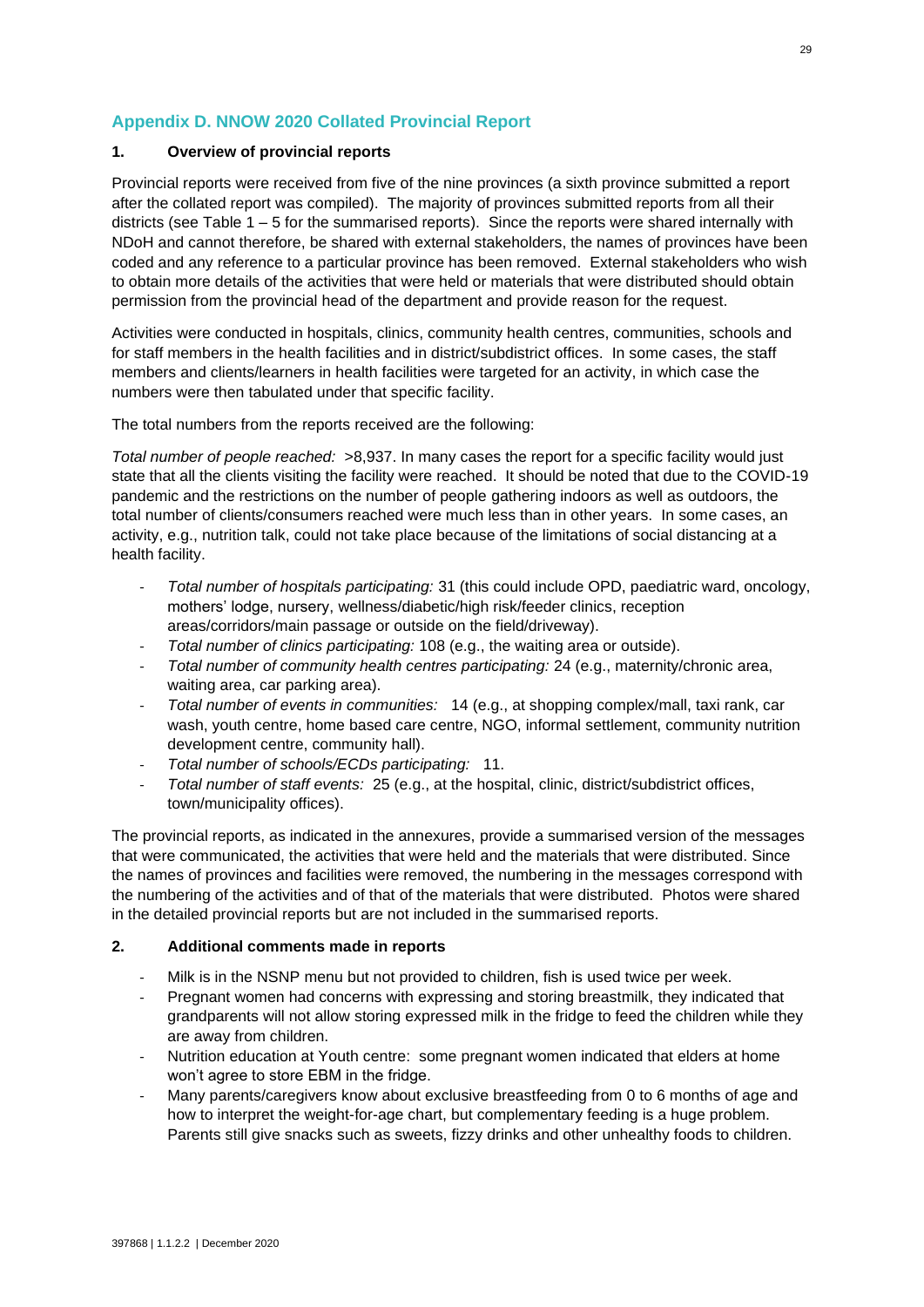- Healthy eating and management of chronic conditions (health education talk): patients complained about lack of money to buy variety of food. They also complained about shortage of water to start home gardens.
- Education on overweight, obesity and the NCDs (home based care centre): many of the elderly people at the centre have the knowledge on what causes overweight, obesity and the NCDS. The challenge was understanding the food groups and adopting to healthy lifestyles.
- Education on food-based dietary guidelines (FBDGs) in secondary school: grouping the foods according to their food groups was a challenge to other learners.
- Biggest loser event: overall comments from participants included enjoyment of the physical exercises, weakness to stick to healthy eating options when weekends come and gaining selfconfidence and motivation in own abilities. Reasons given for not completing the programme included loss of interest or motivation, program no longer compatible with their schedules, or participants were no longer in the area.
- Because of the high percentage of obesity amongst the health care workers assessed, a "healthy living" and "weight loss" program should be started at the facility and will be proposed as a project for the 2021 Community Service Dietitian if possible.

### **3. Recommendations from provinces for 2021**

- A number of facilities commented that the infographics and nutrition material provided during NNOW were very helpful in aiding the communication of key messages during the week.
- A suggestion to facilitate build up activities in the months preceding NNOW is made so as to build anticipation and raise awareness on NNOW ahead of time.
- A theme centred on food/vegetable gardening, with the involvement of the Department of Agriculture was suggested by one of the facilities.
- A suggestion to have a recipe booklet for healthy, easy recipes as one of the educational materials was brought forward.
- A suggestion to consider "Healthy Snacking" as a possible theme for NNOW in the future was put forward. This will help educate the public about what the term "snack" means as most communities associate "snack" with chips, sweets, fizzy drinks and any other unhealthy choices.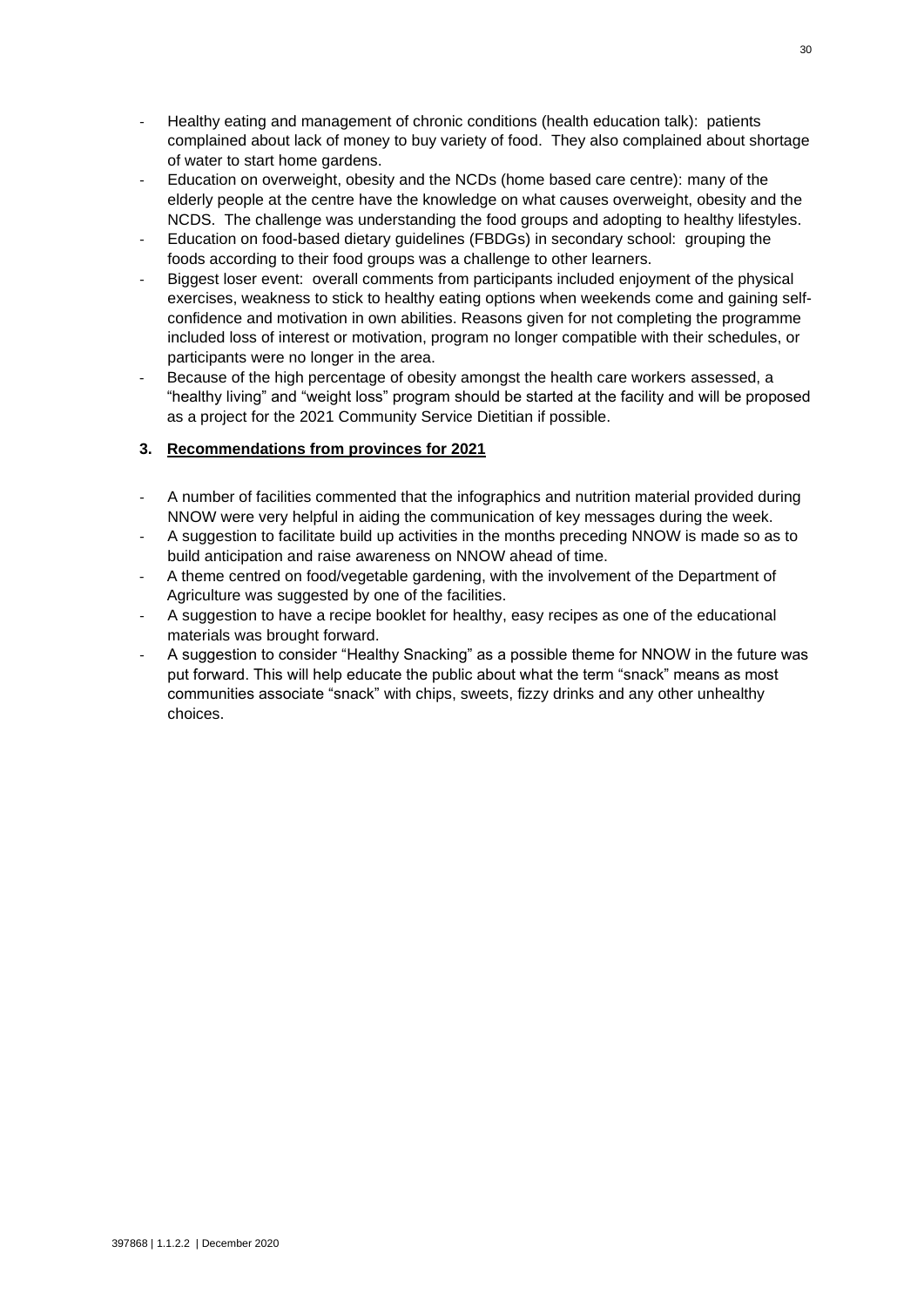## **Table 1: Province A**

|                | <b>Message</b>                                                                                                                                                                                                                                                                                                                    | <b>Activities</b>                                                                                                                                                                                                                                                                                                  | <b>Materials</b>                                                                                                                                                                                                                                                                               |
|----------------|-----------------------------------------------------------------------------------------------------------------------------------------------------------------------------------------------------------------------------------------------------------------------------------------------------------------------------------|--------------------------------------------------------------------------------------------------------------------------------------------------------------------------------------------------------------------------------------------------------------------------------------------------------------------|------------------------------------------------------------------------------------------------------------------------------------------------------------------------------------------------------------------------------------------------------------------------------------------------|
|                | Five venues: Affordable healthy food choices.<br>Practical tips when planning, buying, preparing and<br>eating food during and after Covid-19 pandemic.<br>Benefits of choosing healthy whole foods. Home<br>exercises (physiotherapists and occupational<br>therapists). Obesity and psychological wellbeing<br>(social workers) | Health education: food demonstration; physical<br>activities/exercises; nutritional assessment;<br>screening of blood pressure; question and answer<br>session where prizes were won; nutrition quiz;<br>wheelchair race; speech quiz; and water balloon<br>activity.                                              | NNOW district flyer, healthy eating flyer,<br>hypertension, cholesterol & diabetes flyers.                                                                                                                                                                                                     |
| $\overline{2}$ | To show staff how to increase the amounts of plant<br>foods in their diets in order to improve immunity                                                                                                                                                                                                                           | Demonstration: how to incorporate more plant foods<br>in the diet; fruit and vegetable smoothies were made<br>by the dietitians and sold to staff; there were lucky<br>draws and staff could win prizes - mugs, pens,<br>shopping bags, etc.; and an email with a NNOW<br>message was sent out daily to all staff. | Pamphlets (made by dietitians on NNOW<br>messages), recipes, packets of seed mix, checklists<br>to help increase intake of plant foods.                                                                                                                                                        |
| 3              | Enjoy a variety of whole foods, i.e., unprocessed or<br>minimally processed foods; healthy food is affordable;<br>prepare healthy home meals rather than buying ready-<br>to-eat snacks and meals; drink lots of clean, safe<br>water instead of sugary drinks; practice healthy habits<br>when eating.                           | Health talk: Q&A (following health talks) and prizes<br>(shopping bags & nutrition mugs                                                                                                                                                                                                                            | Posters. Pamphlets on healthy eating for healthy<br>immunity. Bookmarks with NNOW logo. Little healthy<br>eating booklets on the FBDGs. Nutrition activity<br>books for learners. PowerPoint presentation for staff<br>health talks. Portion plate visuals for the health talks<br>at clinics. |
| $\overline{4}$ | Similar to no.3                                                                                                                                                                                                                                                                                                                   | Staff Weight Loss Challenge (if gained weight = R5<br>penalty, if weight stays same = R2 penalty. Money<br>collected used for prizes) - surrender October.                                                                                                                                                         | Prizes (cups, aprons, bags). Information and diet<br>sheets.                                                                                                                                                                                                                                   |
| 5              | Similar to no. 3                                                                                                                                                                                                                                                                                                                  | Information sessions regarding healthy lifestyle to<br>improve physical health. Distribution of designed<br>education material                                                                                                                                                                                     | Booklet, bookmarks, activity book, pamphlet.                                                                                                                                                                                                                                                   |
| 6              | Similar to no. 3                                                                                                                                                                                                                                                                                                                  | Health talks and BMI screening.                                                                                                                                                                                                                                                                                    | Educational material, prizes.                                                                                                                                                                                                                                                                  |
| $\overline{7}$ | Improving physical health of staff members and<br>community members.                                                                                                                                                                                                                                                              | Staff Weight Loss Challenge. Information sessions<br>regarding healthy lifestyle to improve physical health.                                                                                                                                                                                                       | Booklet, bookmarks, activity book, pamphlet.                                                                                                                                                                                                                                                   |
| 8              | Infant Nutrition: breastfeeding (HIV) complementary<br>feeding; adult nutrition: Food Based Dietary<br>Guidelines COVID 19: Preventive measures                                                                                                                                                                                   | Health talks.                                                                                                                                                                                                                                                                                                      | Each participant received: 1xShopping bag; 1x100ml<br>Sanitizer; 1xFruit pack (Apple, Pear, Orange);<br>1x500ml Water; 1xFBDG pamphlet.                                                                                                                                                        |
| 9              | To create awareness on how a healthy weight and<br>eating can boost your immune system during the<br>Covid19 pandemic in communities                                                                                                                                                                                              | Community health awareness campaign: Covid-19<br>screening; blood pressure and blood glucose testing<br>and referrals; nutrition talks and messages to boost<br>immunity.                                                                                                                                          | Meal plans, portion lists, pamphlets, posters.                                                                                                                                                                                                                                                 |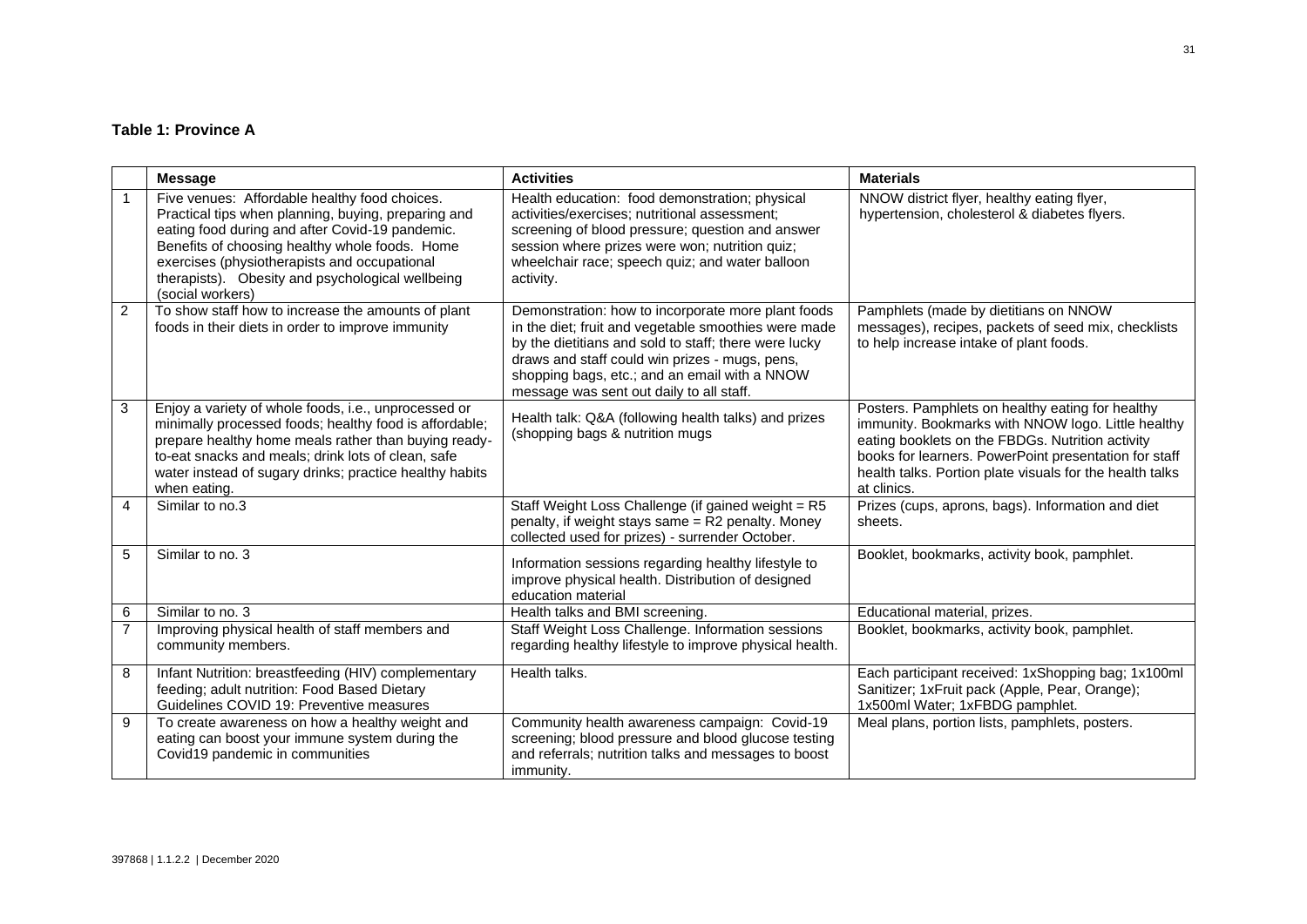|                   | <b>Message</b>                                                                                                                                                                                                                                                                                                                                                                                                                                   | <b>Activities</b>                                                                                                                                                                                                            | <b>Materials</b>                                                                                                                                                                                                                                                                   |
|-------------------|--------------------------------------------------------------------------------------------------------------------------------------------------------------------------------------------------------------------------------------------------------------------------------------------------------------------------------------------------------------------------------------------------------------------------------------------------|------------------------------------------------------------------------------------------------------------------------------------------------------------------------------------------------------------------------------|------------------------------------------------------------------------------------------------------------------------------------------------------------------------------------------------------------------------------------------------------------------------------------|
| 10                | Healthy eating and weight loss                                                                                                                                                                                                                                                                                                                                                                                                                   | Biggest Loser for five consecutive weeks leading up<br>to and including the full week of NNOW: weekly<br>weigh-ins;                                                                                                          | Biggest loser certificate and documentation (medals<br>and gifts for winners.                                                                                                                                                                                                      |
| 11                | Healthy Eating needs hero's (schools): why eating<br>healthily is important- to boost your immune system to<br>prevent getting sick, to grow up strong, healthy and<br>smart.                                                                                                                                                                                                                                                                    | Interactive educational game (grade R to 3) involving<br>different food items and what they know about the<br>food item and to improve their knowledge (in a less<br>strained environment)                                   | Pamphlets developed in both English as well as local<br>language promoting healthy eating habits to promote<br>a healthy immunity                                                                                                                                                  |
| $12 \overline{ }$ | "Good nutrition for good immunity": key messages<br>from concept document and previous years' concept<br>document; the five keys to safer food; causes of<br>obesity, body shape - what is the link between<br>nutrition and COVID-19, how can I change my diet,<br>how can I manage my weight and where can I get<br>more information about NNOW; and portion control<br>(using your hand as a guide to estimate portion sizes<br>infographic). | Daily messages and recipes to PHCs, Allied and<br>Oral Health, Community Service Rehab and<br>subdistricts Nutrition WhatsApp groups. NDoH<br>posters (to all facilities).                                                   | Flyer and document on obesity compiled by the<br>Community Service Dietitian; 5 keys to safer food<br>infographic); daily recipes.                                                                                                                                                 |
| 13                | Good nutrition for good immunity - additional<br>messages as part of the weight-loss challenge:<br>healthy, balanced eating; sugar content of food and<br>drinks; importance of physical activity; etc                                                                                                                                                                                                                                           | Interactive sessions, weekly education and<br>assessments as part of the staff weight-loss<br>challenge (6 weeks); sharing of messages via<br>WhatsApp and Instagram, group talks (healthy<br>eating) and exercise sessions. | Handbook and food journal certificates, (part of<br>weight loss challenge), educational material, meal<br>plans, achievement reward. Certificates after<br>completion of the challenge. NDoH posters<br>distributed. Obesity document and flyer by<br>Community service Dietitian. |
| 14                | The 3 key messages (from concept document): how to<br>boost immunity with good nutrition; the risk of being<br>overweight/obese during COVID-19; and how to<br>prevent or manage obesity.                                                                                                                                                                                                                                                        | Interactive sessions, education and assessments at<br>health facility                                                                                                                                                        | PDF document about "Good Nutrition for Good<br>Immunity" (based on various messages of previous<br>NNOW themes and concept documents). Flyer /<br>infographic with the same key messages. Info-sheets<br>with the key messages. NDoH posters distributed to<br>facilities.         |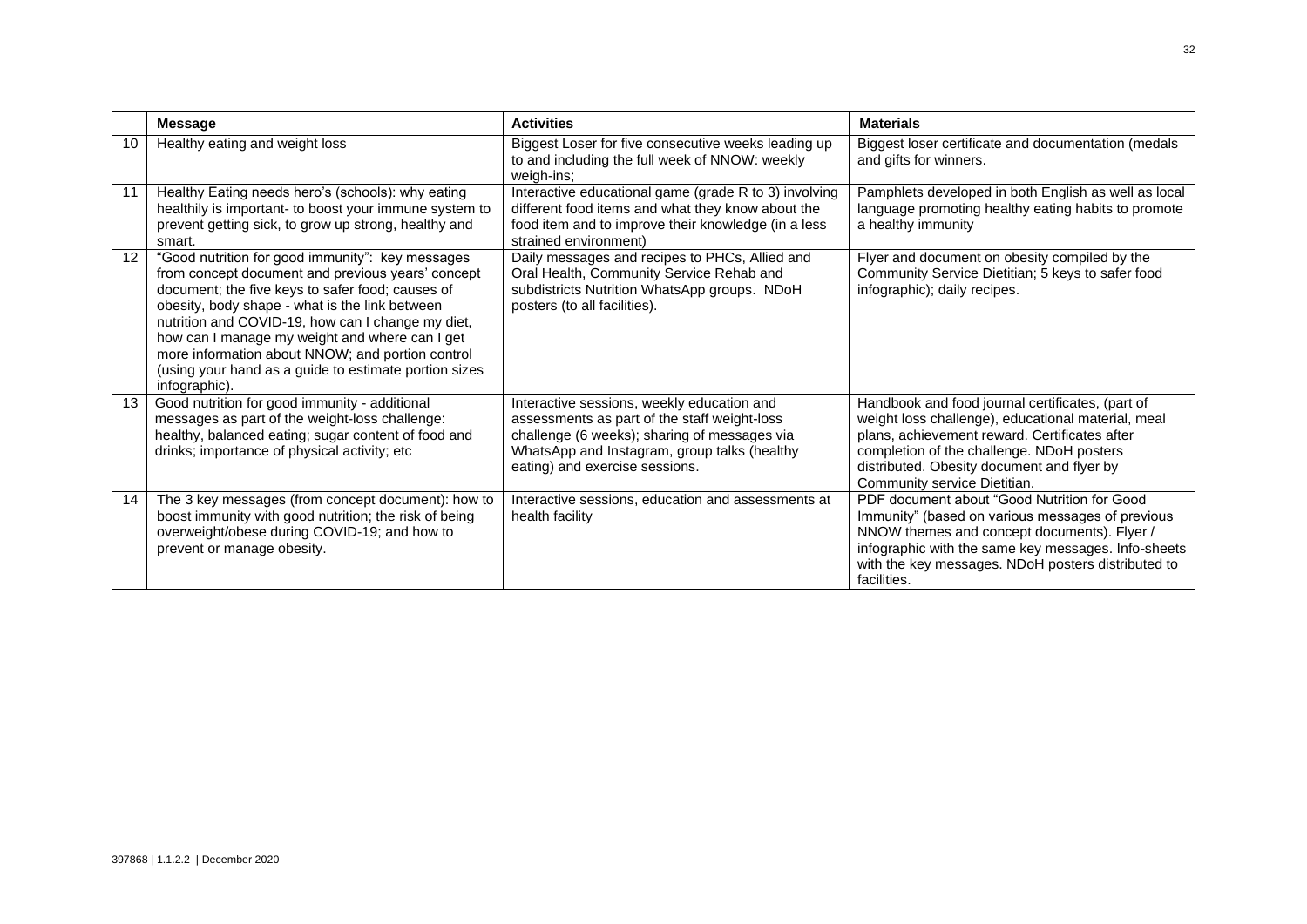## **Table 2: Province B**

| <b>Messages</b>                                                                                                                                                                                                                                                                                                                                                                                                                                                                                                                                                                                                                                                                                                                                                                                                                                                                                                                                                                                                                                                                                                                                                                                                                                                                                                                                                                                                                                                | <b>Activities</b>                                                                                                                                                                                                                                                                                                                                                                                                                                                                                                                                                                                                                                                                                                                                              | <b>Materials</b>                                                                                                                                                                                                                                                                                                                                                                                                                                                                                                            |
|----------------------------------------------------------------------------------------------------------------------------------------------------------------------------------------------------------------------------------------------------------------------------------------------------------------------------------------------------------------------------------------------------------------------------------------------------------------------------------------------------------------------------------------------------------------------------------------------------------------------------------------------------------------------------------------------------------------------------------------------------------------------------------------------------------------------------------------------------------------------------------------------------------------------------------------------------------------------------------------------------------------------------------------------------------------------------------------------------------------------------------------------------------------------------------------------------------------------------------------------------------------------------------------------------------------------------------------------------------------------------------------------------------------------------------------------------------------|----------------------------------------------------------------------------------------------------------------------------------------------------------------------------------------------------------------------------------------------------------------------------------------------------------------------------------------------------------------------------------------------------------------------------------------------------------------------------------------------------------------------------------------------------------------------------------------------------------------------------------------------------------------------------------------------------------------------------------------------------------------|-----------------------------------------------------------------------------------------------------------------------------------------------------------------------------------------------------------------------------------------------------------------------------------------------------------------------------------------------------------------------------------------------------------------------------------------------------------------------------------------------------------------------------|
| I. Healthy eating: portion sizes; and breastfeeding in the context of<br>COVID 19.<br>2. Preparation of meals. Portion sizes, hygiene and menu planning.<br>3. EBF and importance of BF until 2 years. Complementary feeding.<br>Continue to BF even if tested COVID positive. Food to eat during<br>pregnancy. Vitamin and minerals supplementation during<br>pregnancy. Things to avoid during pregnancy. How to reduce the<br>desire for eating unhealthy things.<br>4. FBDGs and portion size.<br>5. Healthy eating and management of chronic conditions.<br>6.FBDGs and portion size.<br>7. Healthy eating during pregnancy and BF. Benefits of EBF.<br>Dangers of mixed feeding. Storage of EBM. Introduction of<br>complimentary feeding.<br>8. Preparation of meals. Portion sizes. Exercising. Healthy eating.<br>9. Health Education on overweight, obesity, and the NCDs.<br>10. Health Education (interpretation of the growth charts (RTHB),<br>the importance of exclusive breastfeeding and complementary<br>feeing).<br>11. Good Nutrition for Good Immunity: dialogues held with patients<br>visiting the hospital.<br>12. BMI screening.<br>13. FBDG, healthy whole food option. Exercise recommendations.<br>Preparation techniques for healthy eating and food safety.<br>Healthy ready-to-eat alternatives. (Different venues).<br>14. FBDGs: making healthy choices when buying and preparing<br>food; practicing healthy eating habits. | BMI. Nutrition education and counselling.<br>Monitoring: Food preparation; hygiene and<br>2.<br>hand wash; portion size; menu; expiry date<br>of foods; food storage.<br>Nutrition education.<br>3.<br>4.<br>BMI screening.<br>Nutrition education.<br>5.<br>6.<br>BMI screening.<br>7 <sub>1</sub><br>Nutrition education.<br>Anthropometric measurements.<br>Interpretation of BMI. FBDG and healthy<br>eating.<br>Nutrition education.<br>9.<br>10. Nutrition education.<br>11. Dialogues held with patients visiting the<br>hospital.<br>12. BMI screening and appointments arranged<br>for staff members to lose weight if they<br>choose to do so.<br>13. BMI, blood pressure, nutrition counselling,<br>COVID-19 screening.<br>14. Nutrition education. | National posters and pamphlets.<br>2.<br>None.<br>3. None.<br>4. FBDGs and portion size pamphlets.<br>Diabetes strategy for the prevention and<br>5.<br>control of obesity and FBDGs pamphlets.<br>6. FBDGs, portion size and COVID 19<br>pamphlets.<br>7. Mother and Child Nutrition Booklet.<br>8. FBDGs & results of their anthropometric<br>measurements.<br>9. None.<br>10. None.<br>11. NNOW posters. Pamphlets distributed with<br>popcorn. to illustrate healthy snack.<br>12. None.<br>13. None.<br>14. Pamphlets. |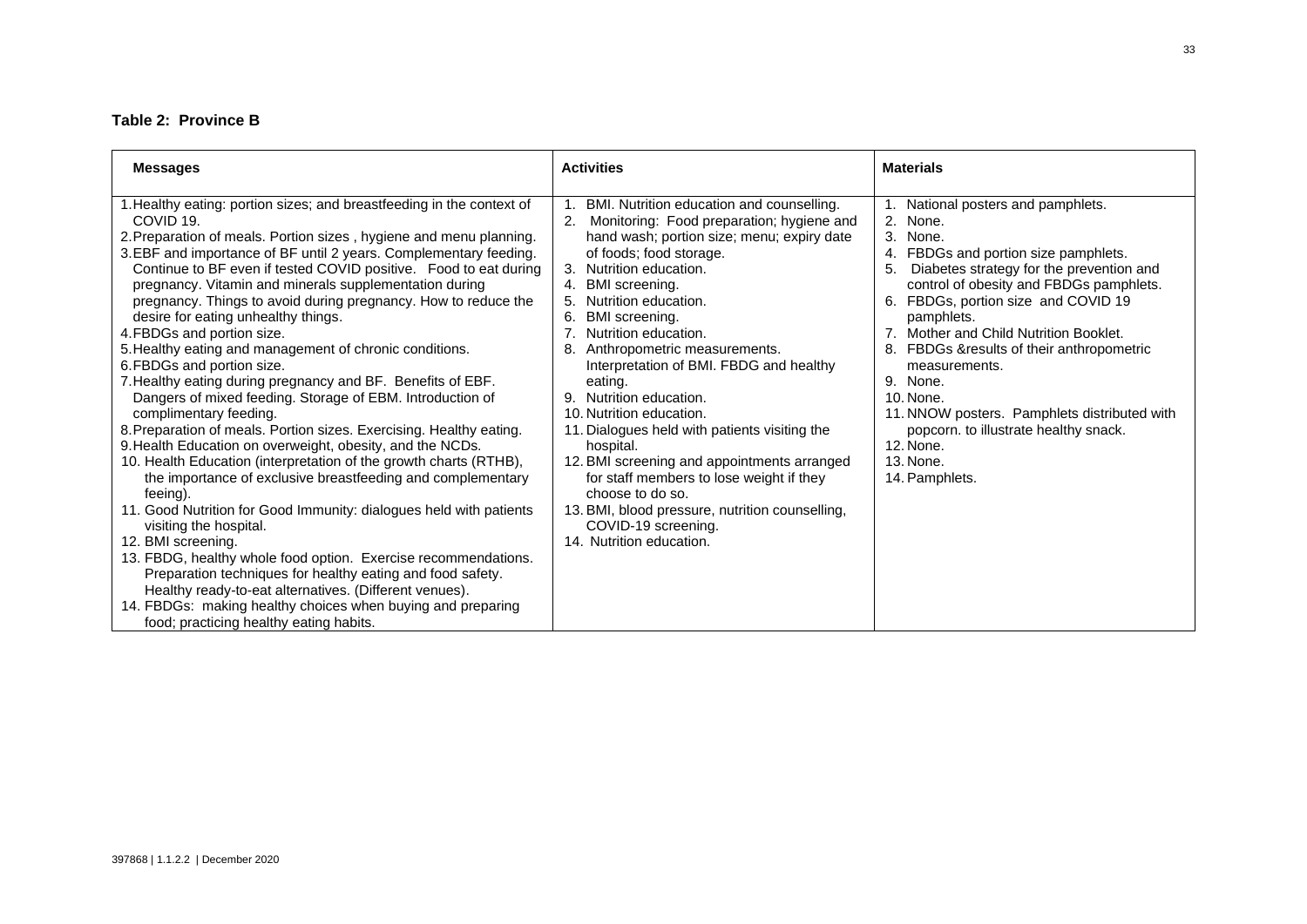## **Table 3: Province C**

| <b>Messages</b>                                                                                                                                                                                                                                                                                                                                                                                                                                                                                                                                                                                                                                                                                                                                                                                                                                                                                                                                                                                                                                                                                                                                                           | <b>Activities</b>                                                                                                                                                                                                                                                                                                                                                                                                                                                                                                                                                                                                                                                                                                                                                                                                                                                                                                                                                                                                                                                                                                                                                                                                                                                                                                                                                                                                                                                                                                                                                                                                                                                                                                                                                                                                                                                                                                                                                                                                                                                                                                                                                                                                                                                                                                                                                                                                                                                                        | <b>Materials</b>                                                                                                                                                                                                                                                                                                                                                                                                                                                                                                                                                                                                                                                                                                                                                                                                 |
|---------------------------------------------------------------------------------------------------------------------------------------------------------------------------------------------------------------------------------------------------------------------------------------------------------------------------------------------------------------------------------------------------------------------------------------------------------------------------------------------------------------------------------------------------------------------------------------------------------------------------------------------------------------------------------------------------------------------------------------------------------------------------------------------------------------------------------------------------------------------------------------------------------------------------------------------------------------------------------------------------------------------------------------------------------------------------------------------------------------------------------------------------------------------------|------------------------------------------------------------------------------------------------------------------------------------------------------------------------------------------------------------------------------------------------------------------------------------------------------------------------------------------------------------------------------------------------------------------------------------------------------------------------------------------------------------------------------------------------------------------------------------------------------------------------------------------------------------------------------------------------------------------------------------------------------------------------------------------------------------------------------------------------------------------------------------------------------------------------------------------------------------------------------------------------------------------------------------------------------------------------------------------------------------------------------------------------------------------------------------------------------------------------------------------------------------------------------------------------------------------------------------------------------------------------------------------------------------------------------------------------------------------------------------------------------------------------------------------------------------------------------------------------------------------------------------------------------------------------------------------------------------------------------------------------------------------------------------------------------------------------------------------------------------------------------------------------------------------------------------------------------------------------------------------------------------------------------------------------------------------------------------------------------------------------------------------------------------------------------------------------------------------------------------------------------------------------------------------------------------------------------------------------------------------------------------------------------------------------------------------------------------------------------------------|------------------------------------------------------------------------------------------------------------------------------------------------------------------------------------------------------------------------------------------------------------------------------------------------------------------------------------------------------------------------------------------------------------------------------------------------------------------------------------------------------------------------------------------------------------------------------------------------------------------------------------------------------------------------------------------------------------------------------------------------------------------------------------------------------------------|
| .2020 NNOW theme for 2020: tips on<br>mindfulness when shopping;<br>preparing and storing food safely;<br>types of foods that help boost<br>immunity for babies, young children<br>and adults as well as how to practice<br>healthier eating habits during the<br>COVID-19 pandemic.<br>2. Nutrition in the context of COVID-19.<br>3. Nutrition in the context of COVID-19.<br>4. Nutrition in the context of COVID-19.<br>5. Healthy home cooked meals and<br>lunch options for word; healthy<br>eating.<br>6. Good Nutrition for Good immunity.<br>7. NNOW theme and messages.<br>8. NNOW messages.<br>9. NNOW key messages.<br>10. NNOW: Healthy eating using<br>indigenous foods.<br>11. NNOW theme and messages.<br>12. NNOW theme and messages.<br>13. NNOW theme and messages.<br>14. Healthy eating to prevent obesity,<br>nutrition and pregnancy.<br>15. NNOW theme and messages.<br>16. NNOW messages; childhood<br>obesity.<br>17. NNOW theme and messages.<br>18. NNOW theme and messages.<br>19. NNOW topics.<br>20. NNOW theme and messages.<br>21. Importance of eating vegetables<br>and fruit.<br>22. Healthy eating and lifestyle during<br>COVID-19. | Nutrition education talk.<br>1.<br>2. Presentation and panel discussion.<br>3. Group talks and Q and A afterwards (supported by local vegetable garden NGO to<br>promote whole foods); chronic disease lifestyle education class; messages on local<br>radio station and local mall.<br>4. Nutrition crossword puzzle (sedentary staff members).<br>5. BMI screening, nutrition education, counselling (staff members); nutrition presentation<br>to community members on chronic medication followed by Q and A session.<br>6. Daily emails; ADSA recipes and FBGDs handouts (staff and chronic patients);<br>education on theme and FBDGs to paediatric surgical ward staff.<br>7. Nutrition education talks by final year students; interactive activities to raise<br>awareness on sugar content of cereals and beverages.<br>8. Nutrition education talks, health education and screening of < 5-year-olds during<br>catch-up EPI campaign.<br>9. Daily health education talks throughout NNOW; Jerusalema dance challenge (staff).<br>10. Health talk; display of indigenous foods.<br>11. Nutrition education talks and screening at schools.<br>12. Nutrition education talks.<br>13.12-week healthy lifestyle challenge for staff (anthropometric screening and<br>counselling); nutrition education for clients<br>14. Health talks, BMI screening, exercise classes (staff and clients); NNOW awareness<br>and celebration day and food preparation demonstration at one clinic; WhatsApp<br>messages from national social media pack (for clinic staff); demonstration on healthy<br>portions when preparing food.<br>15. Nutrition education sessions, BMI screening (clinic); healthy plate examples;<br>demonstration on preparing healthy foods.<br>16. Nutrition education sessions: nutrition workshop and announcement of Biggest loser<br>(staff – event ran throughout year), aerobics class and fun walk.<br>17. Nutrition education session and demonstration of healthy plate model; physical<br>activities; nutrition awareness day (and vitamin A and deworming catch-up) and BMI<br>screening (staff).<br>18. FBDG demonstrations; BMI screening; physical exercises.<br>19. Nutritional education talk and 4 km "Nutrition Week "walks.<br>20. Nutrition advisor workshops to prepare for NNOW.<br>21. Healthy eating and lifestyle talk; tippy tap demonstration on handwashing.<br>22. Health education talk; nutrition screening; short exercise session. | 1. None.<br>2. None.<br>3. Prizes.<br>4. Prize.<br>5. Prizes.<br>6. Daily emails, recipe and FBDG<br>handouts.<br>7. Posters and bookmarks from<br>NNOW materials<br>8. Pamphlets on healthy eating,<br>breastfeeding and<br>complementary feeding.<br>9. None.<br>10. None.<br>11. None.<br>12. NNOW posters; FBDG and<br>obesity pamphlet (translated in<br>local language).<br>13. Pamphlets; visual food aids.<br>14. Pamphlets.<br>15. National infographic &<br>educational materials; posters<br>and mini-information packs (from<br>National pack); veg and fruit<br>handouts.<br>16. None.<br>17. None.<br>18. Nutrition education pamphlets.<br>19. Pamphlets from the NNOW<br>poster and infographic<br>20. Pamphlets based on the<br>objectives of NNOW.<br>21. Pamphlets.<br>22. Pamphlets on FBDG. |
|                                                                                                                                                                                                                                                                                                                                                                                                                                                                                                                                                                                                                                                                                                                                                                                                                                                                                                                                                                                                                                                                                                                                                                           |                                                                                                                                                                                                                                                                                                                                                                                                                                                                                                                                                                                                                                                                                                                                                                                                                                                                                                                                                                                                                                                                                                                                                                                                                                                                                                                                                                                                                                                                                                                                                                                                                                                                                                                                                                                                                                                                                                                                                                                                                                                                                                                                                                                                                                                                                                                                                                                                                                                                                          |                                                                                                                                                                                                                                                                                                                                                                                                                                                                                                                                                                                                                                                                                                                                                                                                                  |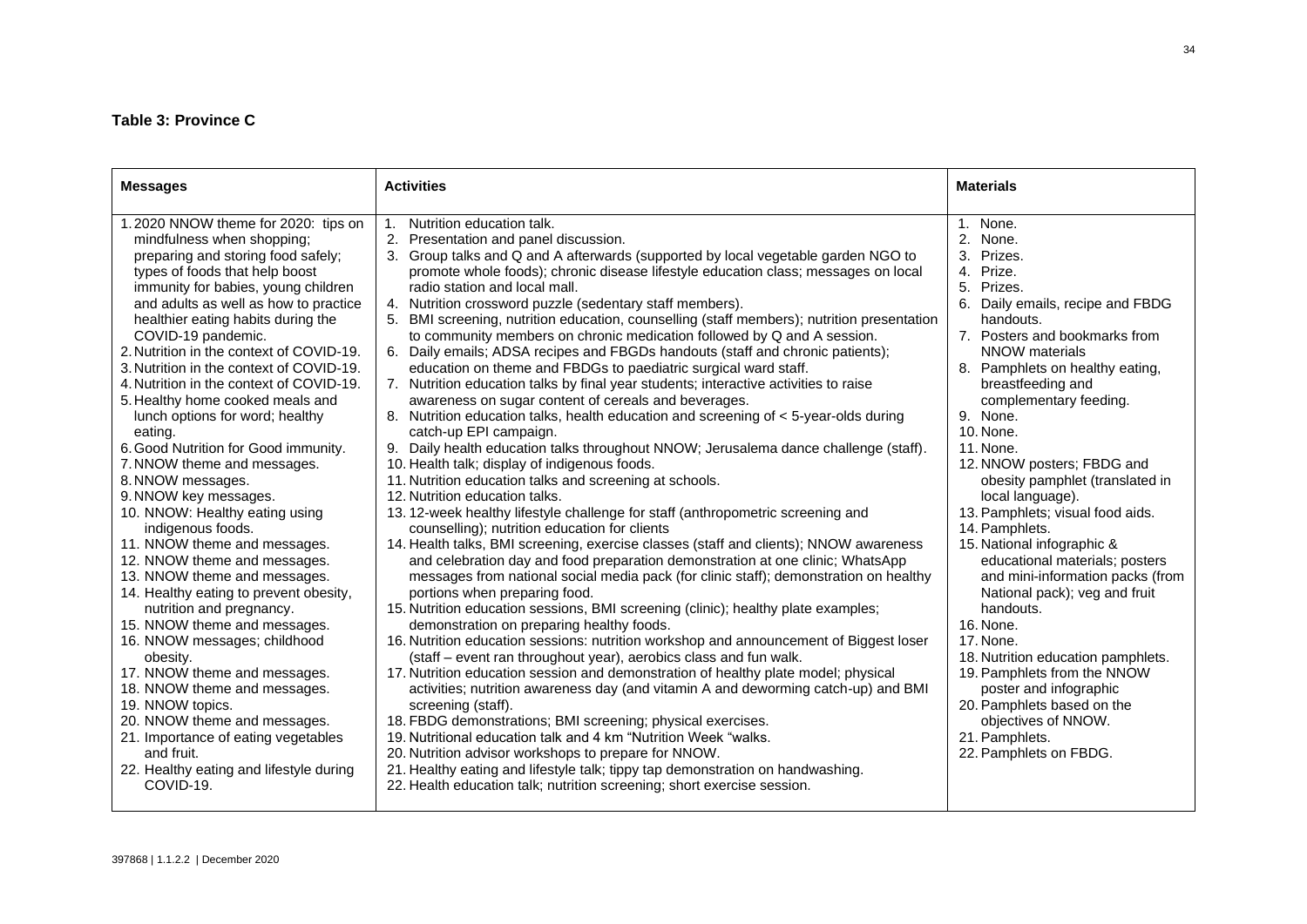### **Table 4: Province D**

| <b>Messages</b>                                                                                                                                                                                                                                                                                                                                                                                                                                                                                                                                                                                                                                                                                                                                                                                                                                                                                                                                                                      | <b>Activities</b>                                                                                                                                                                                                                                                                                                                                                                                                                                                                                                                                                                                                                                                                                                                                                                                                                                                                                                                                                                                                                                                                                                                                                                                                                                                                                                                                                                                                                                                                                                                                                                                                                                                                                                                                                                                         | <b>Materials</b>                                                                                                                                                                                                                                                                                                                                                                                                                                                                                                                                                                                                                           |
|--------------------------------------------------------------------------------------------------------------------------------------------------------------------------------------------------------------------------------------------------------------------------------------------------------------------------------------------------------------------------------------------------------------------------------------------------------------------------------------------------------------------------------------------------------------------------------------------------------------------------------------------------------------------------------------------------------------------------------------------------------------------------------------------------------------------------------------------------------------------------------------------------------------------------------------------------------------------------------------|-----------------------------------------------------------------------------------------------------------------------------------------------------------------------------------------------------------------------------------------------------------------------------------------------------------------------------------------------------------------------------------------------------------------------------------------------------------------------------------------------------------------------------------------------------------------------------------------------------------------------------------------------------------------------------------------------------------------------------------------------------------------------------------------------------------------------------------------------------------------------------------------------------------------------------------------------------------------------------------------------------------------------------------------------------------------------------------------------------------------------------------------------------------------------------------------------------------------------------------------------------------------------------------------------------------------------------------------------------------------------------------------------------------------------------------------------------------------------------------------------------------------------------------------------------------------------------------------------------------------------------------------------------------------------------------------------------------------------------------------------------------------------------------------------------------|--------------------------------------------------------------------------------------------------------------------------------------------------------------------------------------------------------------------------------------------------------------------------------------------------------------------------------------------------------------------------------------------------------------------------------------------------------------------------------------------------------------------------------------------------------------------------------------------------------------------------------------------|
| 1. NNOW theme and messages<br>2. NNOW theme and messages<br>3. NNOW theme and messages<br>4. NNOW theme and messages<br>5. NNOW theme and messages<br>6. NNOW theme and messages<br>7. NNOW theme and messages<br>8. NNOW theme and messages<br>9. NNOW theme and messages<br>10. NNOW theme and messages<br>11. NNOW theme and messages<br>12. NNOW theme and messages<br>13. NNOW theme and messages<br>14. NNOW theme and messages<br>15. NNOW theme and messages<br>16. NNOW theme and messages<br>17. NNOW theme and messages<br>18. NNOW theme and messages<br>19. NNOW theme and messages<br>20. NNOW theme and messages<br>21. NNOW theme and messages<br>22. NNOW theme and messages<br>23. NNOW theme and messages<br>24. NNOW theme and messages<br>25. NNOW theme and messages<br>26. NNOW theme and messages<br>27. NNOW theme and messages<br>28. NNOW theme and messages<br>29. NNOW theme and messages<br>30. NNOW theme and messages<br>31. NNOW theme and messages | 1. Open Day Nutrition Stall with different foods displayed, Education<br>done, (Mental Health was part of the event); BMI screening.<br>2. Nutrition education session (veg from facility garden if clients<br>answered correctly); BMI screening,<br>3.<br>Nutrition education.<br>Nutrition education: fresh vegetables and fruits were displayed, also<br>4.<br>displayed the junk food to discourage clients from consuming them.<br>5. Nutrition education done. Event was combined with all Allieds<br>during Rehab.<br>6. Nutrition education, fresh vegetables and fruits were displayed.<br>Nutrition education done, staff singing outside the facility for<br>awareness.<br>Nutrition education, fresh vegetables and fruits were displayed.<br>8.<br>Nutrition education, fresh vegetables and fruits were displayed, BMI<br>screening.<br>10. Nutrition education: fresh vegetables, fruits, lentils and whole grains<br>were displayed.<br>11. Nutrition education, fresh vegetables and fruits were displayed, BMI<br>screening.<br>12. Different types of foods and posters were displayed. Competitions<br>done and were given, and DJ was hired to play music while clients<br>were dancing. All clients were given cooler boxes with fruits and<br>water inside. Event was joint with other allied staff, e.g.,<br>Physiotherapists OTs, Social Workers. Exercises done and each<br>discipline gave education relevant to their profession but in line with<br>Nutrition,<br>13. Dietitians and other staff members were standing at the gate with<br>Nutrition posters and doing the "Hoot if Nutrition is Important Drive"<br>at the gate" of hospital. Giving pamphlets to all drivers who were<br>hooting.<br>14. Nutrition Education, fresh vegetables and fruits were displayed, | Pamphlets<br>1.<br>Pamphlets<br>3.<br>Pamphlets<br>4.<br>Pamphlets and posters<br>5.<br>Pamphlets<br>Posters and pamphlets<br>6.<br>7 <sub>1</sub><br>Posters and pamphlets<br>8. Poster and pamphlets<br>9. Posters and pamphlets<br>10. Posters and pamphlets<br>11. Posters and pamphlets<br>12. Posters<br>13. Pamphlets<br>14. Posters and pamphlets<br>15. Pamphlets<br>16. Pamphlets<br>17. Pamphlets<br>18. Pamphlets<br>19. Pamphlets<br>20. Pamphlets<br>21. Pamphlets<br>22. Pamphlets and posters<br>23. Pamphlets and posters<br>24. None<br>25. None<br>26. None<br>27. None<br>28. None<br>29. None<br>30. None<br>31. None |
| 32. NNOW theme and messages<br>33. NNOW theme and messages<br>34. NNOW theme and messages<br>35. NNOW theme and messages                                                                                                                                                                                                                                                                                                                                                                                                                                                                                                                                                                                                                                                                                                                                                                                                                                                             | 15. Nutrition education<br>16. Nutrition education<br>17. Nutrition education<br>18. Nutrition education                                                                                                                                                                                                                                                                                                                                                                                                                                                                                                                                                                                                                                                                                                                                                                                                                                                                                                                                                                                                                                                                                                                                                                                                                                                                                                                                                                                                                                                                                                                                                                                                                                                                                                  | 32. None<br>33. None<br>34. None<br>35. None                                                                                                                                                                                                                                                                                                                                                                                                                                                                                                                                                                                               |
| 36. NNOW theme and messages                                                                                                                                                                                                                                                                                                                                                                                                                                                                                                                                                                                                                                                                                                                                                                                                                                                                                                                                                          | 19. Nutrition education                                                                                                                                                                                                                                                                                                                                                                                                                                                                                                                                                                                                                                                                                                                                                                                                                                                                                                                                                                                                                                                                                                                                                                                                                                                                                                                                                                                                                                                                                                                                                                                                                                                                                                                                                                                   | 36. None                                                                                                                                                                                                                                                                                                                                                                                                                                                                                                                                                                                                                                   |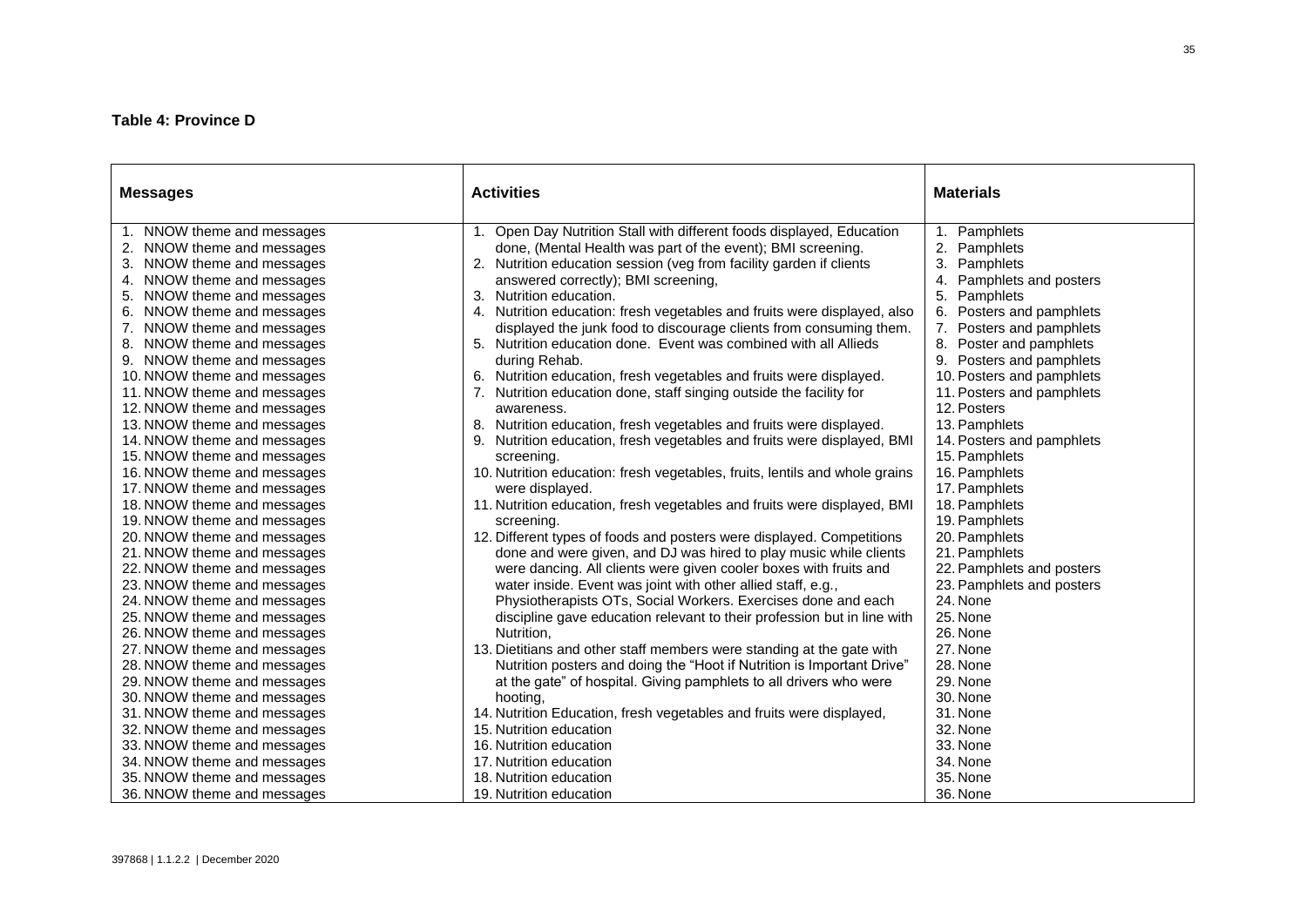| 37. NNOW theme and messages                          | 20. Nutrition education                                                  | 37. None                                    |
|------------------------------------------------------|--------------------------------------------------------------------------|---------------------------------------------|
| 38. NNOW theme and messages                          | 21. Nutrition education                                                  | 38. None                                    |
| 39. NNOW theme and messages                          | 22. Nutrition education                                                  | 39. None                                    |
| 40. NNOW theme and messages                          | 23. Nutrition education                                                  | 40. Pamphlets                               |
| 41. NNOW theme and messages                          | 24. Nutrition education                                                  | 41. None                                    |
| 42. NNOW theme and messages                          | 25. Nutrition education                                                  | 42. None                                    |
| 43. NNOW theme and messages                          | 26. Nutrition education                                                  | 43. None                                    |
| 44. NNOW key messages; Breastfeeding and hand        | 27. Nutrition education                                                  | 44. Pamphlets: Breastfeeding COVID          |
| hygiene, MUAC (ANC clients)                          | 28. Nutrition education                                                  | 19, FBDGs, five keys to safer food.         |
| 45. NNOW key messages, drink lots of clean safe      | 29. Nutrition education                                                  | 45. Pamphlets: COVID 19, FBDGs,             |
| water, limit energy, sugar, salt and fat             |                                                                          | Five keys to safer food, Department         |
| 46. NNOW key messages, drink lots of clean safe      | 30. Nutrition education, exercises activities with personal trainer; BMI | of Agriculture booklets.                    |
| water, limit energy, sugar, salt and fat             | screening.                                                               | 46. Pamphlet: COVID 19, Five keys to        |
| 47. NNOW key messages, drink lots of clean safe      | 31. Nutrition education, exercises activities with personal trainer; BMI | safer food.                                 |
| water, limit energy, sugar, salt and fat             | screening.                                                               | 47. Pamphlet: COVID 19, Five keys to        |
| 48. NNOW theme and messages                          | 32. Nutrition education, exercises activities with personal trainer.     | safer food.                                 |
| 49. NNOW theme and messages                          | 33. Nutrition education, exercises activities with personal trainer.     | 48. None                                    |
| 50. Healthy and budget eating, boasting the immunity | 34. Nutrition education, nutrition stall, physical activities.           | 49. Educational material issued             |
| through nutrition and prevention of obesity          | 35. Nutrition education, nutrition stall, physical activities.           | 50. NNOW posters & pamphlets                |
| 51. Healthy and budget eating, boasting the immunity | 36. Nutrition education, BMI screening.                                  | 51. NNOW posters & pamphlets                |
|                                                      | 37. Nutrition education, nutrition stall, fruit handouts.                | 52. NNOW posters & pamphlets                |
| through nutrition and prevention of obesity          | 38. Nutrition education, nutrition stall, BMI screening.                 | 53. NNOW posters & pamphlets                |
| 52. Healthy and budget eating, boasting the immunity | 39. Nutrition education, nutrition stall, BMI screening.                 | 54. NNOW posters & pamphlets                |
| through nutrition and prevention of obesity          | 40. Nutrition education, nutrition stall, fruit handouts, BMI screening. | 55. NNOW posters & pamphlets                |
| 53. Healthy eating and immunity                      | 41. Nutrition education.                                                 | 56. NNOW posters & pamphlets                |
| 54. Healthy eating and immunity                      |                                                                          | 57. NNOW posters & pamphlets                |
| 55. Healthy eating and immunity                      | 42. Nutrition education.                                                 | 58. NNOW posters & pamphlets                |
| 56. Healthy eating and immunity                      | 43. Nutrition education.                                                 | 59. None                                    |
| 57. Healthy eating and immunity                      | 44. Nutrition education on NNOW key messages; Breastfeeding and          | 60. None                                    |
| 58. Healthy eating and immunity                      | hand hygiene, MUAC (ANC clients).                                        | 61. None                                    |
| 59. Importance of healthy eating                     | 45. Nutrition education.                                                 | 62. NNOW posters & pamphlets;               |
| 60. Importance of nutrition during pregnancy and     | 46. Preschool children were educated in a playful manor on a healthy     | pamphlet on disease of lifestyle &          |
| infancy; nutrition and immunity                      | diet to boost their immune system especially in light of the Covid-19    | management                                  |
| 61. Healthy eating and immunity                      | epidemic.                                                                | 63. NNOW posters & pamphlets                |
| 62. Healthy eating and immunity                      | 47. Preschool children were educated in a playful manor on a healthy     | 64. NNOW posters & pamphlets                |
|                                                      | diet to boost their immune system especially in light of the Covid-19    | 65. None                                    |
| 63. Healthy eating; importance of Breakfast and      | epidemic.                                                                | 66. NNOW posters & pamphlets                |
| examples thereof; importance of nutrition in the     | 48. Social media messages.                                               | 67. NNOW posters & pamphlets                |
| prevention and management of                         | 49. Nutrition education, face cloths (learners).                         | 68. NNOW posters & pamphlets                |
| Noncommunicable Disease (NCD)                        | 50. Nutrition education                                                  | 69. None                                    |
| 64. Healthy eating                                   | 51. Nutrition education                                                  | 70. One district (collated info - different |
| 65. FBDG                                             |                                                                          | venues/platforms):                          |
| 66. Healthy eating                                   | 52. Nutrition education; Healthy Eating competition and prize giving.    | - NNOW Tri-fold pamphlets.                  |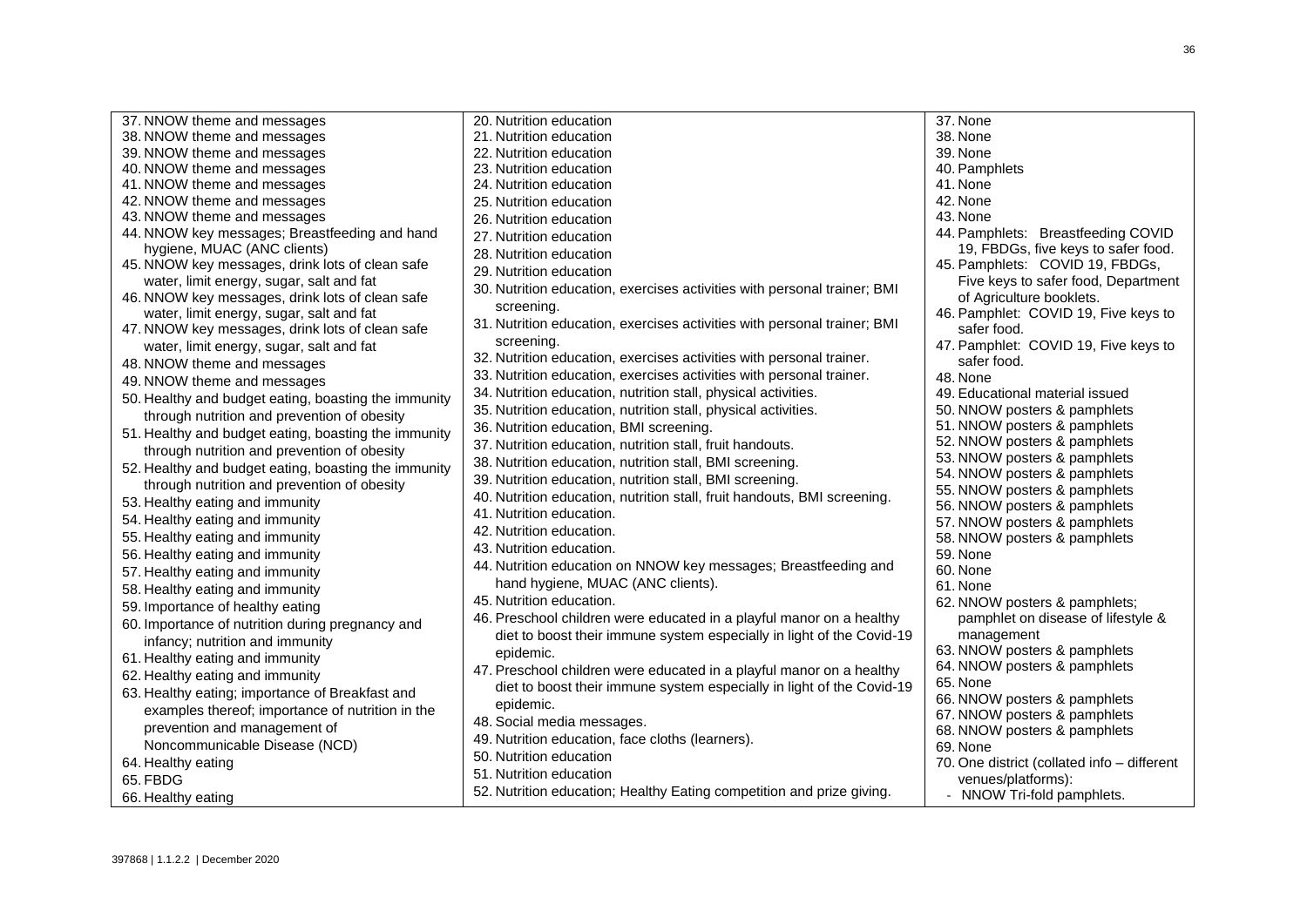| 67. Good Nutrition for Good Immunity.                                                            | 53. Nutrition education                                             | - Display of NNOW posters.               |
|--------------------------------------------------------------------------------------------------|---------------------------------------------------------------------|------------------------------------------|
| 68. Good Nutrition for Good Immunity.                                                            | 54. Nutrition education                                             | - Diabetes.                              |
| 69. Anthropometric assessment.                                                                   | 55. Nutrition education                                             | - Hypertension.                          |
| 70. Report for one district: key messages conveyed                                               | 56. Nutrition education                                             | - Understanding obesity.                 |
| (as per concept document/social media                                                            | 57. Nutrition education                                             | - Nutrition and COVID-19, food           |
| messages):                                                                                       | 58. Nutrition education                                             | portioning.                              |
| Raising awareness of a healthy body weight and                                                   | 59. Nutrition education                                             | - Each attendee received a card with     |
| the risks of a high BMI and obesity.                                                             | 60. Nutrition education                                             | their weight, height, BMI and BMI        |
| Eating healthily can be affordable and tasty.                                                    | 61. Nutrition education                                             | classification which was explained to    |
| Plant based proteins are affordable, tasty and much                                              | 62. Nutrition education                                             | them.                                    |
| lower in fat than meat.                                                                          | 63. Social media pages targeting district.                          | - A food label reference card showing    |
| Eating wholesome, natural foods can help support                                                 | 64. Nutrition education.                                            | the levels of fat, sugar, salt and fibre |
| the immune system against disease.                                                               | 65. Dialogue.                                                       | in green (healthy), yellow               |
| Understanding how to read food labels which<br>empower the consumer to choose healthier options. | 66. Nutrition stall/stand; BMI screening and nutrition education.   | (moderately healthy) and red             |
| The facility Dietitians posted various infographics                                              | 67. Nutrition education, BMI screening, referral.                   | (unhealthy) was handed out; Recipe       |
| and posters on their Facebook and Instagram                                                      | 68. Nutrition education, BMI screening.                             | cards downloaded from the ADSA           |
|                                                                                                  | 69. Length/height, weight, MUAC assessed.                           | showing.                                 |
| pages.<br>Daily 'newsflash' videos were posted daily providing                                   | 70. Collated report (one district):                                 |                                          |
| information on Sugar Awareness and the sugar                                                     | - Demonstration on making a healthy soup with household vegetables, | - healthy economical recipes.            |
| content of certain snacks and beverages.                                                         |                                                                     | - NNOW 2020 pamphlet with 8-day          |
| The videos were accompanied by information                                                       | soup mix, low salt stock and lentils.                               | meal plan.                               |
| explaining the sugar content of the different snacks                                             | Discussions on how to read food labels and assessing whether they   |                                          |
| used and general healthy tips regarding the                                                      | are healthy and can be consumed regularly (green) or in moderation  |                                          |
| different food groups. Food based dietary                                                        | (yellow) or on very rare occasions (red); the importance of food    |                                          |
| quidelines.                                                                                      | portions when trying to lose weight.                                |                                          |
| Healthy eating to maintain/achieve a healthy                                                     | Quizzes: guess the sugar teaspoons in 1 litre of fizzy drink;       |                                          |
| immune system.                                                                                   | comparing various tins of food for the healthier option.            |                                          |
| Wholefoods.                                                                                      | Apples and pears were handed out as prizes to those who correctly   |                                          |
| Importance of Healthy eating (FBDGs) and immune                                                  | guessed the sugar and healthier food options.                       |                                          |
| boosting foods.                                                                                  | - Waist circumference, blood glucose and blood pressure checks, HIV |                                          |
| Background on national nutrition and obesity week.                                               | tests.                                                              |                                          |
| Nutrition and COVID-19 under the theme "good                                                     | Presentation/ nutrition education on key messages.                  |                                          |
| nutrition for good immunity".                                                                    | Posters circulated to all staff members via email.                  |                                          |
| Dietary management of obesity.                                                                   | - Posters posted on one facility's Facebook page each day.          |                                          |
| Healthy eating on budget.                                                                        | Health education talk at ANC clinics.                               |                                          |
|                                                                                                  | Posters displayed on office doors.                                  |                                          |
|                                                                                                  | Social media (Facebook and Instagram): reach = 2600; 705            |                                          |
|                                                                                                  | engagements; 5 link clicks (30 September - 27 October)              |                                          |
|                                                                                                  |                                                                     |                                          |
|                                                                                                  |                                                                     |                                          |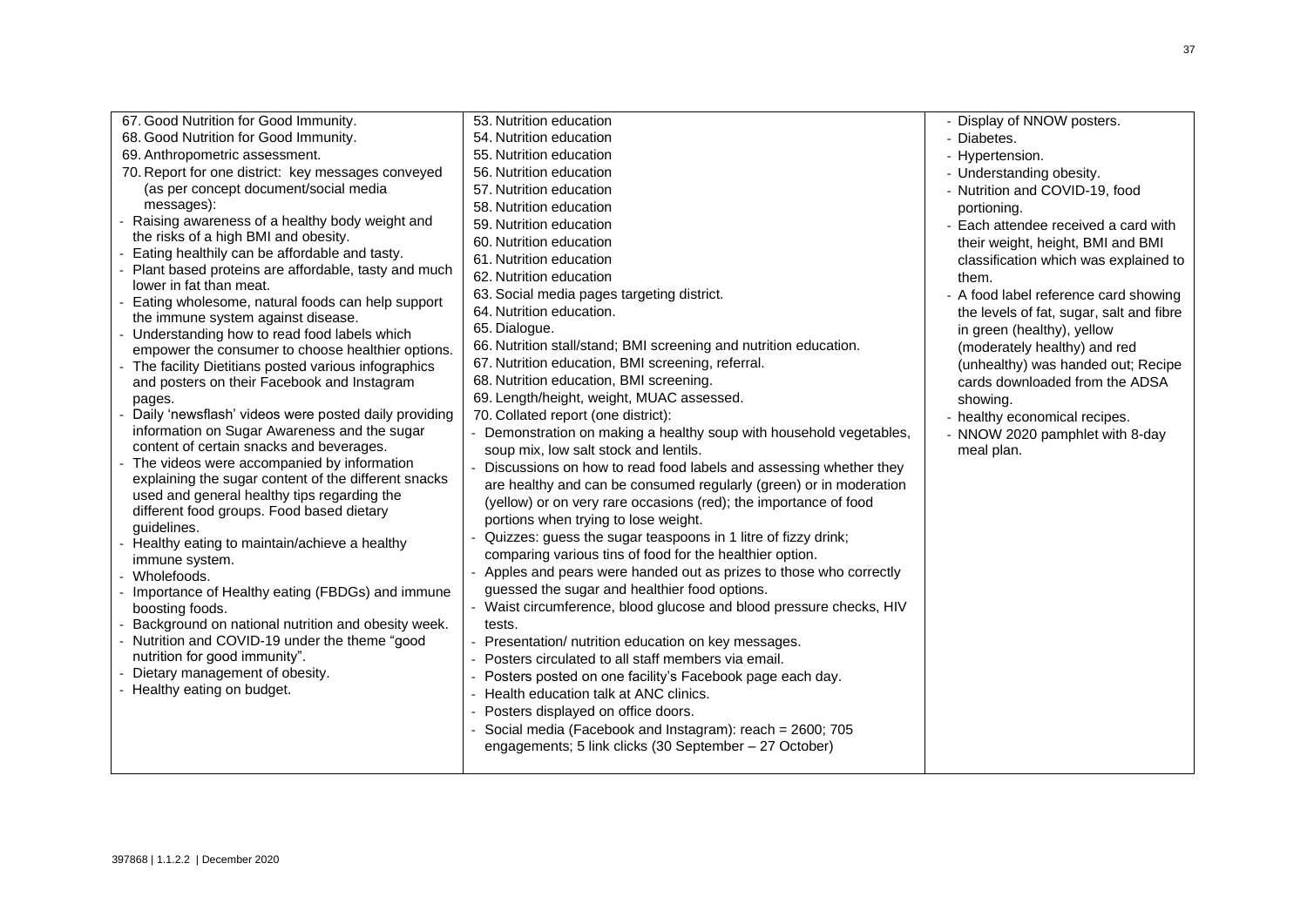## **Table 5: Province E**

| <b>Messages</b>                                                                                                                                                                                                                                                                                                                                                                                                                                                                                                                                                                                                                                                                                                                                                                                                 | <b>Activities</b>                                                                                                                                                                                                                                                                                                                                                                                                                                                                                                                                                                                                                                                                                                                                                                                                                                                                                                                                                                | <b>Materials</b>                                                                                                                                                                                                                      |
|-----------------------------------------------------------------------------------------------------------------------------------------------------------------------------------------------------------------------------------------------------------------------------------------------------------------------------------------------------------------------------------------------------------------------------------------------------------------------------------------------------------------------------------------------------------------------------------------------------------------------------------------------------------------------------------------------------------------------------------------------------------------------------------------------------------------|----------------------------------------------------------------------------------------------------------------------------------------------------------------------------------------------------------------------------------------------------------------------------------------------------------------------------------------------------------------------------------------------------------------------------------------------------------------------------------------------------------------------------------------------------------------------------------------------------------------------------------------------------------------------------------------------------------------------------------------------------------------------------------------------------------------------------------------------------------------------------------------------------------------------------------------------------------------------------------|---------------------------------------------------------------------------------------------------------------------------------------------------------------------------------------------------------------------------------------|
| Good nutrition for good immunity.<br>Healthy eating during childhood to adult stage<br>2.<br>to combat obesity; healthy lifestyle choices;<br>good Nutrition for Good Immunity.<br>Importance of eating legumes.<br>3.<br>4. Enjoy a variety of healthy foods vs unhealthy<br>food.<br>5. Enjoy a variety of healthy foods vs unhealthy<br>food.<br>Healthy eating based on FBDGS.<br>6.<br>Healthy eating based on FBDGs.<br>Healthy eating based on FBDGs.<br>8.<br>FBDGs; preparation of healthy meals at home;<br>practice healthy eating habits.<br>10. Making healthy food choices.<br>11. Choosing healthy options when buying<br>cooked/ready to eat food items/meals; eat more<br>of whole foods (fresh vegetables and fruits);<br>drink more of clean and safe water; avoid sweet<br>and fatty foods. | Presentation demonstrations (Matabele soft porridge cooked and served to<br>participants). Display food items important for good immunity.<br>2. Nutrition talk by dietitian and professional nurse.<br>Distribution of posters and pamphlets.<br>3.<br>4. Nutrition education display of healthy foods, rhymes of Healthy eating.<br>Distribution of Fruits (Q & A).<br>5. Nutrition education display of healthy foods, rhymes of Healthy eating,<br>distribution of Fruits (Q & A).<br>6. Nutrition education display of healthy foods., rhymes of healthy eating,<br>distribution of Fruits $(Q & A)$ .<br>7. Nutrition education. Display of healthy foods. Rhymes of healthy eating.<br>Distribution of Fruits (Q & A).<br>Dialogue; distribution of Fruits (Q and A).<br>8.<br>9. Question and Answer session.<br>10. BMI assessment; nutrition education, issuing of food parcel.<br>11. Presentation, anthropometry (BMI for age; post assessment (Q and A<br>session). | 1. National posters and<br>pamphlets<br>$\overline{2}$ .<br>None<br>Pamphlets and posters<br>3.<br>4. None<br>5.<br>None<br>6.<br>None<br>7. None<br>8.<br>None<br>Brown rice mixed with red<br>9.<br>lentils<br>10. None<br>11. None |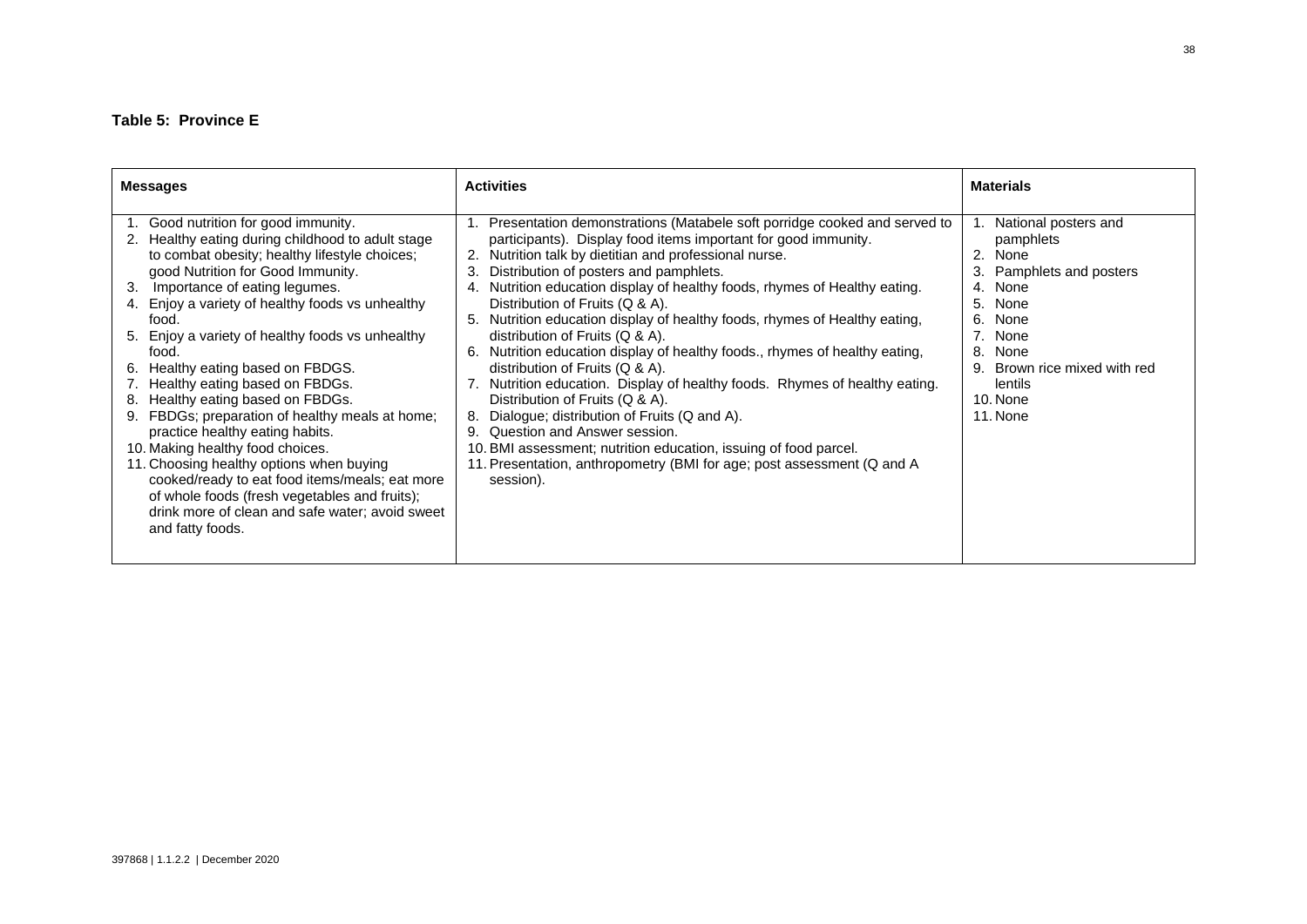## <span id="page-49-0"></span>**6. References**

- Esser, N., Legrand-Poels, S., Piette, J., Scheen, A. J. & Paquot, N. 2014. Inflammation as a Link between Obesity, Metabolic Syndrome and Type 2 Diabetes. Diabetes Research and Clinical Practice 105 (2): 141–50. https://linkinghub.elsevier.com/retrieve/pii/S0168-8227(14)00187-9
- Food and Agriculture Organization, International Fund for Agricultural Development, UNICEF, World Food Programmes and World Health Organization. 2018. The State of Food Security and Nutrition in the World 2018. Building climate resilience for food security and nutrition. Rome, Food and Agriculture Organization. http://www.fao.org/3/I9553EN/i9553en.pdf
- GBD 2015 Obesity Collaborators. 2017. Health Effects of Overweight and Obesity in 195 Countries over 25 Years. New England Journal of Medicine 377 (1): 13–27.
- https://www.nejm.org/doi/pdf/10.1056/NEJMoa1614362?articleTools=true Istituto Superiore di Sanità. 2020. Characteristics of SARS-CoV-2 patients dying in Italy. Report based on available data on April 29, 2020. COVID-19.
- https://www.epicentro.iss.it/en/coronavirus/bollettino/ReportCOVID-2019\_29\_april\_2020.pdf International Panel of Experts on Sustainable Food Systems (IPES). 2020. COVID-19 and the crisis in food systems: Symptoms, causes, and potential solutions. Communiqué by IPES-Food, April 2020. http://www.ipes-food.org/\_img/upload/files/COVID-19\_CommuniqueENper cent282percent29.pdf
- Lighter J, Phillips M, Hochman S, Sterling S, Johnson D, Francois F and Stache, A. 2020. Obesity in Patients Younger Than 60 Years Is a Risk Factor for COVID-19 Hospital Admission. Clinical Infectious Diseases. https://www.ncbi.nlm.nih.gov/pmc/articles/PMC7184372/pdf/ciaa415.pdf
- Modjadji P & Madiba S. 2019. The double burden of malnutrition in a rural health and demographic surveillance system site in South Africa: a study of primary schoolchildren and their mothers. BMC Public Health. 19:1087 https://doi.org/10.1186/s12889-019-7412-y
- National Department of Health (NDoH), Statistics South Africa (Stats SA), South African Medical Research Council (SAMRC), and ICF. 2019. Demographic and Health Survey 2016, <https://dhsprogram.com/pubs/pdf/FR337/FR337.pdf>
- Ndlovu, N et al. 2018. Assessment of food environments in obesity reduction: a tool for public health action. In: Rispel LC, Padarath A, editors. South African Health Review 2018. Durban: Health Systems Trust.

https://www.hst.org.za/publications/Southpercent20Africanpercent20Healthpercent20Reviews/S AHRper cent202018.pdf

- Peng YD, Meng K, Guan HQ, et al.2020. Clinical characteristics and outcomes of 112 cardiovascular disease patients infected by 2019-nCoV. Zhonghua Xin Xue Guan Bing Za Zhi; 48: E004. https://pubmed.ncbi.nlm.nih.gov/32120458/
- Richardson S, Hirsch JS, Narasimhan M, et al. 2020. Presenting characteristics, comorbidities, and outcomes among 5700 patients hospitalized with COVID-19 in the New York City area. JAMA. <https://jamanetwork.com/journals/jama/fullarticle/2765184>
- Shisana O, Labadarios D, Rehle T, et al. 2013. The South African National Health and Nutrition Examination Survey SANHANES-1. Cape Town: HSRC Press; http://www.hsrc.ac.za/uploads/pageNews/72/SANHANES-launchpercent20editionper cent20(onlinepercent20version).pdf
- Statistics South Africa. 2020. Results from Wave 2 survey on the impact of the COVID-19 pandemic on employment and income in South Africa. Statistics South Africa. <http://www.statssa.gov.za/publications/Report-00-80-03/Report-00-80-03May2020.pdf>
- Tydeman-Edwards R, Van Rooyen FC, Walsh C M. 2018. Obesity, undernutrition and the double burden of malnutrition in the urban and rural Free State, South Africa. Heliyon 4 e00983. https://www.ncbi.nlm.nih.gov/pmc/articles/PMC6278724/pdf/main.pdf
- WCRF and AICR (World Cancer Research Fund and American Institute for Cancer Research). 2018. Diet, Nutrition, Physical Activity and Cancer: A Global Perspective (A Summary of the Third Expert Report). Continuous Update Project Expert Report[.https://www.wcrf.org/sites/default/files/Summary-of-Third-Expert-Report-2018.pdf](https://www.wcrf.org/sites/default/files/Summary-of-Third-Expert-Report-2018.pdf)
- World Obesity Federation. 2020. Obesity and COVID-19 policy statement. 27th March 2020. http://s3 eu-west-1.amazonaws.com/woffiles/Obesity\_and\_COVID-19\_policy\_statement.pdf